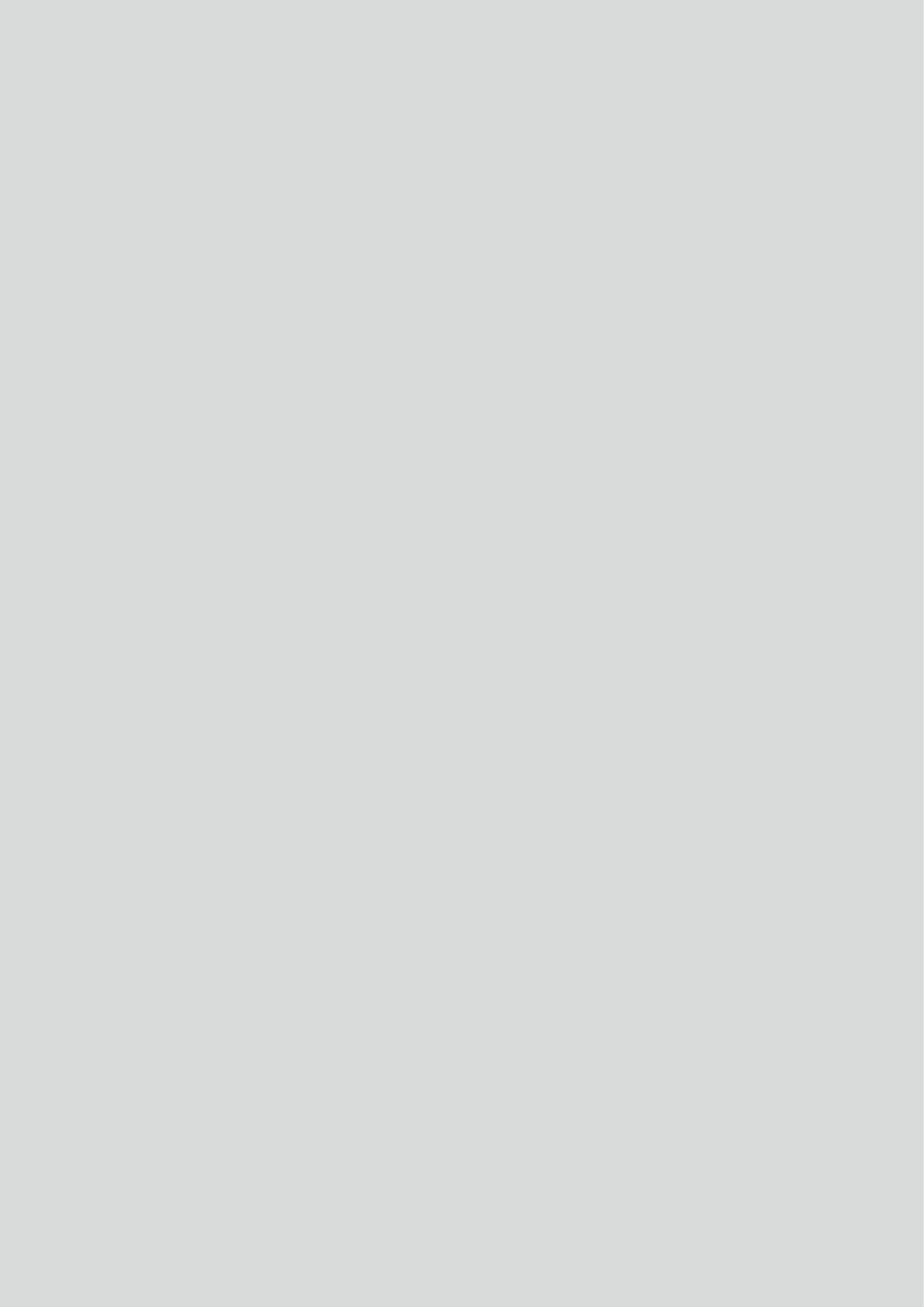# Contents

|                                                   | 36 |
|---------------------------------------------------|----|
| Amendment to the Postal Act concerning            |    |
|                                                   | 36 |
|                                                   | 36 |
| Revision/relaxation of the Swedish Public Access  |    |
| to Information and Secrecy Act, providing the     |    |
| police with increased possibilities to disclose   |    |
| information to the Social Services concerning     |    |
|                                                   |    |
|                                                   |    |
|                                                   |    |
| The prevalence of fentanyl and fentanyl analogues |    |
|                                                   |    |
|                                                   |    |
| Controlled fentanyls and fentanyl analogues       |    |
|                                                   |    |
|                                                   |    |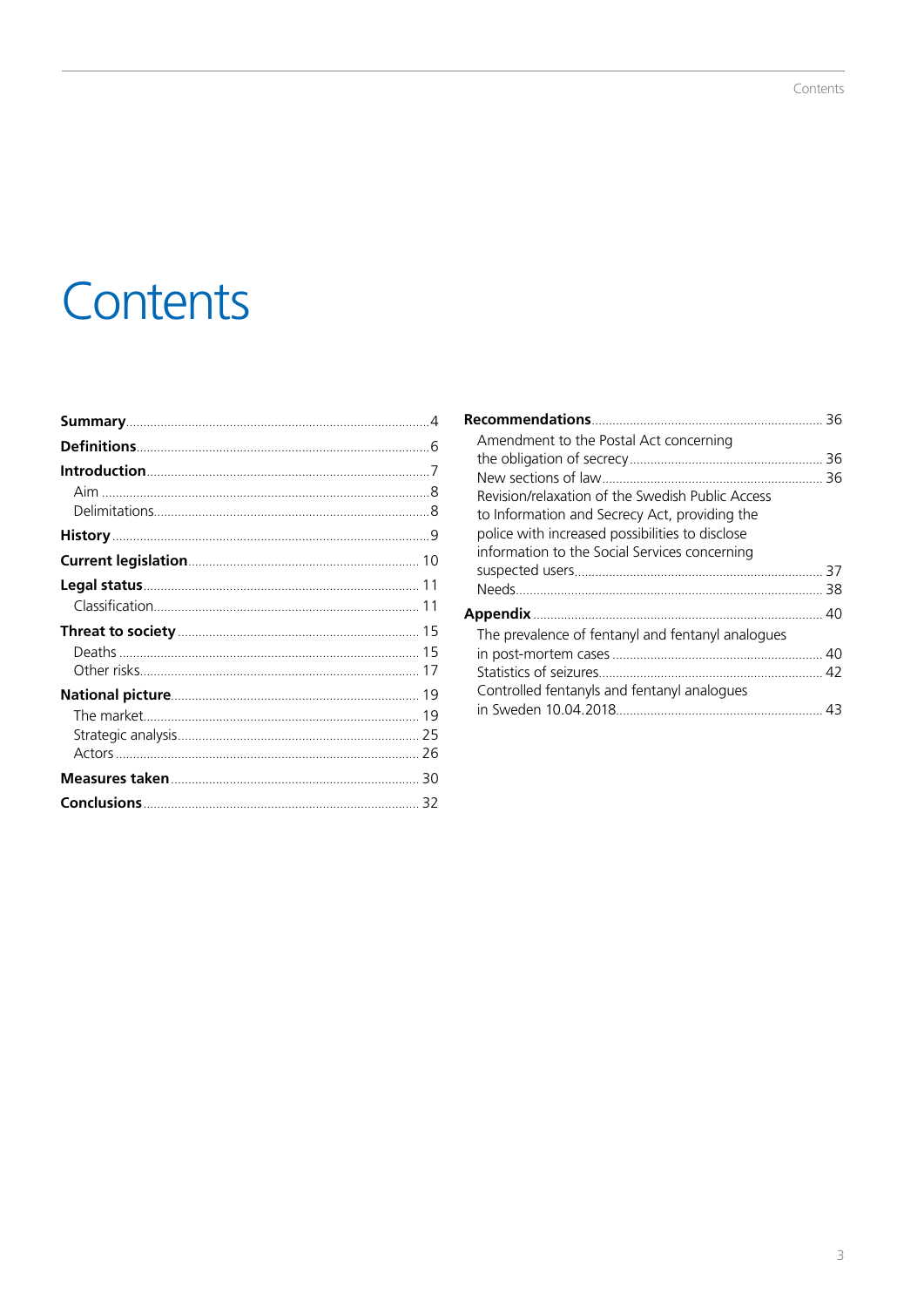# **Summary**

The fentanyl epidemic has been affecting Sweden since 2015. Since April 2015, 369 individuals have died<sup>1</sup>, most of them men in the ages 25–38. The youngest victim is a three-year-old girl. This development has prompted a special effort against the phenomenon at the Intelligence Division of the National Operations Department of the Swedish Police Authority (the NOA Intelligence Division) and is also what prompts the need for this national picture.

Even if the prevalence of fentanyl analogues and the number of users are marginal, the situation is assessed to be the most serious development to date in the Swedish drug market. It is estimated that one in ten users die as a result of intoxication, and in October 2017, a higher number of individuals died of fentanyl toxicity than in road traffic. In addition, the fentanyl group (including the analogues) has surpassed heroin as the most lethal substance. Fentanyl analogues are generally extremely potent (up to 4 000 times as potent as pure heroin) and pose a danger also to individuals other than the users. Handling fentanyl analogues or brief exposure to the substances may pose a life-threatening danger to other individuals in proximity to the user.

The prevalence of fentanyl analogues in Sweden is, to a large extent, dependent on international developments. Like other new (novel) psychoactive substances (NPS), including synthetic opioids, fentanyl analogues are produced in powder form in China and are distributed to Europe. They are ordered in

powder form directly from the supplier by Swedish actors and are put on the market through Swedish web sites and subsequently distributed through Post Nord, the national postal service. This is how the postal packages containing drugs reach the end customer. In the majority of cases, the substances are taken at home, in solitude. In most cases, the substances have been produced legally, as they have not been classified as narcotic substances in the producer country. They are typically unregulated according to Swedish legislation when introduced into the Swedish drug market. Once a substance has been classified, the producers make minor changes to the structure to obtain a new chemical compound which can then be sold legally. This presents a challenge to law enforcement authorities. In many countries there is no relevant/adapted legal basis and when the drug legislation is not applicable, an alternative legislation is required in order to restrict trade.

In Sweden, the sale of fentanyl analogues takes place almost exclusively on the internet. The most frequent type of marketing consists of nasal spray bottles, which risks attracting new opioid users. The European Monitoring Centre for Drugs and Drug Addiction (EMCDDA)<sup>2</sup> notes that fentanyl and other types of synthetic opioids have the potential of becoming attractive commodities for organised crime in Europe in the same way as in North America. Thousands of intoxicating doses can be manufactured out of small amounts of fentanyl, which makes it easier to conceal smuggling and avoid detection as compared to traditional drugs such as heroin. There is to date no evidence of street-level drug-trade in fentanyl in Sweden or of heroin mixed with fentanyl.

<sup>1</sup> Data from the National Board of Forensic Medicine refer to the time period 2015 – March 2018. These figures refer to the number of post-mortem cases where fentanyl and fentanyl analogues have been deter-mined, alone or in combination with other substances, to be the cause of death. Taking into account only the fentanyl analogues, the number of deaths is 212.

<sup>2</sup> EMCDDA (European Monitoring Centre for Drugs and Drug Addiction).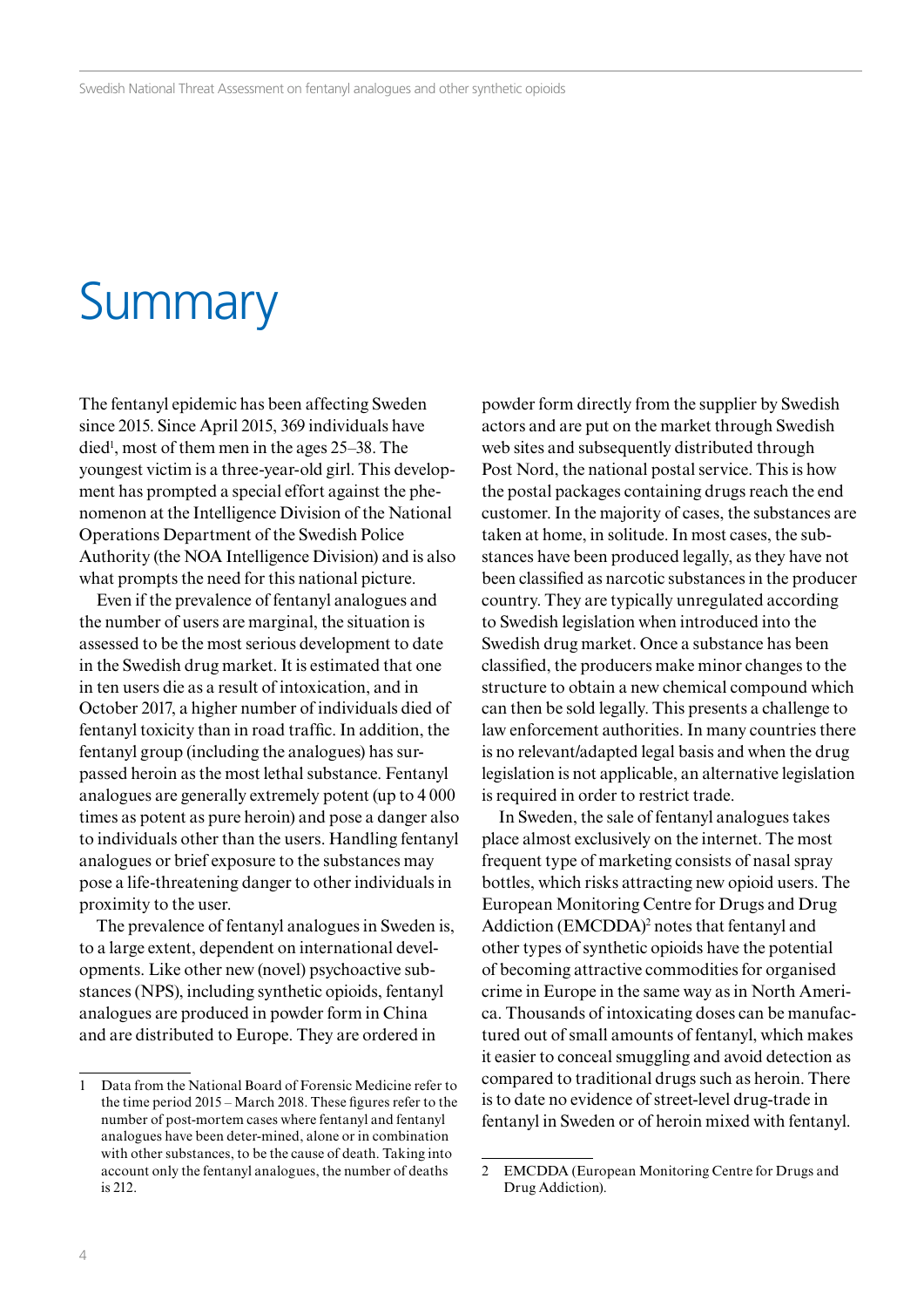There is, however, a certain likelihood that the drugtrade will take on this same aspect in Sweden as well. There has also been an extensive increase in illegal trade in narcotics for medical use in Sweden. If the user group using various types of opioids increases, there is a risk that the demand for fentanyl and its analogues will increase as well. What is particularly alarming is the development involving counterfeit pharmaceutical products containing fentanyl analogues. Users who think they are using e.g. benzodiazepine (tranquilliser) are in fact taking substances which may pose an immediate danger to life and health.

Drug-trade actors supplying fentanyl analogues in Sweden are currently few in number. The profits are substantial and business is conducted systematically within a legal structure where the substances are marketed as research chemicals. So far, the trade has been made up mainly of a domestic market involving Swedish actors, but a likely development would be a shift in trade flows where trade takes place in international market places. The limited number of Swedish vendors means that a small number of actors are behind a very large number of deaths. Currently, there is an ongoing legal case where the offence "aggravated involuntary manslaughter" is being

examined for the first time in Sweden. The outcome of a district court was a conviction for eight counts of aggravated manslaughter. The decision of the higher court will have a bearing on future forms of trade in fentanyl analogues in Sweden. Overall, experience show that the measures taken to date have contributed to limiting the availability of the substances. The police see opportunities to further limit the trade. However, there are no legal instruments with which to take measures against the trade in the often lethal fentanyl analogues. The report, therefore, makes a number of recommendations directed at the Ministry of Justice related to legislative changes or to the need for revised interpretations of existing legislation.

The future development of fentanyl analogues in Sweden needs to be closely monitored and assessed in relation to a possible change of the legal situation, the ongoing targeted work and priorities of public authorities and to international developments. This police effort requires a high degree of international cooperation as the market for synthetic opioids, including fentanyl, tends to be growing in Europe. Clusters of deaths will be a recurring feature on the Swedish drug-market and will continue to present a challenge for the police and cooperating authorities.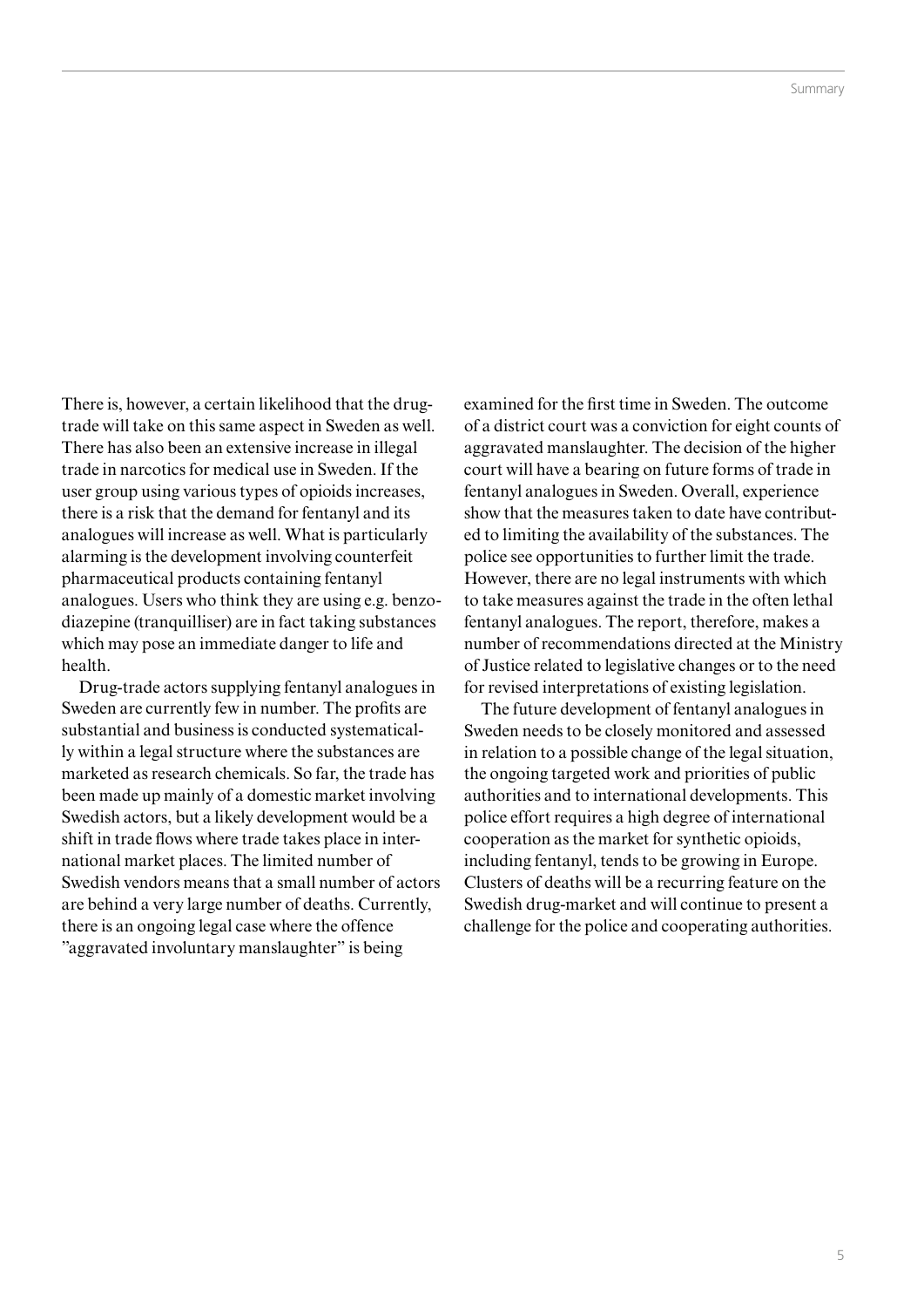# **Definitions**

Below you will find the definitions of recurring concepts in the report:

**Fentanyl** is a potent analgesic substance which is contained in many pharmaceutical products in Sweden. Fentanyl was classified as a narcotic drug in Sweden in 1964. Fentanyl preparations are typically used in cases of chronic pain caused by e.g. cancer. The original fentanyl molecule is approximately 100 times more potent than morphine<sup>3</sup>.

**Fentanyl analogues** are substances which have been chemically developed from the original fentanyl molecule. Fentanyl, along with all other known and potential fentanyl analogues, belongs to the same group of substances. According to chemistry literature, the number of possible fentanyl analogues which can be produced is estimated to be approximately 1 400 in number. The potency and effect of these analogues vary from being 20 to 4 000 times more potent than that of pure heroin<sup>4</sup>.

**New (novel) psychoactive substances (NPS)** The term 'new psychoactive substances' refers to new substances that have not been classified (yet) and are likely to endanger the lives or health of persons and are used for the purpose of reaching some type of effect, or are likely to have addictive properties or euphoriant effects<sup>5</sup>

**Synthetic opioids** Because of the risk of developing misuse of and addiction to opium, alternative synthetic (or semi-synthetic) substances, also known as 'synthetic opioids', have been developed. Synthetic opioids can be based on the structure of morphine, e.g. butorphanol. They can also be classified into three main categories: piperidine derivatives, which contain fentanyls; aralkylamine derivatives, including Tramadol; and cyclohexane derivatives, such as AH-7921 and U-47700. The aim of this pharmaceutical research was to produce pharmaceutical products having the same analgesic properties, but without the adverse effects.

<sup>3</sup> Expert opinion regarding fentanyl 08.11.2018, senior physician/university lecturer Kai Knudsen, in case 5000-K125090-17.

<sup>4</sup> European threat assessment regarding synthetic opioids, ongoing project EMCDDA. ommittee Directive, Klassificering av nya psykoaktiva substanser [Classification of new psychoactive substances] (Dir. (2015:102).

<sup>5</sup> Committee Directive, Klassificering av nya psykoaktiva substanser [Classification of new psychoactive substances] (Dir. (2015:102).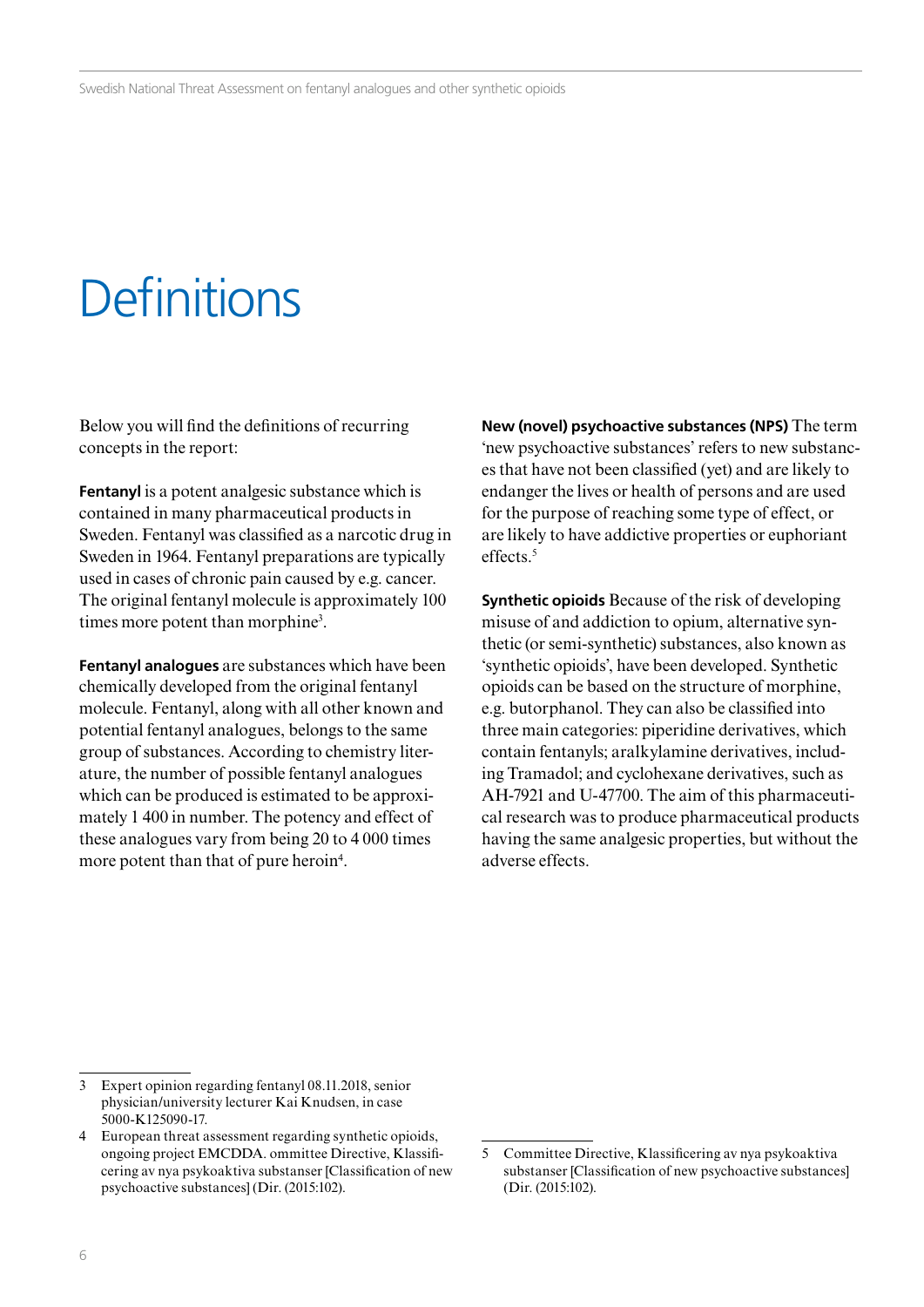# Introduction

The background to this report is an identified need for establishing and disclosing the national situational picture and the knowledge acquired as to the prevalence and spread of fentanyl and its analogues in Sweden. The Swedish Police assess the situation to be particularly serious as the underlying sale of fentanyl analogues in Sweden has caused a significant number of deaths, prompting the Head of the Intelligence Division at the National Operations Department, Police Commissioner Linda H. Staaf, to commission this report (06.11.2017).

The serious development of recent years of often lethal fentanyl analogues on the Swedish drug market is, since April 2015, the motivating factor behind a special effort against the phenomenon in question at the NOA Intelligence Division. This effort was established with the purpose of contributing, through intelligence work, to preventing the prevalence and spread of these substances throughout the country. The work has focused exclusively on the marketing and sale conducted through open Swedish websites on the internet. The choice of focal points builds on knowledge acquired through active surveillanceoriented intelligence gathering on the internet.

Fentanyl analogues are marketed as legal alternatives to the traditional and original substance fentanyl, which was classified as a narcotic drug in Sweden in 1964. Fentanyl is a potent analgesic, an opioid, contained in several legal pharmaceutical products for the treatment of serious pain. The substance appears on a limited scale among drug abusers, but has, in relation to other substances on the market, a higher harmfulness. Based on a given amount of the substance, the effect of fentanyl is approximately 100 times more potent than that of morphine and approximately 50 times more potent than that of

heroin<sup>6</sup>. Fentanyl analogues vary in potency depending on the type, but exceed the potency of pure heroin<sup>7</sup> with 20 to 4 000 times.

Even if the fentanyl analogues constitute a marginal feature on the Swedish drug market in relation to most other drugs, their increasing prevalence on the market has contributed significantly to a strong increase in the number of drug-related deaths in Sweden. This drug-related mortality rate caused by the substance group opioids, which includes fentanyl and its analogues, has increased also in other countries. In several of these cases, the situation is assessed as constituting a significant and alarming threat to society.

The main objective of the report is to provide a knowledge-based over-view of developments regarding fentanyl analogues in Sweden, as well as to present recommendations based on identified needs for measures. The report also aims to compile, at a comprehensive level, the measures taken by the NOA Intelligence Division in relation to the issues in question.

<sup>6</sup> https://www.dea.gov/druginfo/fentanyl-faq.shtml. EMCDDA too.

<sup>7</sup> The most potent known fentanyl analogue/type is carfentanil, estimated to be 4 000 times as potent as morphine.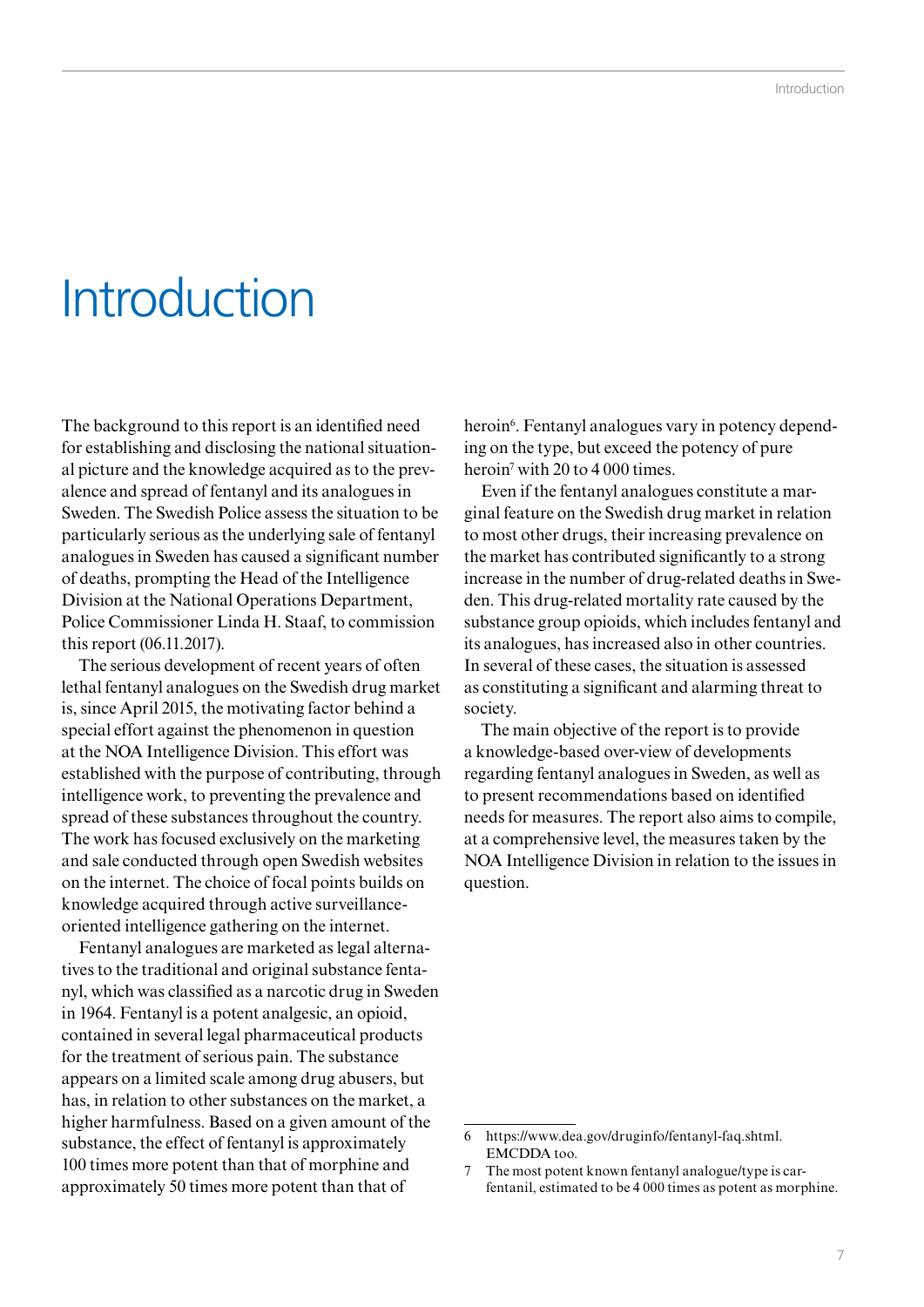### Aim

The aim of this report is to:

- Increase knowledge about the current issues relating to fentanyl analogues, issues that also have links to international phenomena
- $\bullet$  Highlight obstacles and opportunities while taking into account current legislation
- ¿ Highlight issues linked to the various fields of responsibility and to the opportunities to take action that public authorities have at their disposal
- ¿ Make a synthesis of measures taken
- ¿ Assess the need for further measures
- ¿ Provide recommendations

### Delimitations

The report focuses on describing the development of fentanyl analogues in Sweden from a law enforcement perspective. In addition, supplementary and brief descriptions are provided of the medicinal product fentanyl, classified as a narcotic drug, which constitutes the starting substance of the ongoing development of known and novel fentanyl analogues. Comprehensive descriptions of developments in the 'synthetic opioids market' are also provided in Sweden, and, to a certain degree, internationally.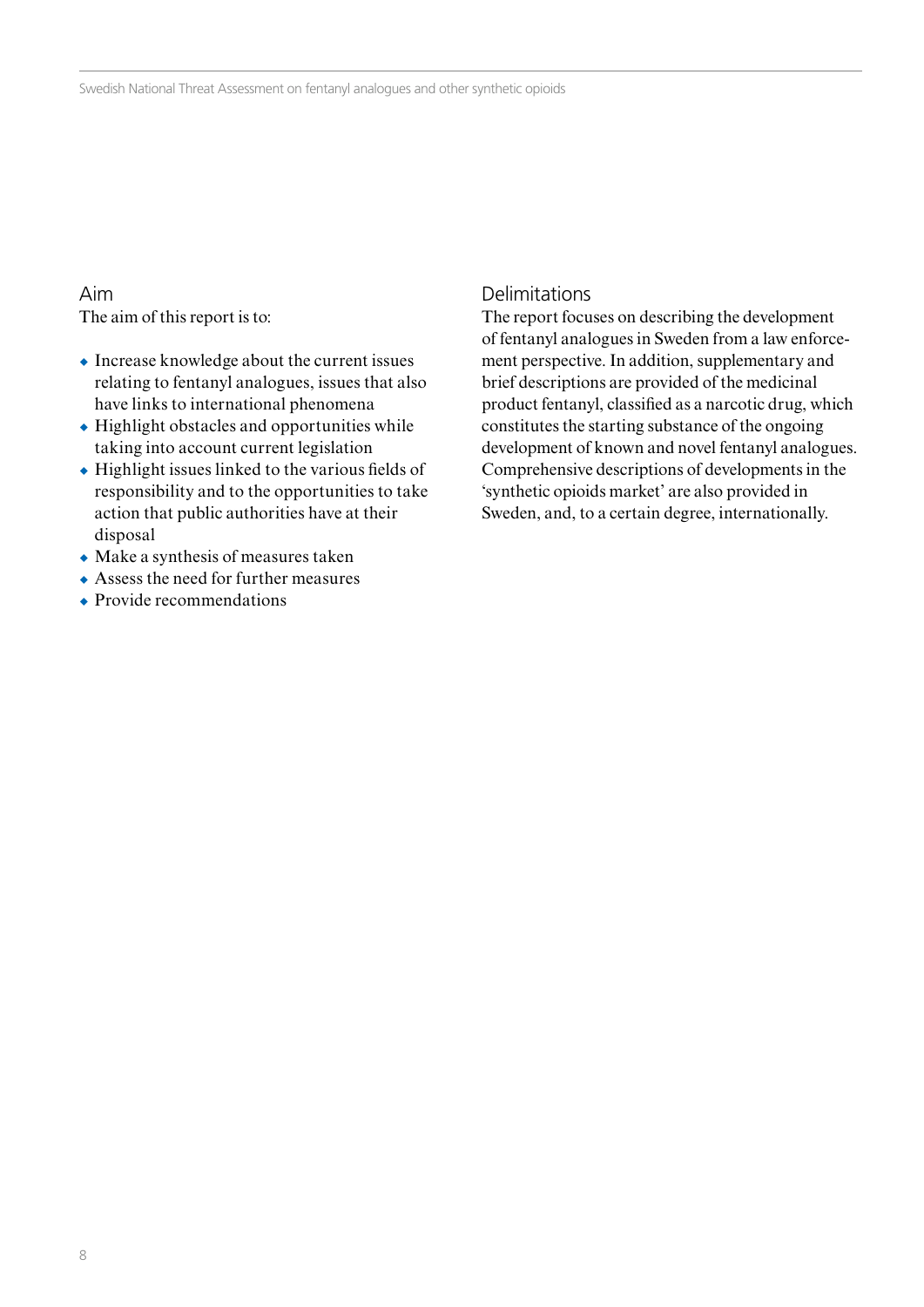# **History**

Opium has been used for both medicinal and nonmedicinal purposes for centuries in many regions throughout the world, due to its pain-relieving (analgesic) effects combined with the sensation of relaxation and euphoria. Because of the risk of developing an opiate abuse and addiction, synthetic opioids, semi or fully synthetic substances, were developed as an alternative. In this respect, the aim of medical research has been to produce medicines having the same analgesic properties as opium, but without the harmful effects. One of these synthetic opioids is fentanyl along with a number of fentanyl analogues.

Fentanyl and a number of related substances (analogues) were first produced and patented by the Belgian company Research Laboratory Dr. C. Janssen, 1959. After that point, around a dozen of fentanyl analogues have been synthesised and tested by researchers. Some have been put to great use in the field of human medicine/health care (fentanyl, alfentanil, sufentanil and remifentanil) as anaesthesia (narcosis) and pain-management, or in the field of veterinary medicine, e.g. to immobilise large animals (carfentanil, thiafentanil).

The discovery made in the 1970s of how medicines

containing synthetic opioids, including the group of fentanyls, function in the body led to the discovery of other new substances, such as AH-7921, U-47700 and MT-45, which were developed and patented by various pharmaceutical companies. However, none of these substances were later used in the field of medicine.

Between 1979 and 1988, more than 10 different fentanyl analogues, produced in illegal laboratories, were detected on the drug market in the United States. They were introduced into the market as heroin or "synthetic heroin" and caused more than 100 deaths, primarily in the state of California. Later on, in the middle of the 2000s, illegally manufactured fentanyl was sold as heroin or mixed with heroin, which caused an outbreak of overdoses, resulting in hundreds of deaths in the eastern parts of the United States. With the exception of Estonia, where 3-methylfentanyl and fentanyl were responsible for an epidemic of lethal intoxications during this time period, the substances described from the United States caused only limited problems in other places in Europe. In Sweden, during 1996–1997 and 2002–2004, an increased prevalence of fentanyl on the Swedish drug market was confirmed.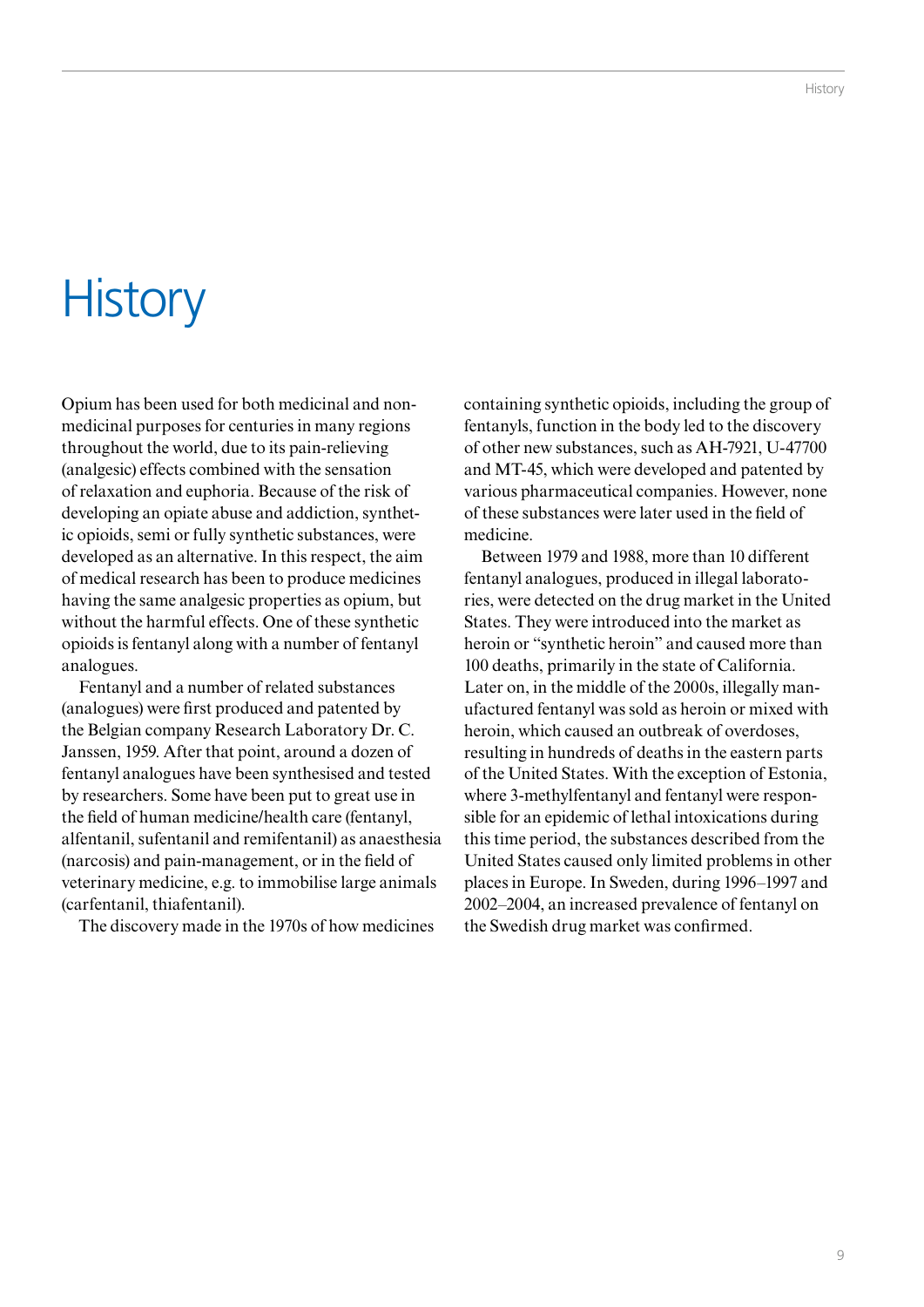# Current legislation

In addition to the legislation on drugs:

The Act (1999:42) on the Prohibition of Certain Goods Dangerous to Health was created in 1999. The aim of this act is to enable verification of substances that "because of their inherent properties, endanger the lives or health of persons and are used or can be assumed to be used for the purposes of reaching intoxication or other effects." The Act is only applicable to goods that are not covered by the Swedish Narcotic Drugs Act or the Swedish Act on Prohibition of Certain Doping Substances and that have not been approved as medicinal products in the EU. The concept "goods dangerous to health" is a national concept having no international equivalent.

By using the Act on the Destruction of Certain Substances of Abuse Dangerous to Health (2011:11), the Public Health Agency of Sweden may initiate an investigation on its own initiative or, alternatively, through an opinion from the Swedish Prosecution Authority. This legislation makes it possible for the Police and Customs to dispose of/seize dangerous substances potentially leading to addiction, if they are about to be controlled under the legislation on goods dangerous to health. The Public Prosecutor may then take a decision on destruction.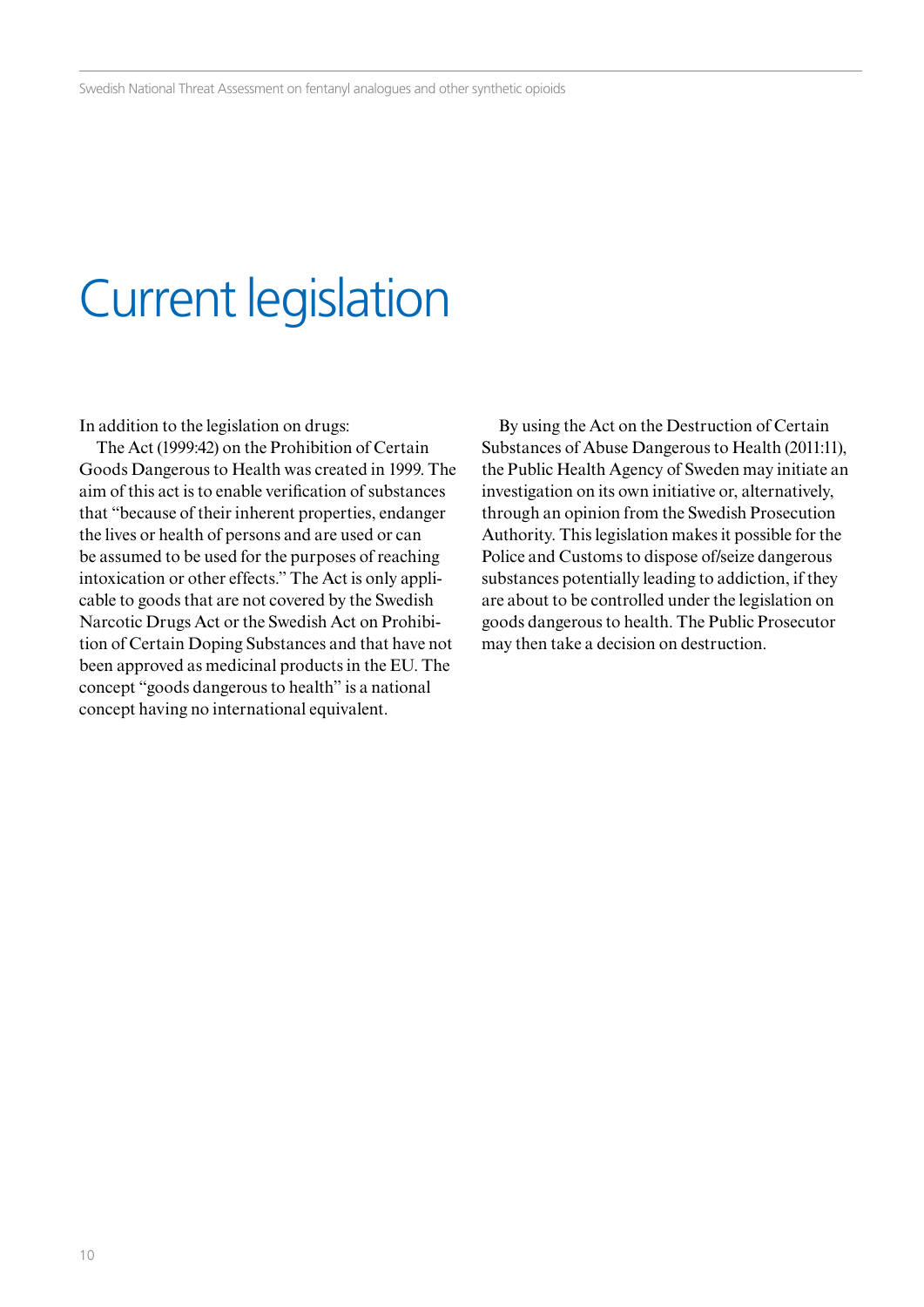# Legal status

Fentanyl was classified as a narcotic drug in Sweden, in accordance with the Swedish drug legislation, in 1964. The substance is included as an active component in a number of approved and registered medicinal products and occurs to a limited extent as an abuse substance on the illegal market in Sweden.

When introduced into the Swedish drug market, the chemically-related fentanyl analogues are, in most cases, unregulated in accordance with the Swedish drug legislation and the Act on the Prohibition of Certain Goods Dangerous to Health. However, there are cases where preparations introduced into the market as unclassified substances in reality contain regulated substances. The sale of fentanyl analogues follows the same pattern as the other new psychoactive substances (NPS).<sup>8</sup> This means that once they have been regulated as narcotic drugs, they generally tend to disappear from the internet sale sites and, as a consequence, from the market. However, when regularisations are carried out in accordance with the Act on the Prohibition of Certain Goods Dangerous to Health, sales sometimes still continue. The substances that have disappeared are typically replaced by a new one. Because the sale mainly focuses on unregulated substances only alternative legislation can be used as a means for restricting/counteracting the trade.

### Classification

Unlike some other European countries, Sweden does not apply what is known as generic classifica-

tion (family classification of groups and substances). Under the Swedish control system, substances are examined and classified on an isolated/individual basis. Investigations are carried out by the Public Health Agency, which is in charge of monitoring and examining the need for classifying substances that do not consist of pharmaceutical products.<sup>9</sup> The Swedish Medical Products Agency monitors and examines the need to classify as narcotic drugs substances or goods consisting of pharmaceutical products with potential medical applications. Following examinations, the Public Health Agency then submits the classification results to the Government for regulation decisions. The supporting documents contain information as to whether the regulations should be applied in accordance with the Swedish Narcotic Drugs Act<sup>10</sup> or the Act on the Prohibition of Goods Dangerous to Health.

The conditions necessary for the Public Health Agency of Sweden to initiate investigations depend on the information available regarding the substance in question, which also affects the processing time. The decision to initiate an investigation is based on whether information of sufficiently high quality is available, and also on the substance being chemically identified/verified.11 NADis (Network for the Current

<sup>8</sup> Substances of abuse with the same or similar effects as traditional drugs, but which have not yet been classified as narcotics or goods dangerous to health and where some substances are classified as narcotics at a later stage.

<sup>9</sup> The Public Health Agency has been mandated by the Government to monitor and examine the need to classify as narcotics substances or goods consisting of pharmaceutical products with potential medical applications. The Ordinance (2007:972) with instructions for the Swedish Medical Products Agency.

<sup>10</sup> The classification of narcotics is regulated by the Narcotic Drugs Act (1968:64). The acts describe what is defined as a narcotic drug and what provisions apply.

<sup>11</sup> Information from desk officers at the Public Health Agency in December 2017.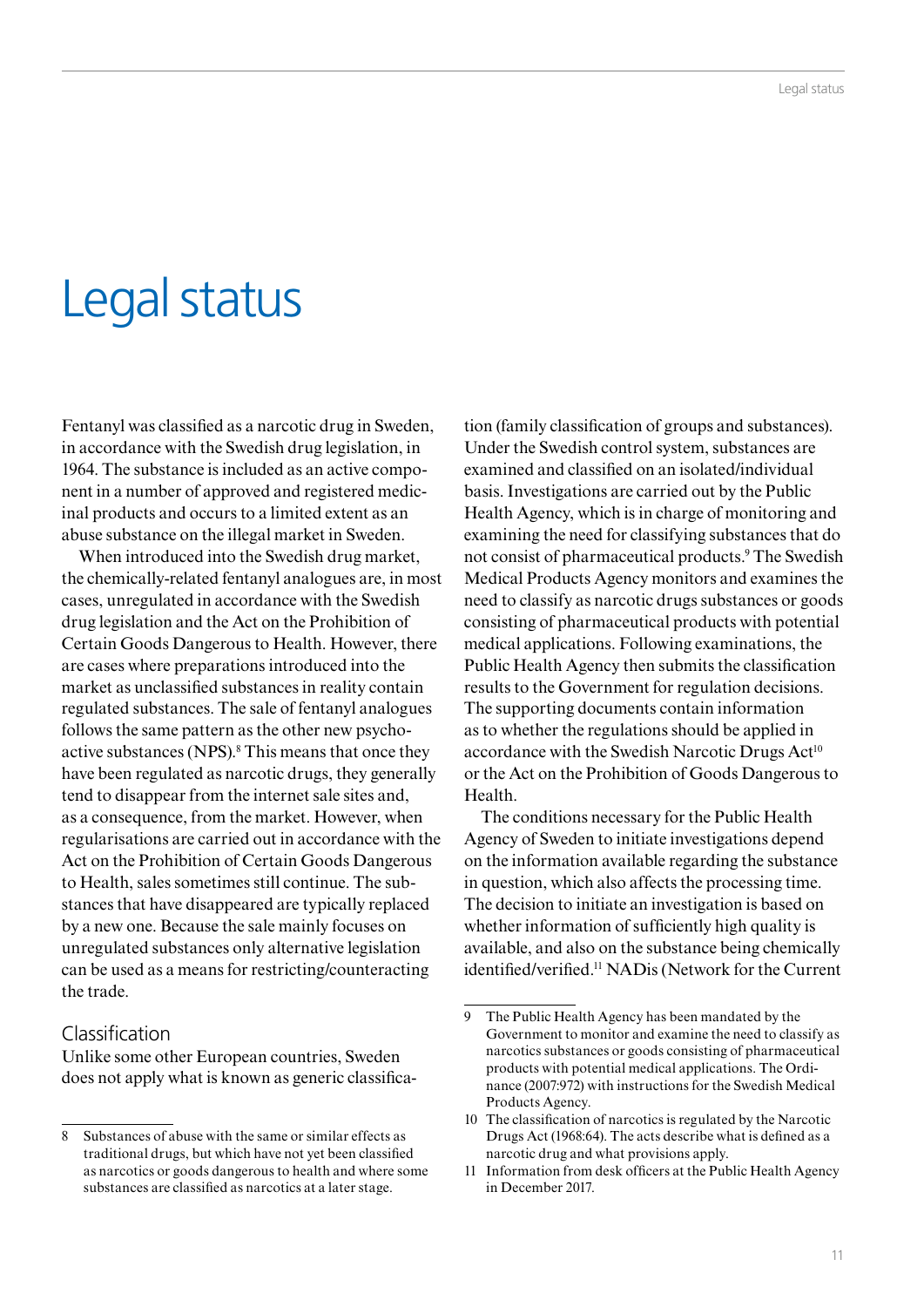Drug Situation in Sweden) functions as a support to the classification work of the Public Health Agency. NADis is a reference group for priority making in the production of supporting classification documents on proposals submitted to the Government by the Public Health Agency, and/or, to a certain extent, by the Swedish Medical Products Agency, regarding the regulation of new psychoactive substances.

In addition to the investigations carried out by the Public Health Agency regarding substances seized in Sweden, proposals concerning regulations may be made based on information on substances that have been seized in another EU country and that have been reported to the European Monitoring Centre for Drugs and Drug Addiction (EMCDDA) in Lisbon (EMCDDA). The EMCDDA coordinates European cooperation in the European Union in accordance with the Council decision 2005/387/ RIF of 10 may 2005<sup>12</sup> on the information exchange, risk-assessment and control of new psychoactive substances. The cooperation within the European cooperation against new drugs is usually referred to as the Early Warning System on New Synthetic Drugs, EWS. If Europol and the EMCDDA consider that the information submitted by a Member State on a new psychoactive substance calls for the gathering of further information, Europol and the EMCDDA are required to write a joint report. This joint report is to be sent to the Council, EMEA and the Commission. If the Commission considers that further investigation is necessary, a risk assessment will be carried out by a scientific committee where the EMCDDA participates. Following the completion of the risk assessment, a report, the 'risk assessment report', will be elaborated by the scientific committee. Within six weeks from the date of receipt of the risk assessment report, the Commission is required to present to the Council an initiative to subject the new psychoactive substances to control measures.

If the Council decides to submit a new psychoactive substance to control measures, Member States will endeavour to take, within one year from the date of the decision, the necessary measures in accordance with their national law.

The EU recently decided to implement an even more rapid process for regulating new psychoactive substances at EU level. Regulation (EU) 2017/2101 of the European Parliament and of the Council amending Regulation (EC) No 1920/2006 as regards information exchange on, and an early warning system and risk assessment procedure for, new psychoactive substances enters into force 23 November 2018.13

A substance previously regulated in Sweden as a substance dangerous to health can be reviewed and subsequently regulated as a narcotic drug instead. The condition for this is the emergence of a new scientific support or other relevant documents meeting the criteria for drug classification. As of 2015 up to and including today<sup>14</sup>, 35 fentanyl analogues have been classified as narcotic drugs or products dangerous to health, of which 12 as products dangerous to health. Of the 23 substances classified as narcotic drugs, five were previously classified as products dangerous to health. In addition to the above, there is also the original fentanyl molecule and carfentanil which were classified as narcotic drugs in 1964 and 1998 respectively. *Please refer to current classification table in the annex.* 

With the aim to reduce the occurrence of legal abuse substances in Sweden, including the scope of related injurious effects, the Government decided in October 2015 to carry out a Government official inquiry (SOU 2016:93).<sup>15</sup> One of the objectives of this inquiry was to present proposals for a range of measures to ensure a faster classification of substances

<sup>12</sup> http://eur-lex.europa.eu/legal-content/SV/ALL/?uri= uriserv:OJ.L\_.2005.127.01.0032.01.SWE).

<sup>13</sup> http://eur-lex.europa.eu/legal-content/SV/TXT/ HTML/?uri=CELEX:32017R2101&from=EN.

<sup>14</sup> 10.04.2018.

<sup>15</sup> http://www.regeringen.se/4b02e7/contentassets/ 90c79a6e3edd415a9fbc3f73b1758fda/klassificering-av-nya-psykoaktivasubstanser-sou-2016\_93.pdf.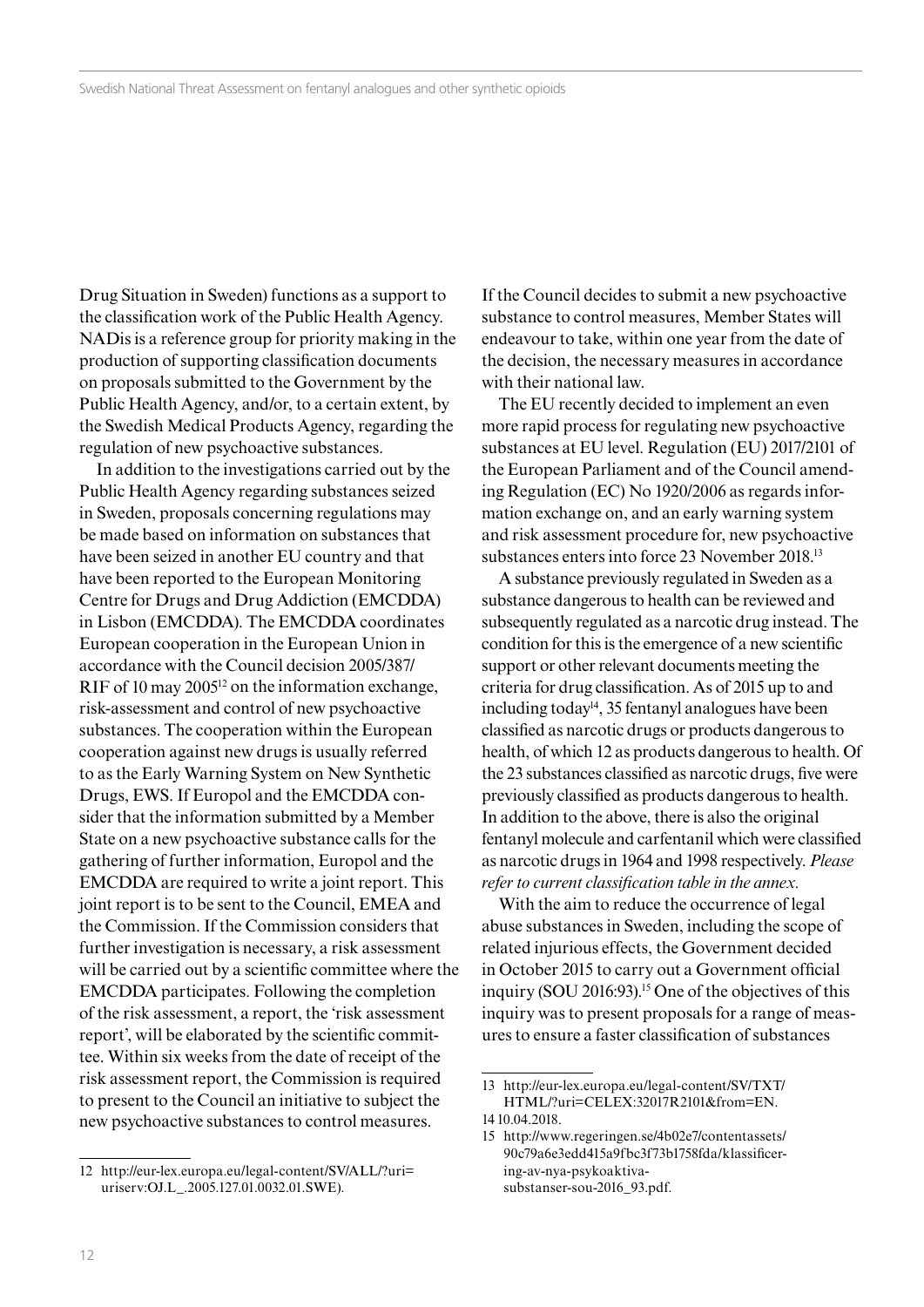dangerous to health where the instruction was given to examine the possibilities of introducing a generic classification in Sweden.

#### **Assessments and proposals of the report:**

According to the report, the regulation of narcotics and goods dangerous to health should not be carried out through generic definitions. "It is not appropriate to introduce the extended possibility of classification into the drugs legislation."

- The report proposes that the Act on the Prohibition of Goods Dangerous to Health (1999:42) should be adjusted in such a way so as to allow for a classification also of products used, or which can be assumed to be used, for the purposes of reaching intoxication or other effects and which can be assumed to be likely to endanger the lives or health of individuals.
- ¿ According to the report, the Public Health Agency has, as far as the classification work is concerned, an intelligence gathering process which is very much to the purpose. However, according to the report, closer cooperation between the Public Health Agency and, above all, the Swedish Police Authority via the National Operations Department (NOA), is necessary to further improve and streamline intelligence gathering.
- $\bullet$  It is proposed in the report that a regulated opportunity should be introduced for public authorities to purchase, under another identity, goods that may have to be regulated in accordance with the Narcotic Drug Controls Act (1992:860) or the Act on the Prohibition of Goods Dangerous to Health. The purpose of the purchases is to analyse the goods. It is proposed that the Swedish Police Authority carry out the purchases at the request of the Public Health Agency and the Swedish Medical Products Agency.

¿ According to the report, temporary sales bans on new psychoactive substances not covered by harmonised rules, are generally not compatible with the Treaty on European Union and EU law.

On 8 March 2018, a proposal referred to the Council on Legislation for consideration was submitted to the Ministry of Health and Social Affairs. In this proposal, the Government proposes legislative amendments to streamline the classification process for new psychoactive substances (NPS). The Government considers that the regulation of narcotic drugs or products dangerous to health should be carried out through generic definitions, i.e. the substances should be classified based on their basic chemical structure. Further, the Government considers that the regulation of narcotic drugs or products dangerous to health should not be carried out through actionbased or analogue definitions.

#### **The proposed date of entry into force of the law draft below is 1 January 2019:**

- That the Swedish Police Authority should be allowed to make anonymous purchases of NPS for a faster classification of sub-stances dangerous to health that appear or may be made available on the Swedish market.
- $\bullet$  That the person who, through gross negligence, handles goods covered by the Act (1999:42) on the Prohibition of Goods Dangerous to Health (1995:58) can be held criminally responsible for that offence.

The Government has communicated that it will initiate a new and broad analysis of the matter as to which measures can be taken to meet the issue more effectively regarding NPS that are neither narcotic drugs nor products dangerous to health.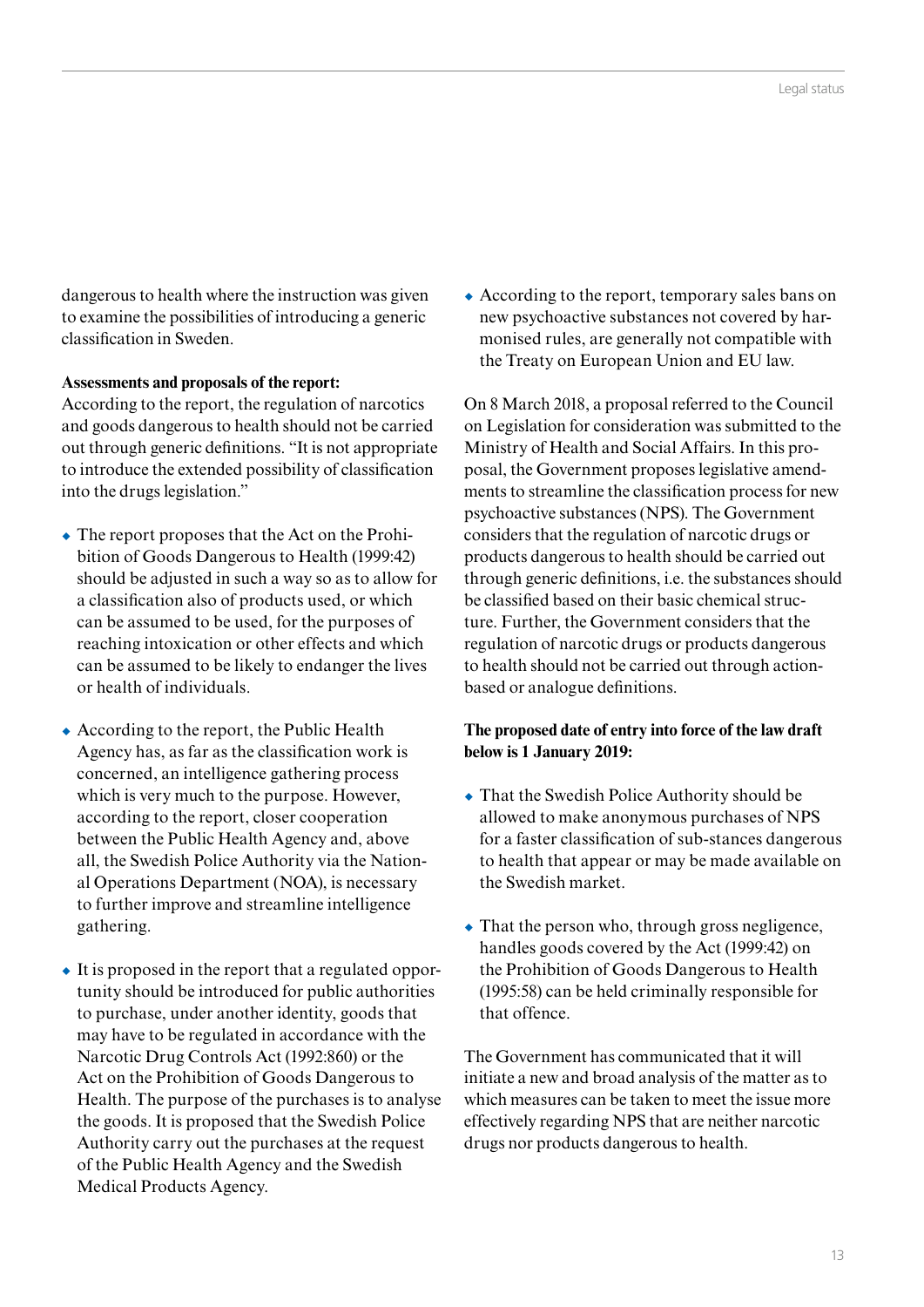Application of alternative legislation In cases where the narcotic drugs legislation is not considered to be applicable, there are other rules pertaining to criminal responsibility provisions that may be applicable in order to restrict trade. An example of such provisions is the Act on goods dangerous to health, violations of the Medicinal Products Act, tax crime and bookkeeping crime.<sup>16, 17</sup> Further, the Swedish Chemicals Agency can issue a temporary ban on supplying or displaying the chemical product in accordance with Section 28 of the Product Safety Act<sup>18</sup>. One pre-requisite for this is that the product is likely to be dangerous.

In a judgment<sup>19</sup> pronounced by Södertörn District Court in May 2018, two chief actors who had sold uncontrolled fentanyl analogues were convicted of eight counts of aggravated involuntary manslaughter. The judgment was appealed to the Court of Appeal.

In Linköping, a case involving 12 deaths is being investigated where the suspicion of crime is classified as homicide, or, in the alternative, as aggravated involuntary manslaughter. There are additional, isolated cases where a preliminary investigation has been initiated, but where there is no suspect.

<sup>16</sup> Act (1999:42) on the Prohibition of Goods Dangerous to Health The Swedish Code of Statutes 1999:42 up to and including SFS (the Swedish Code of Statutes) 2011:11 **Pharmaceutical Products Act (2015:315)** The Swedish Code of Statutes 2015:42 up to and including SFS (the Swedish Code of Statutes) 2018:485

**The Swedish Tax Offences Act (1971:69)** The Swedish Code of Statutes 1971:42 up to and including SFS (the Swedish Code of Statutes) 2016:511 Bookkeeping Offence – Chapter 11, Section 5 of the Swedish Penal Code (1962:700). The Swedish Code of Statutes 1962:42 up to and including SFS (the Swedish Code of Statutes) 2018:40

<sup>17</sup> The Act on the transport of dangerous goods The Swedish Code of Statutes (2006:42) up to and including SFS (the Swedish Code of Statutes) 2018:400 Involuntary manslaughter – Chapter 3, Section 7 of the Swedish Penal Code (1962:700) The Swedish Code of Statutes 1962:42 up to and including SFS (the Swedish Code of Statutes) 2018:409

<sup>18</sup> **Product Safety Act (2004:451).** The Swedish Code of Statutes 2004:451 until SFS (the Swedish Code of Statutes) 2011:1215

<sup>19</sup> Judgment pronounced on 31 May 2018 in case B 13806-16.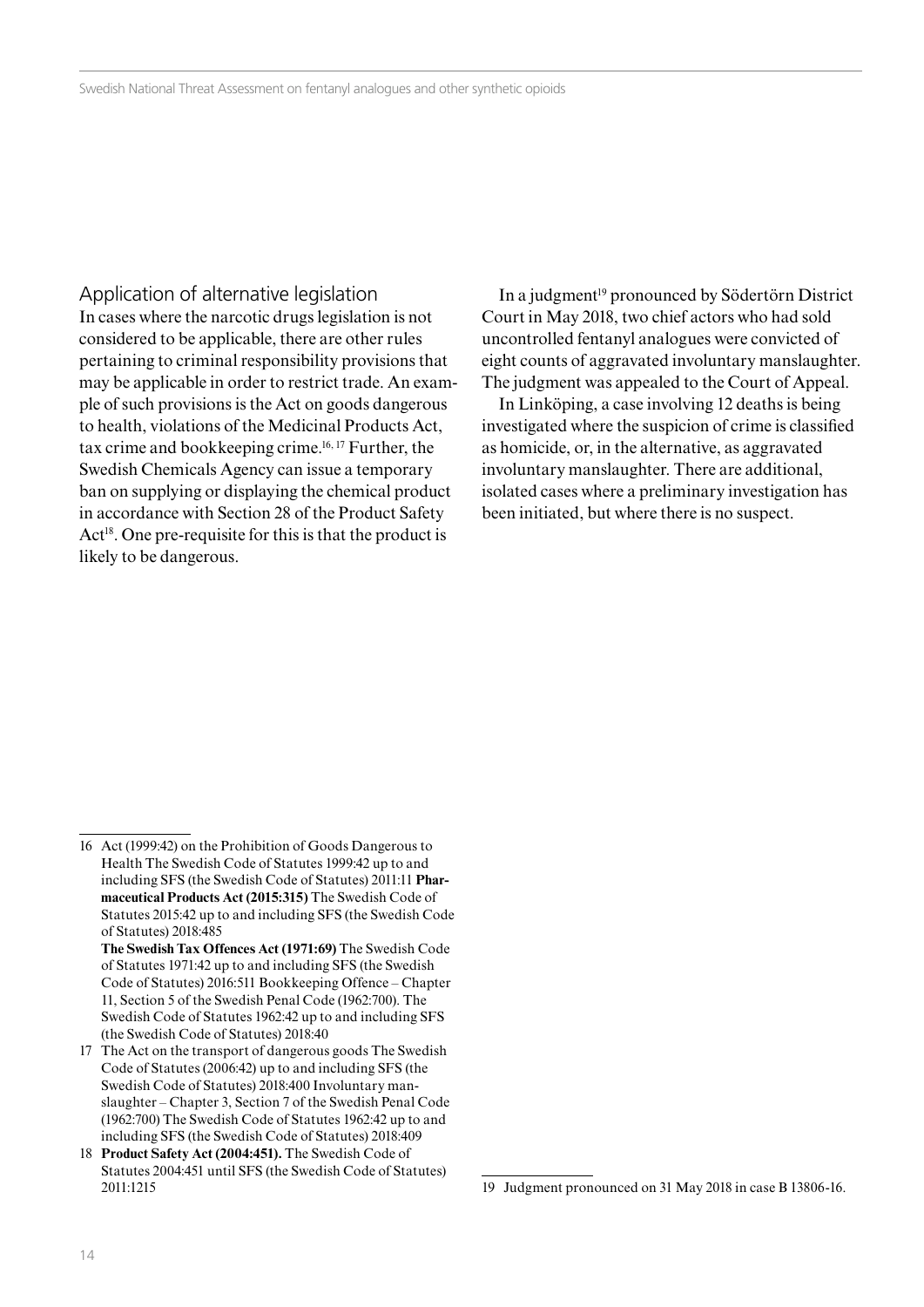### Threat to society

Many of the new synthetic opioids reported to the early warning system of the EU (EWS – Early Warning System) are in fact fentanyl analogues. It is estimated that there is a total of 1 400 potential analogues of fentanyl. As mentioned before, the potency of these analogues varies by being 20 to 4 000 times more potent than that of pure heroin.<sup>20</sup> Their potency means that the substances are strongly injurious to health and difficult to manage already at very low doses and may constitute a danger to human life or health also in cases of accidental contact.

The analogues are difficult to dose, which, in combination with the lack of quality assurance of content and quality, entails a very high risk of overdosing when taking them. As most analogues have not been the object of pharmaceutical research the knowledge as regards dosage is very limited. Users of illegal products typically lack knowledge about how potent the substances are and about their active substance and/or content. Moreover, the users will frequently have taken also other types of substances which risk co-reacting with the analogues. In cases where analgesics (opioids) have been mixed with soporifics/ tranquillizers (benzodiazepines), these preparations risk amplifying the respiratory depressant effects of one another which may lead to life-threatening overdoses.21

#### Deaths

Fentanyl analogues were introduced into the Swedish drug market in January 2014. All in all, they have caused 209 deaths during the time period

1 January 2014 – 31 December 2017.22 The equiva-

lent number involving the original fentanyl molecule is 213 deaths. The fentanyls and their analogues have caused a total of 422 deaths during this time period.

Based on police information gathered since 2014, the number of deaths where substances taken can be traced back to internet purchases is estimated to be approximately 300. Closer examination of the distribution of deaths caused by fentanyl and fentanyl analogues shows that a significant part of the cases established as caused by fentanyl were purchased in the belief that they were fentanyl analogues. Based on information from police investigations, this particular circumstance applies to approximately 90 cases where the National Board of Forensic Medicine identified fentanyl as the cause of death.



**Figure 1. Prevalence of fentanyl and fentanyl analogues in forensic autopsy cases in Sweden** 2007–2017. Source: The **National Board of Forensic Medicine** (RMV)

*Please refer to the detailed table over the number of post-mortem cases23.*

<sup>20</sup> European threat assessment regarding synthetic opioids, ongoing project EMCDDA.

<sup>21</sup> Läkemdel i missbruksmiljöer 2015, Situationen enligt rapportörer från Sveriges polisområden (CAN rapport 157). [Pharmaceutical products in abuse environments 2015, Current situation according to rapporteurs from the police districts in Sweden (CAN report 157)]. (2016) Ulf Guttmorsson. p. 6.

<sup>22 0</sup> cases in 2014, 34 cases in 2015, 101 cases in 2017.

<sup>23</sup> In a number of these cases reported as deaths caused by fentanyl during the time period 2014–2016, the substances were introduced into the market and sold under the false pretence that they were fentanyl analogues. Usually, deaths caused by fentanyl are related to the use of patches, but during this time period, there were deaths caused by fentanyl through other routes of administration (nasal spray bottle). Without this false marketing, the curve for fentanyl-related deaths would display a more regular development.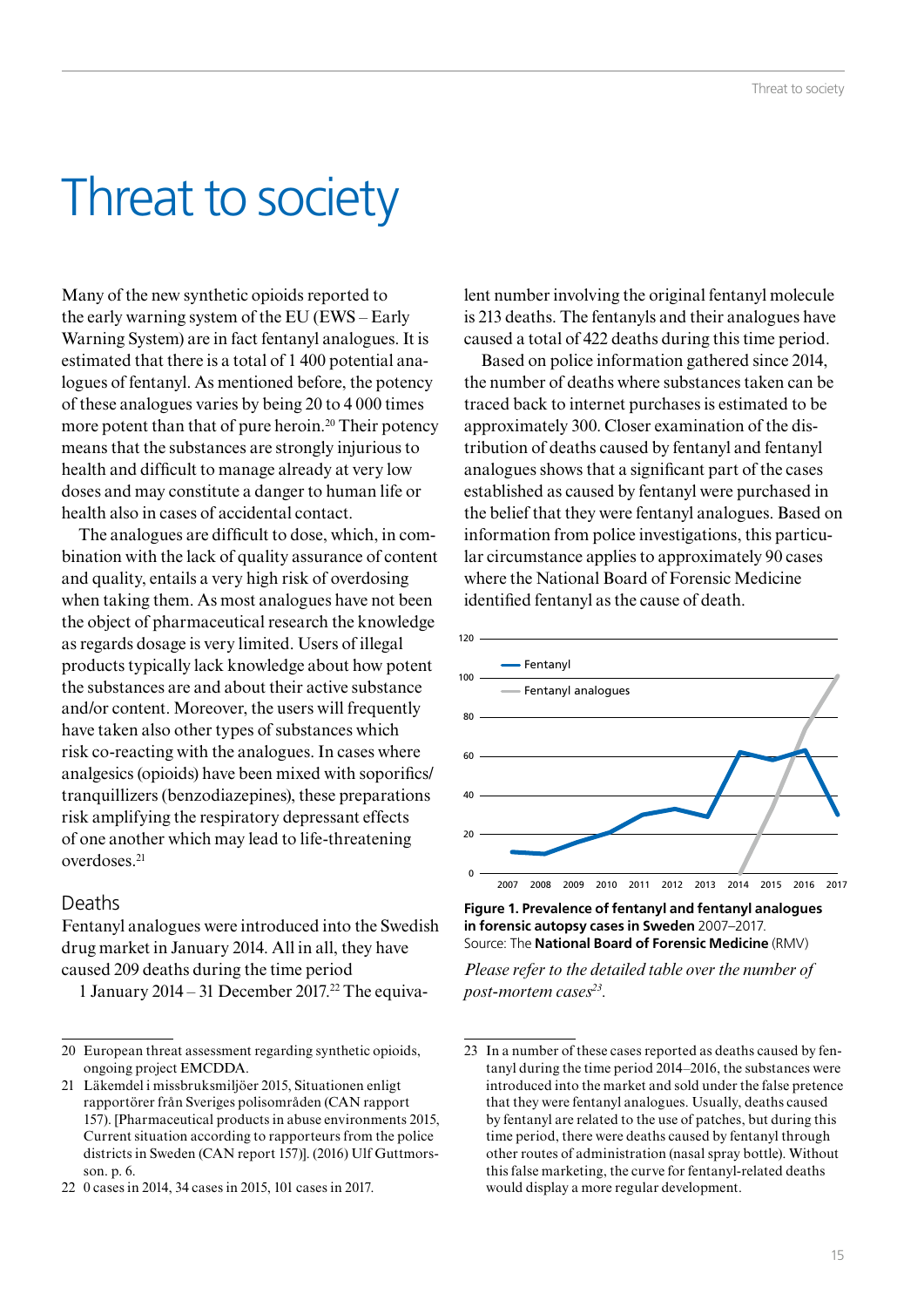Deaths that can be linked to fentanyl analogues show a rapid and serious development in Sweden. The number of deaths caused by intake of fentanyl analogues during 2017 basically corresponds to the level of the number of deaths caused by heroin abuse24. This despite the fact that the misuse group for fentanyl analogues is being assessed considerably less than the group for heroin abuse. Since 2016, fentanyl, including its analogues, causes more deaths than heroin<sup>25</sup>. According to an estimate, one in ten users of fentanyl analogues will die as a consequence of overdoses and intoxication per year. The corresponding number for heroin is 1 of 50. 26

In October 2017, a heavy discrepancy was noted in the number of deaths where fentanyl analogues were determined to be the cause of death. During the month in question, 24 cases were reported, compared to an average of 5.8 per month during the time period 2015–2017. By way of comparison, the number exceeded that of road deaths in Sweden during the same month. The discrepancy can be linked to the sale of the substance cyclopropylfentanyl, which caused more than 70 deaths in Sweden during 2017.27

The number of deaths was particularly heavy during certain periods, which can be linked to the fact that the Swedish market at the time was dominated by isolated, particularly dangerous analogues. The analogues in question were particularly potent and difficult to dose, resulting in clusters of deaths

26 The data is based on 1 000 fentanyl users and 5 000 heroin addicts. The data is calculated based on death data from the National Board of Forensic Medicine.





**Figure 2. Prevalence** of heroin and fentanyl/**fentanyl analogues** in drug-related deaths in Sweden 1994–2017. Source: National Public Health Agency (Toxreg database)

in Sweden. Similar patterns are also being observed internationally where the occurrence of such concentrations of deaths is described as an epidemic. During the time period 2015–March 2018, the deaths were caused by cyclopropylfentanyl (75), acrylfentanyl (53), acetylfentanyl (33) and 4F-isobutyrfentanyl and furanylfentanyl (14 each).28 The first fentanyl analogue to cause death in Sweden was butyrfentanyl.

The absolute majority of cases involving intoxication with a fatal outcome can be traced back to intake at home. Moreover, in most cases, the intake was carried out in solitude. In a minority of cases, the deaths occurred in a public environment. However, the number of these deaths is negligible, compared to the number of deaths that occurred at home.

In Sweden, there have been cases of intoxication with a fatal outcome caused by the original fentanyl molecule since 1994. The median age of the individuals who died as a consequence of fentanyl use during 2017 was 47. That is considerably older than the median age of the individuals who died as a consequence of fentanyl analogues use during the same year, which

<sup>24</sup> Statistics for forensic post-mortem cases completed in 2017. The number of deaths where fentanyl analogues (alone in combination with other substances) have been determined as the cause of death is 101. The corresponding number for heroin is 107.

<sup>25</sup> Statistics for forensic post-mortem cases. The number of deaths where fentanyl and fentanyl analogues (alone in combination with other substances) have been determined as the cause of death was 137 in 2016 and 131 in 2017. The corresponding number for heroin is 88 and 107, respectively.

<sup>28</sup> https://www.rmv.se/om-oss/forskning/aktuell-statistik/ 03.23.2018.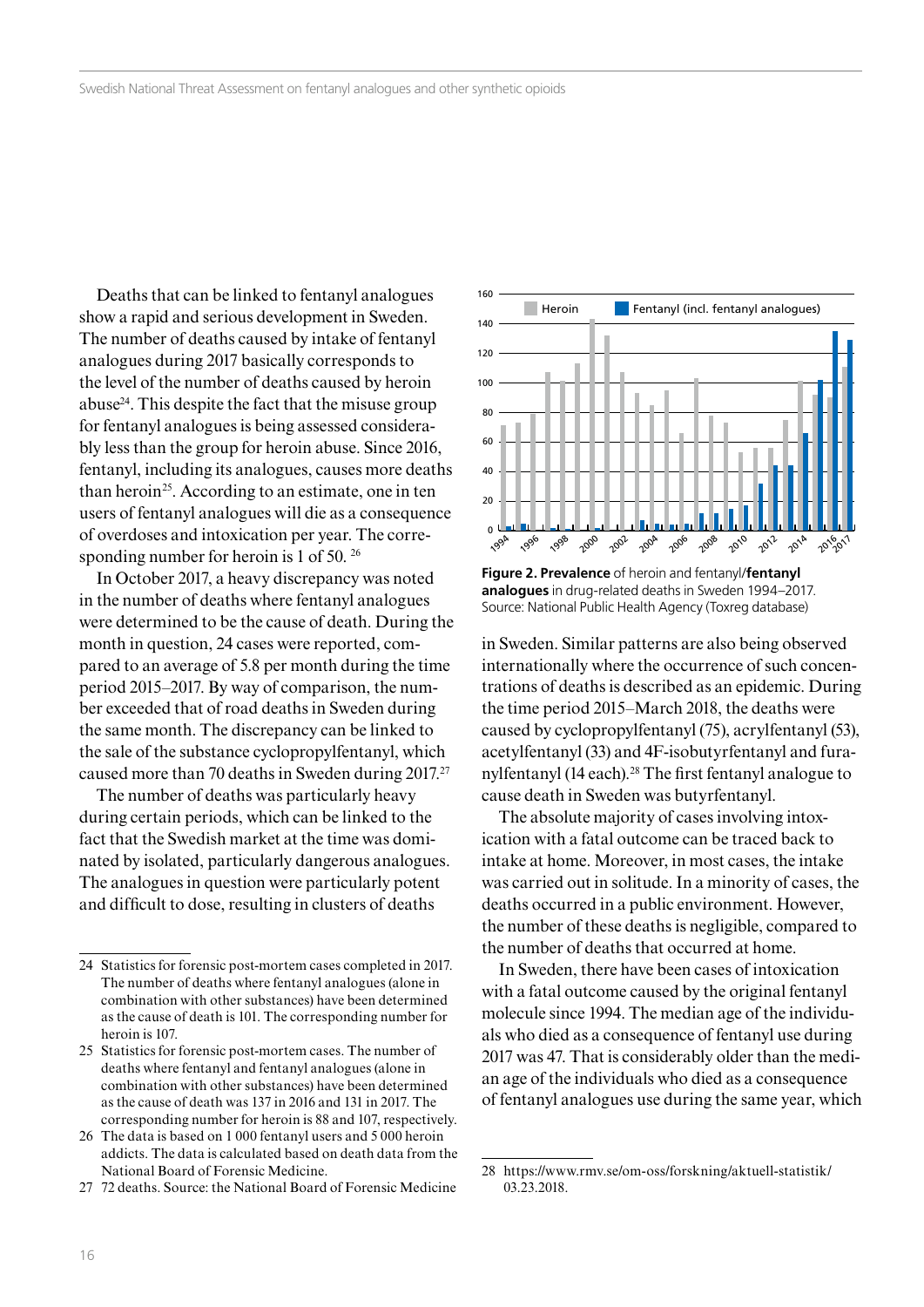was 32.29 During the time period 2011–2013, fentanyl was detected in the bodies of more than 30 deceased individuals per year. During 2014, this number was doubled into 62 reported cases, after which the trend continues at an elevated level during 2015–2016. During 2017, the number fell back to approximately 30 cases. The elevated level of deaths that can be linked to intake of the original substance fentanyl may, through an analysis of the police's information, be explained by the fact that the buyers, without realizing it, had bought and taken fentanyl instead of fentanyl analogues. Intelligence information points to false/erroneous advertising carried out at the time in question in Swedish domestic trade, where the fentanyl analogues expected by the buyers, had been replaced by fentanyl, which increased the risk of overdoses and death.

### Other risks

The risks associated with fentanyl analogues are not related only to drug use. People are also at risk of being intoxicated through the handling of the substance, or through accidental exposure. Absorption of fentanyl analogues, including the original fentanyl molecule, may occur in various ways and constitutes a danger to life, through, for example, inhalation of dusty powder or through skin contact.

In May 2017, a three-year-old girl in the city of Uddevalla died after having ingested carfentanil. Carfentanil is one of the most potent of the known fentanyl analogues, approximately 4 000 times as potent as heroin<sup>30</sup> and its legal use is to calm and sedate large animals such as elephants. In the field of health care, the substance is not used on humans, as it so potent and so difficult to dilute. In the case in question, the drugs had been bought on the darknet market place Alphabay<sup>31</sup> and delivered to Germany. There are similar case reports, from the United States as well as other European countries, where children have died as a consequence of fentanyl intoxication. Another case involves nine young individuals who were intoxicated in the town of Köping during the spring of 2017 after having taken what they believed was amphetamine. The substance in question turned out to be acrylfentanyl. It was a very serious incident, as all of those who had taken the substance would probably have died if large amounts of Naloxone32 had not been administered intravenously in time to block the intoxication.

In addition to the risks of taking fentanyl and fentanyl analogues, other people who come into contact with the substances are also put at risk. Examples of this are the coercive measures of law enforcement authorities (police, customs), analyses of seizures, mail handling or health interventions. It is, therefore, important to consider the risks from a work environment perspective and to elaborate routines to ensure a safe management. Relatives or other people who spend time in the same residence as the users expose themselves to danger as well.

In Sweden, there are cases of sales of counterfeit pharmaceutical products that have turned out to contain fentanyl analogues. This is a serious development, as users believing they are taking e.g. benzodiazepines are in fact taking substances which may be directly life-threatening.

Since 2015, more than 30 seizures of counterfeit pharmaceutical products, tablets containing fentanyl analogues or analogues, have been carried

<sup>29</sup> The age distribution of post-mortem cases where fentanyl and fentanyl analogues have been assessed, alone or in combination with other substances, as the cause of death during 2017. The age range of deaths as a consequence of fentanyl use is 26–82 years, and for fentanyl analogues: 21–59 (the case involving a three-year-old girl is not included in the calculation). Source: National Board of Forensic Medicine 24.05.2018.

<sup>30 10 000</sup> times more potent than morphine and 100 times more potent than fentanyl.

<sup>31</sup> Alphabay was shut down in connection with a coordinated operation, Bayonet, on 13 July 2017, but was, at the time of the purchase, the most prominent darknet market for narcotics internationally.

<sup>32</sup> Naloxone is an antidote used against serious opioid intoxications to counter respiratory depression.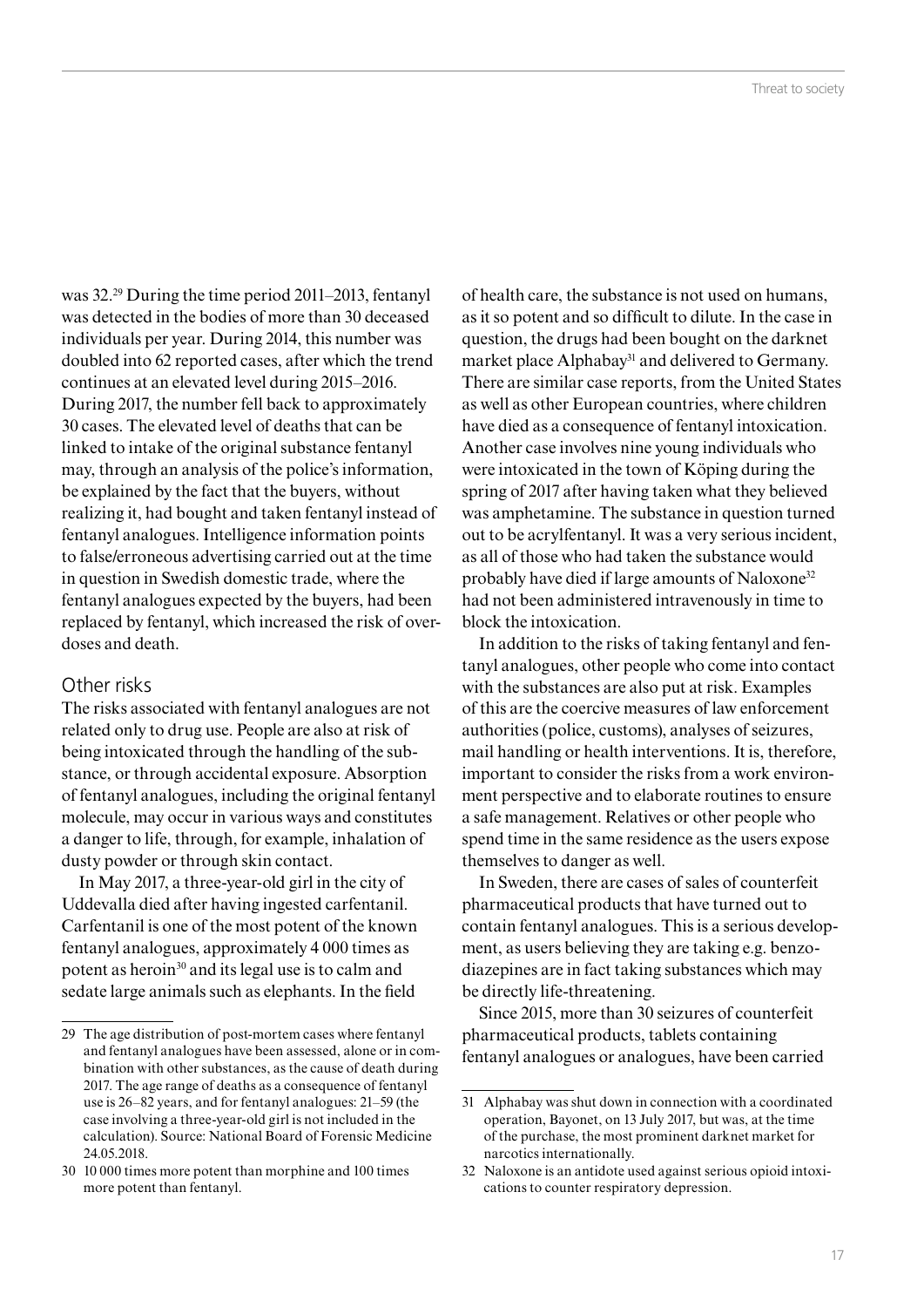out.33 Substances such as the above have been detected in Tramadol, OxyContin (green tablets marked OP 80) and, most recently, during 2017/2018, in Alprazolam (2 mg Xanax bars). In all of the cases above, the tablets seized from December 2017 and onward contained the active substance cyclopropylfentanyl (0.5 mg). There are descriptions of examples including similar counterfeits in the United States and Canada. Since 2017, also in Norway, seizures have been made of counterfeit Xanax containing cyclopropylfentanyl.

Fentanyl and its analogues constitute a potential threat in that they could be used by terrorists in chemical warfare to create vast direct and farreaching damage to the public. There is a famous case where fentanyl analogues caused mass deaths in connection with a rescue operation during a hostage situation at a theatre in Moscow.34 During the course of this incident, 800 individuals were taken hostage and approximately 125 of the hostages and several of the terrorists died during the terrorist intervention operation.

<sup>33</sup> A total of 33 seizures have been carried out during the time period 2015–February 2018. Most of the tablets contained acetylfentanyl or cyclopropylfentanyl. Source: National Forensic Centre (NFC)

<sup>34</sup> National Institute for Occupational Safety and Health (NIOSH) in the United States. FENTANYL: Incapacitating Agent, https://www.cdc.gov/niosh/ershdb/emergencyresponsecard\_29750022.html.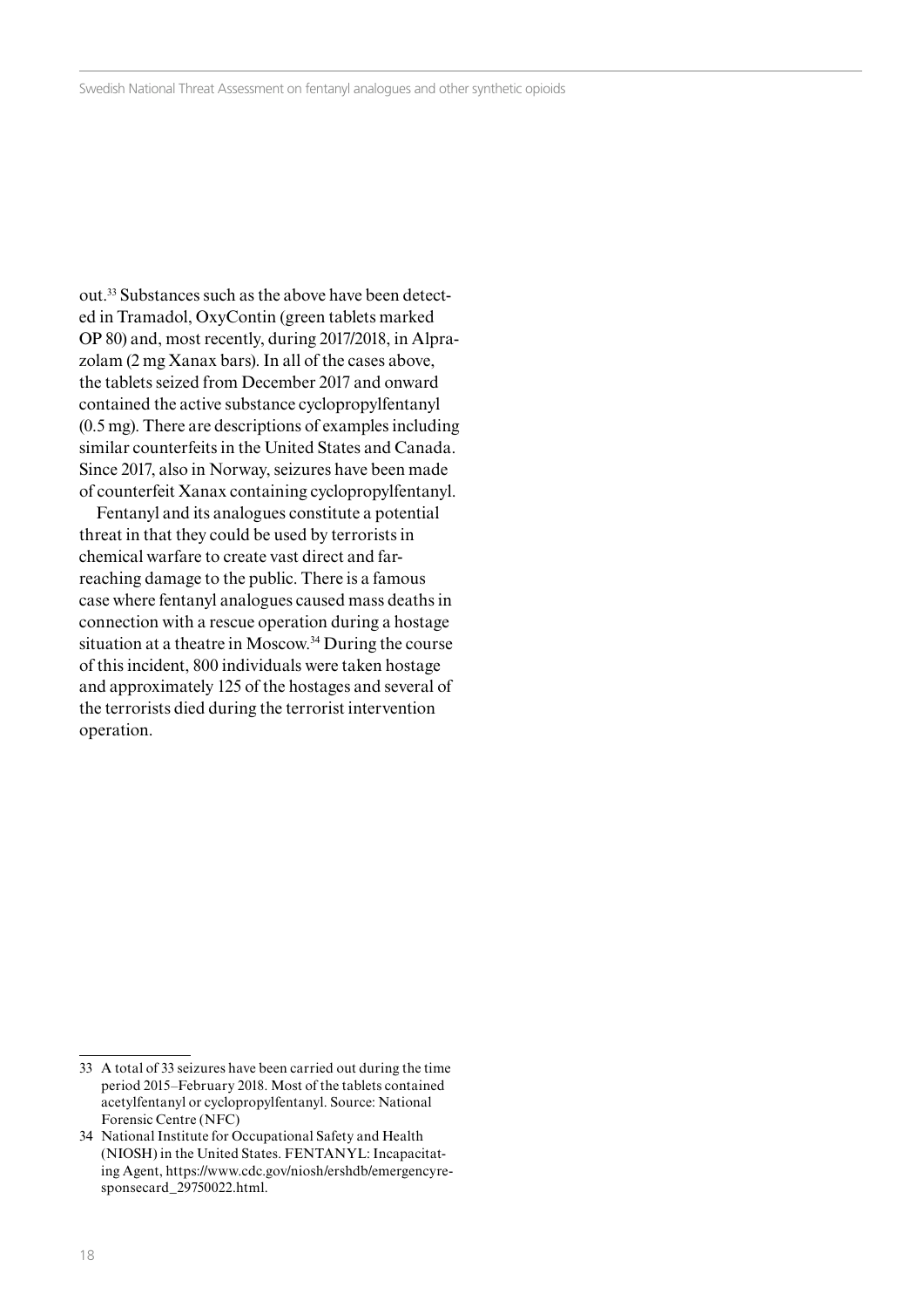# National picture

### The market

#### **Prevalence**

The prevalence of fentanyl analogues as substance of abuse in Sweden is limited. In the past two years, approximately 200 seizures per year have been made. In comparison to traditional drugs, such as cannabis, amphetamine and cocaine, fentanyl and its analogues constitute only a minor part of the market. There is a lower prevalence also in relation to heroin, the prevalence of which is limited in relation to the drug in question. Even if the prevalence of analogues on the Swedish drug market is limited, their harmfulness is extensive and serious, which will be described further in other sections.

The fentanyl analogues were introduced into the Swedish drug market in 2014 through online sales of unregulated versions. The analogues appear in



Seized nasal spray bottles.

particular in diluted liquids (nasal sprays), but also as ingredients in tablets and in powder form, sometimes as content in capsules. *For a more detailed picture, please refer to the section on seizures.* 

The supply of analogues has varied over time and is dependent on a range of factors. At the time of writing this report, there are no analogues for sale on Swedish websites, which can be explained by the targeted effort of the authorities in combination with difficulties in bringing in new analogues from China. Chinese authorities have, among other measures taken, classified two precursors for the production of fentanyl, as well as cracked down on a number of illegal laboratories.

The web-based drug market showed strong growth during the 2000s. There are indications of individuals in Sweden purchasing drugs on the internet to a higher extent than in other countries.<sup>35</sup> Based on its scope and on the harm caused, the ongoing epidemic involving fentanyl analogues in Sweden constitutes the most serious drug-related incident at national level to date. It is preceded by previous epidemics where, during certain periods in certain geographical areas, the original fentanyl molecule caused a number of intoxications, in several cases with a fatal outcome.

Users' perception of the effects of individual analogues determines the extent of the demand for specific substances. The analogues that caused the most deaths in Sweden are also the ones that were most in demand. Despite the fact that taking them posed a great danger to life and health, these substances were initially accompanied by positive reviews. Fentanyl analogues are present all over the country, which

<sup>35</sup> https://www.globaldrugsurvey.com/wp-content/ uploads/2016/06/GDS2016-Press-Release-1.pdf.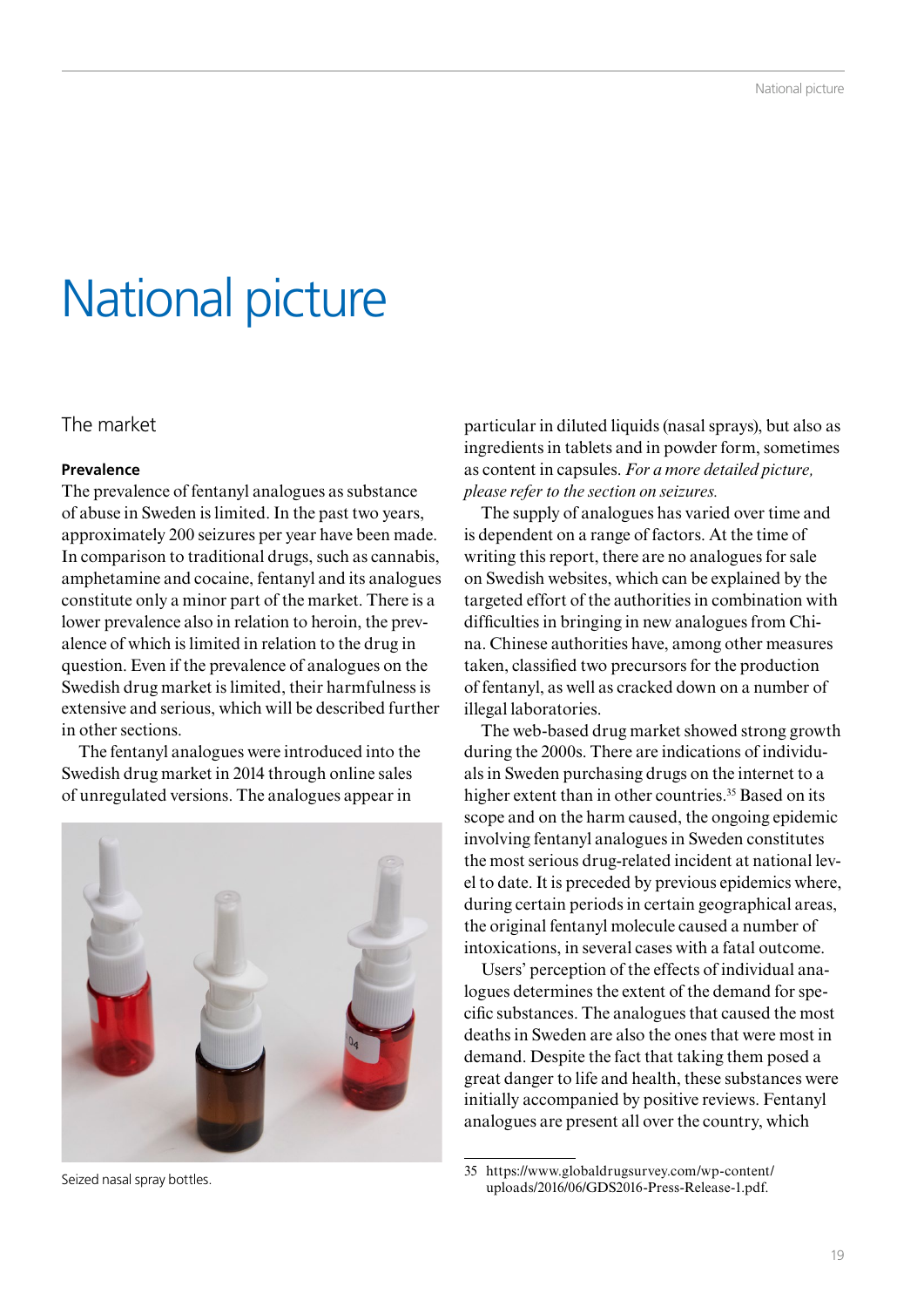

Deadly doses of fentanyl and other drugs.

generally applies to any substance. This can be related, exclusively or primarily, to online trade. There is also a certain concentration of these substances outside big cities, such as in towns/localities and in the northern parts of Sweden.<sup>36</sup> This circumstance can be explained by the typically limited supply of drugs at street level, including opioids.

The most potent version, carfentanil<sup>37</sup>, has never been sold on the Swedish internet-based markets or websites. However, it is sometimes sold on international marketplaces and has appeared in a few seizures conducted in Sweden during the spring/ summer of 2017.

The illegal use of analogues occurs on the market side by side with the original fentanyl molecule, which was classified as a narcotic drug in 1964. There is, however, a clear distinction between these, for instance regarding how they are procured and used. The illegal use of the original version is long-established and derives mainly from misuse of medically prescribed patches of fentanyl/fentanyl analogues

reaching the illegal market through leakages from the illegal handling of drugs.38

In Sweden, no trade in what is marketed as fentanyl analogues is currently (2018) conducted at street-level. Nor are there any indications of fentanyl or fentanyl analogues being mixed with heroin.39 There are occurrences of the latter in other European countries. Reports from the United States describe a serious and heavy issue involving street-level drug-trade in heroin and fentanyl analogues. In Sweden, the markets for heroin and fentanyl analogues have so far been separated. The explanation for this is, for instance, that both types of drugs reach the drug market through different routes and that the customers are made up of different categories. The fentanyl analogues reach the customers almost exclusively through the internet trade, whereas heroin is a

<sup>36</sup> In relation to the population.

<sup>37</sup> Carfentanil is estimated to be 4 000 times as potent as morphine and was classified as a narcotic drug in Sweden in 1983.

<sup>38</sup> This can be done directly from care systems or at a later stage when fentanyl patches are handed over. Sometimes individuals, in certain cases young people, get their hands on discarded fentanyl patches and take these by smoking or ingesting them or by extracting the substance in some other way. After patches have been used in medical care, they still contain sufficient amounts of the substance.

<sup>39</sup> No seizures analysed at the NFC or the Swedish Customs laboratories have contained fentanyl or fentanyl analogues mixed with heroin. 05.03.2015.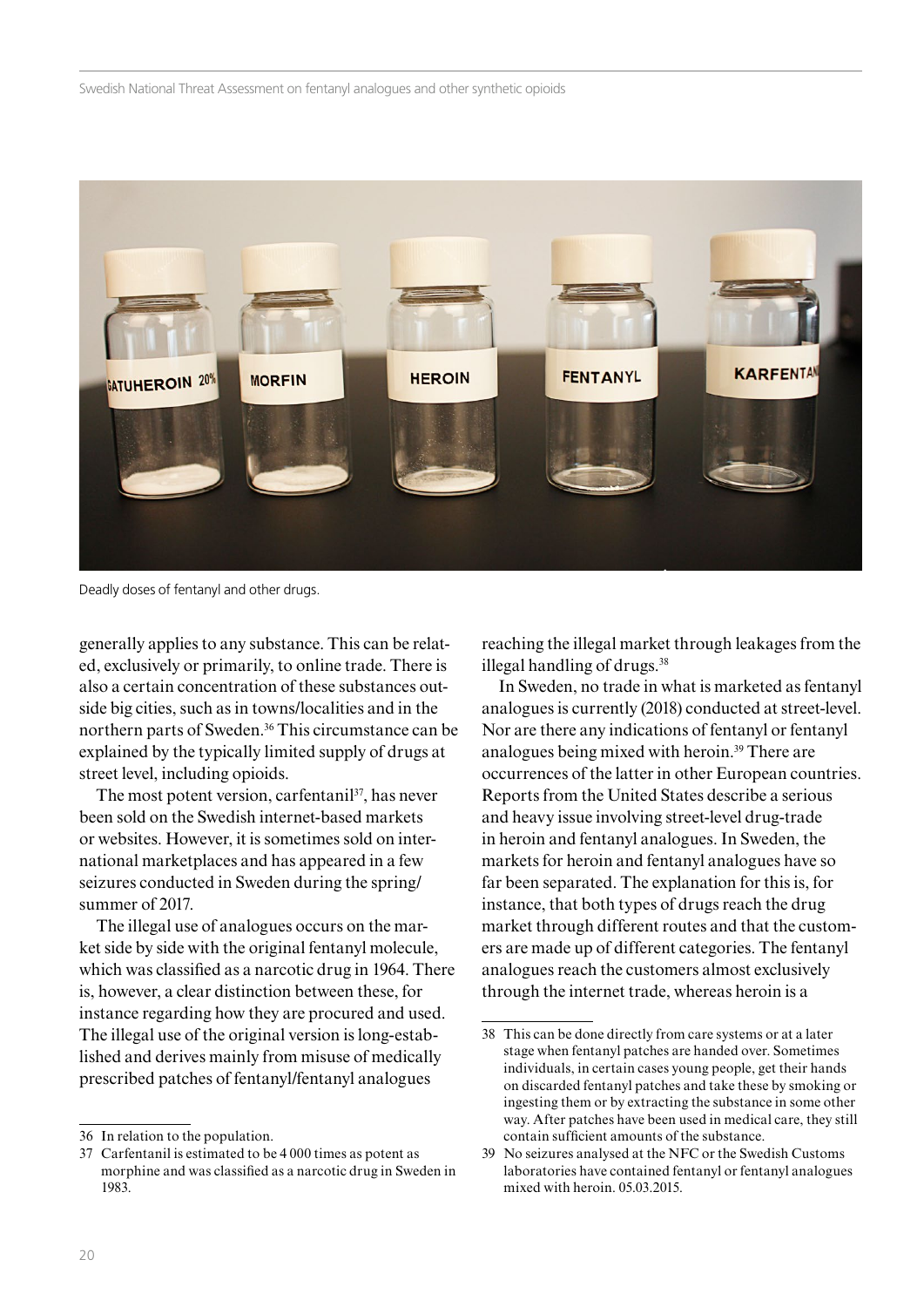typical street-drug. Other opioids, however, such as Buprenorphine, OxyContin and Tramadol can be found on the online market, but also frequently on the street-level drug-market.

In addition to the increase of opioids in Sweden, there is also an ongoing increase in the Nordic countries. At the same time, there is a widespread, partly concealed problem surrounding the misuse of analgesics in Sweden.40 Pharmaceutical products that are particularly sought after by drug addicts are generally classified as narcotics and can be divided into two main categories. One consists of soporifics or tranquilizers of type benzodiazepine. The other group consists of analgesics belonging to the opioids group. Common opioid substances are e.g. Tramadol and oxycodone, contained in the pharmaceutical products Tradolan and OxyContin. The prevalence of opioids such as Tramadol, considered "weak" by users, is widely spread in the country. In addition to the great supply on the online market, these types of opioids also have strong links to criminal networks operating at a local level, directing their sales towards young people. This is an alarming development considering that the commerce may, in the long term, generate an increased demand for more potent opioids, including fentanyl analogues.

#### **Origins**

China is the source of most of the new psychoactive substances (NPS), including the fentanyl analogues distributed in Europe. In most cases, the substances have been produced legally, as they are not classified as narcotic substances in the producer country. In response to pressure primarily from Western countries, Chinese authorities have increased their efforts by classifying as narcotic drugs eight new fentanyl analogues over the past 18 months. Today, a total of

23 analogues are classified as narcotic drugs in China41. China applies the death penalty for drug offences, which makes international operational actions against identified Chinese fentanyl vendors more difficult. Given on all the production<sup>42</sup> taking place in China, the country has as its objective to grow as a trading nation. Its vast geographical surface, large population and economic activity make it difficult to control everything that goes on, including what is produced and exported.

Street-level sales of fentanyl in Estonia are primarily linked to the smuggling of the substance, mainly from Russia. In the previous concentrations involving overdoses of fentanyl in Sweden, such as in the 1990s and the 2000s, it was possible to trace back the substances to Ukraine/Russia. In other respects, the origin of the original fentanyl molecule can primarily be traced back to domestic derivation of pharmaceutical products containing fentanyl from legal sources.

When it comes to domestic production/manufacturing, there is no known case in Sweden concerning domestic manufacturing of fentanyl and fentanyl analogues.43 There are, however, a handful of cases involving the preparation of pharmaceutical products containing fentanyl analogues. Swedish retailers have, in these cases, used substances purchased in powder form from China to produce nasal sprays or tablets containing various fentanyl analogues.

#### **Modus operandi**

So far, the sales of fentanyl analogues have been essentially and exclusively carried out on the internet through open Swedish websites which are easily accessible to the general public.

The substances are bought directly from suppliers in China. The vendors bring in large quantities

<sup>40</sup> Läkemedel i missbruksmiljöer 2015, Situationen enligt rapportörer från Sveriges polisområden (CAN rapport 157). [Pharmaceutical products in drug-abuse environments 2015, Current situation according to rapporteurs from police districts in Sweden (CAN report 157)]. Ulf Guttmorsson.

<sup>41 05.03.2018.</sup>

<sup>42</sup> Many of the factories in Western countries moved their production to China, which, at an early stage, was a lowwage country with cheap labour and fewer restrictions when it came to environmental aspects such as emissions.

<sup>43</sup> National Forensic Centre (NFC)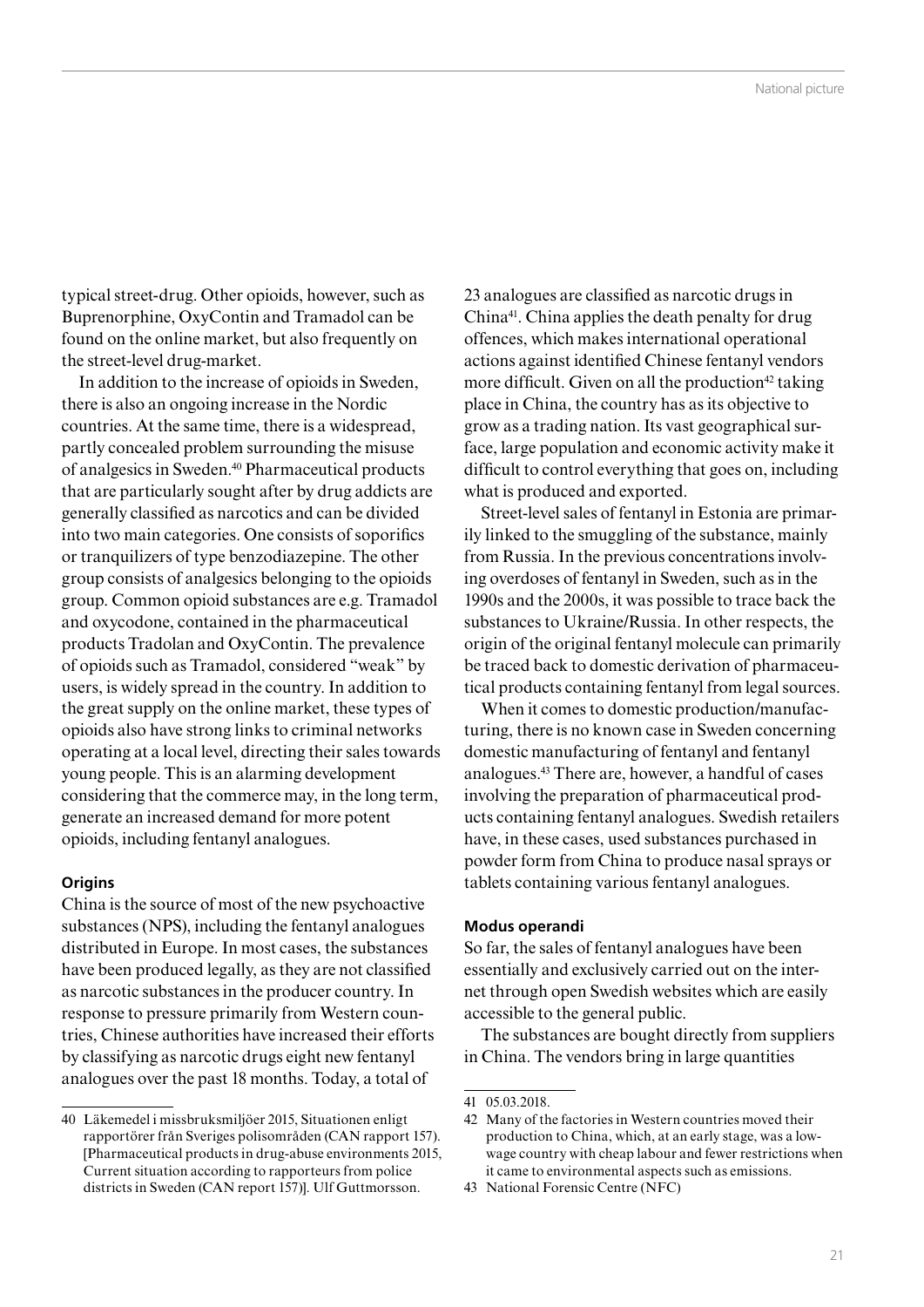(approximately 1–3 hg) once or twice per month. These are then repacked by the vendors into customised packages which are then distributed further domestically to the end consumer. In each of the cases, delivery was carried out through Post Nord, the national postal service, with direct deliveries to the door or to the nearest post office and with the vendors doing this on a daily basis. This distribution pattern is very similar to the general situation of the new psychoactive substances (NPS) on the Swedish drug market. For the most part, the deliveries are carried out directly from China to Sweden. There is some information indicating that the substances are repacked in transit countries. Belgium, the Netherlands and Great Britain have on occasion functioned as transit countries for analogues distributed in Sweden.

Unregulated new psychoactive substances, including fentanyl analogues, are being marketed under the premise that they are composed of research chemicals. The sales have been dominated by solutions contained in nasal spray bottles, which is characteristic of the Swedish commerce. As the substances usually are very potent, the routes of administration of fentanyl analogues typically do not involve direct intake in powder form. By dissolving the powder in water (or other liquids), solutions are prepared that are to be taken nasally by means of nasal spray bottles. For the most part, this step is carried out by Swedish vendors with powders delivered from China. The bottles, also ordered from China, were red, blue, green, brown, white and transparent. The prepared bottles did generally not include any marking such as content and potency, even though there are cases where the bottles were marked.

There are also cases where the powder has been cut with bulk substances to manufacture tablets. As regards e.g. acrylfentanyl, the content of active substances in spray liquids has varied between 20–30 mg per 10 ml. Acrylfentanyl in the form of tablets and powder can also be found on the market. Tablets containing acrylfentanyl have been analysed and proved

to contain 0.2, 0.6 and 1.0 mg. Swedish retailers manufacture the tablets in Sweden. Tableting machines are brought in legally from China, the substance is then pressed into tablets in Sweden and subsequently sold.

Current domestic web shops providing fentanyl analogues offer several methods of payment, such as cash-on-delivery, bank transfer, swish, bitcoin, ethereum, bitcoin cash and paysafecard. Bank transfers and cash-on-delivery are the main methods of payment. Future methods of payment will be dominated by bitcoin and other types of cryptocurrencies, given that the method of cash-on-delivery provides law enforcement authorities with great opportunities to identify the vendors behind the transactions. The fact that fentanyl analogues are legal and usually cheaper than traditional narcotics, as are several of the new psychoactive substances, is a fact considered to have an impact on demand. The price of fentanyl analogues has been relatively constant, regardless of the analogue concerned. A nasal spray bottle containing an average of  $50-80$  spray doses<sup>44</sup> (approximately 100) was sold for 500 SEK. On several occasions, before classification, the vendors applied volume discounts and lower pricing.

Drug-related discussion threads on Flashback<sup>45</sup> attract a number of visitors daily, anyone from active writers to potential new users. Flashback is one of Sweden's most visited websites. According to Flashback, they have 1 160 386 registered members and every week the site receives approximately 2 million unique visitors. In relation to its scope and impor-

<sup>44</sup> NFC has made an estimate of the number of spray doses contained in the bottles seized. The results have been varied, but generally remained at 50–80 spray doses per bottle. In their marketing of the product, the vendors advertise 100 spray doses per bottle. As far as the dose is concerned, it depends on the user's tolerance and on whether the liquid is diluted by the user.

<sup>45</sup> Flashback is a Swedish internet forum, which, according to Wikipedia, is one of Sweden's most visited websites with more than one million registered users writing 15 000–20 000 posts per day.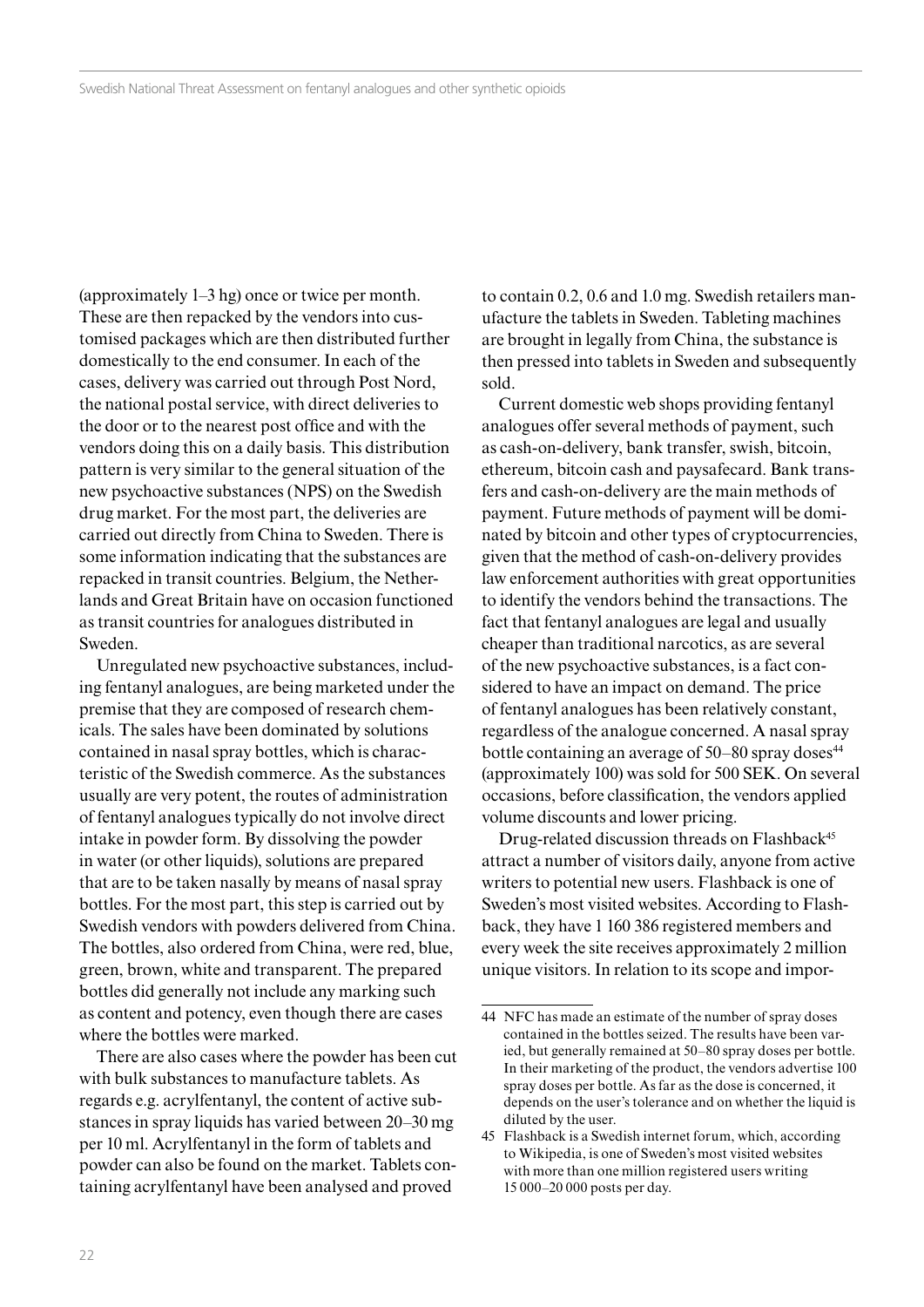tance, the drug-related exchange of information taking place on Flashback is regarded as a unique phenomenon in Europe. On the forum, there is a culture that tends to underestimate the risks associated with using fentanyl analogues, which is a factor of pressure for individuals who are considering trying the substances. The website is also used for marketing in the form of advertising banners financed by the vendors, but also in a covert manner where vendors use anonymous accounts and pass themselves off as drug addicts. The aim of the latter is to create positive reviews about vendors and substances to attract new customers. There are also cases where vendors give away fentanyl analogues, and in return receive positive reviews on their business. These factors highlight the importance of the forum in the marketing of fentanyl analogues in Sweden, an importance considered as having no equivalent on international fora such as Reddit or Bluelight,

The profits generated by the sales of fentanyl analogues are extensive and the business is conducted systematically within a legal structure. As soon as a substance has been classified, a new analogue is introduced into the market and business can then go on without any obstacles. The classification of a substance is usually preceded by the selling off of the stock on clearance sale, and only a small number of the classified substances remain on the market following regulation. However, substances currently classified as dangerous to health tend to remain on the market. This could be a consequence of the access to new, unclassified analogues being insufficient and of the vendors choosing to take greater risks.

#### **Police and customs seizures**

#### *For a more detailed account of the seizures, please refer to the annex.*

Fentanyl analogues were introduced into the illegal drug market in Sweden in 2014, after which point there has been a significant increase in similar seizures in the country. During 2014, a total of 11 seizures of fentanyl analogues were carried out by



**Figure 3.** Appearances of seized fentanyls and fentanyl analogues, Sweden 2006–2017. *Source: Swedish Customs Laboratories and National Forensic Centre (NFC)*

the customs and the police. Some years later, during 2016–2017, the number had increased to approximately 200 seizures per year. Before that, from 2006 to 2015, the original fentanyl molecule was predominant and was detected in a total of 227 seizures, which have been analysed by the National Forensic Centre (NFC). 80 per cent of these seizures consisted of fentanyl patches, and as described earlier, they appear on the illegal market through diversions from legal sources.

During the time period 2014–2017, fentanyl analogues were detected in approximately 1 000 materials analysed by the National Forensic Centre (NFC), i.e. in more than 400 cases. Most of the material consisted of liquids, which reflects the selling pattern, dominated in Sweden by preparations (powders dissolved into fluent liquids and sold in nasal spray bottles). Other types of seizures such as powders and tablets are also common. Swedish Customs have seized fentanyl analogues almost exclusively in powder form, which is understandable given that the final preparation before distribution to the buyers takes place in Sweden.

The first new fentanyl analogues, butyrfentanyl and acetylfentanyl, were identified in seizures conducted during the second half of 2014. After that, a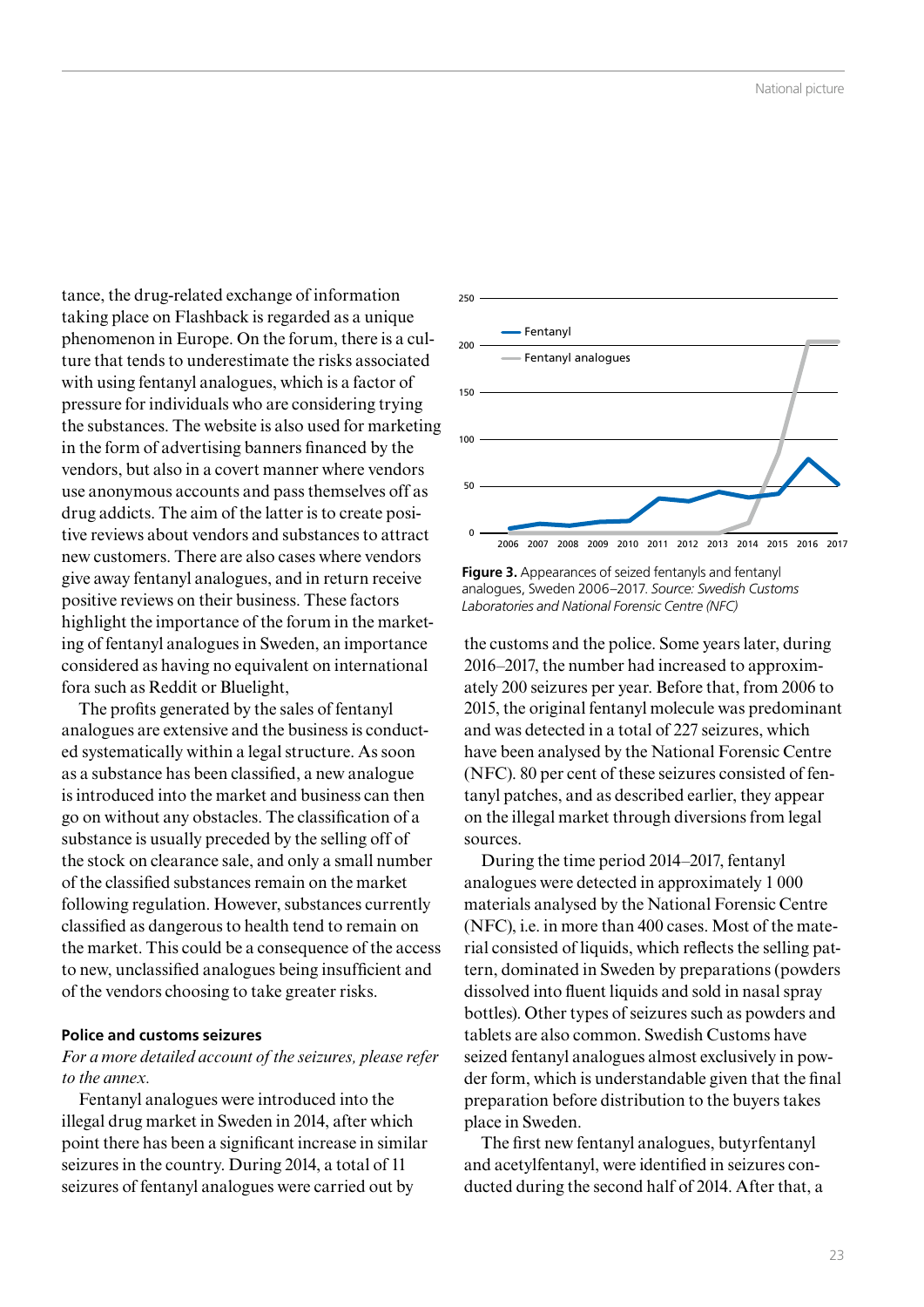further 17 different fentanyl analogues were identified in materials examined by the NFC.46 The extremely potent version of fentanyl, carfentanil, was analysed in 11 materials in Sweden that can be traced back to three deaths and another three seizures. In all of these cases, the substance had been ordered from international websites.

The generally small quantities of fentanyl analogues seized can be explained by their strength/ potency. These small quantities correspond to a very large number of intoxicating doses, which means that minor quantities are sufficient to meet the demand. In relation to the number of police seizures, the Swedish Customs have carried out very few seizures of fentanyl and its analogues. Generally, customs services have difficulty detecting the smuggling of these substances, with reference to the very small quantities in relation to the extensive flow of mail, parcels and goods. The Swedish Customs reports that they have carried out a limited number of seizures in Gothenburg, but that the relatively large quantities seized were done so at the Stockholm Arlanda Airport.

During 2017, there was a significant increase in the amount of fentanyl analogues seized by the Swedish Customs. During that year, 11 major seizures were carried out where the amount seized was between approximately 50 to 245 g. Three seizures of a total of 591 g of cyclopropylfentanyl, the analogue causing the highest number of deaths in Sweden to date.

Sweden has seen a steady increase in the number of seized synthetic opioids during the first decades of the 2000s.47 These seizures carried out, indicating market increases, are examined along with other types of information analysed by the police and the customs. Examples of this are the recurring regional and local police reports regarding the drug market. The supply

of Tramadol, considered a "weaker" opioid by users, sees a significant increase in Sweden. These tablets have a high accessibility, because they are non-prescription drugs in several countries and are easy to order from online pharmacies. In addition, substantial volumes linked to organised crime are smuggled into the country and are then distributed further to local criminal networks. Street-level sales typically occur side by side with cannabis sales and are many times directed towards young people. Other frequently seized synthetic opioids and which, like Tramadol, commonly appear in the context of e-commerce, are e.g. buprenorphine and oxycodone. There is currently a very low/negligible prevalence of heroin, a typical street-drug, on the online drug markets. The number of seizures of heroin indicates a certain growth following the sharp market decline during the first decade of the 2000s as regards both supply and demand. Despite indications of increase, in particular of brown heroin for which the price is historically low at the moment, the seizures indicate that the market remains marginal in relation to other traditional drugs, such as cannabis and amphetamine. There are no seizures carried out in Sweden where heroin has been mixed with fentanyl or fentanyl analogues. This phenomenon is a growing problem in countries such as the United States, for example, and the European Monitoring Centre for Drugs and Drug Addiction, the EMCDDA, considers this procedure to be a potentially growing threat to the European market.

As regards seizures carried out in the EU, it can be established that the seizures of fentanyl and its analogues have increased in many of the Member States during 2016 and 2017. The assessment is also made that this increase is probably greater than it appears from the data on seizures of these countries, given that the ability to verify the substances through forensic analyses varies.

Since mid-November 2017 until mid-March 2018, the police have carried out 17 seizures of counterfeit tablets that looked like Xanax bars 2 mg and Oxy-Contin marked OP80. These tablets turned out to

<sup>46 18.01.2018</sup>

<sup>47</sup> Opioids constitute an overarching category encompassing plant-based narcotics (heroin and opium) as well as synthetic opioids. Included in the latter part are pharmaceuticals classified as narcotics. These increases include both the number of seizures made and the quantities seized.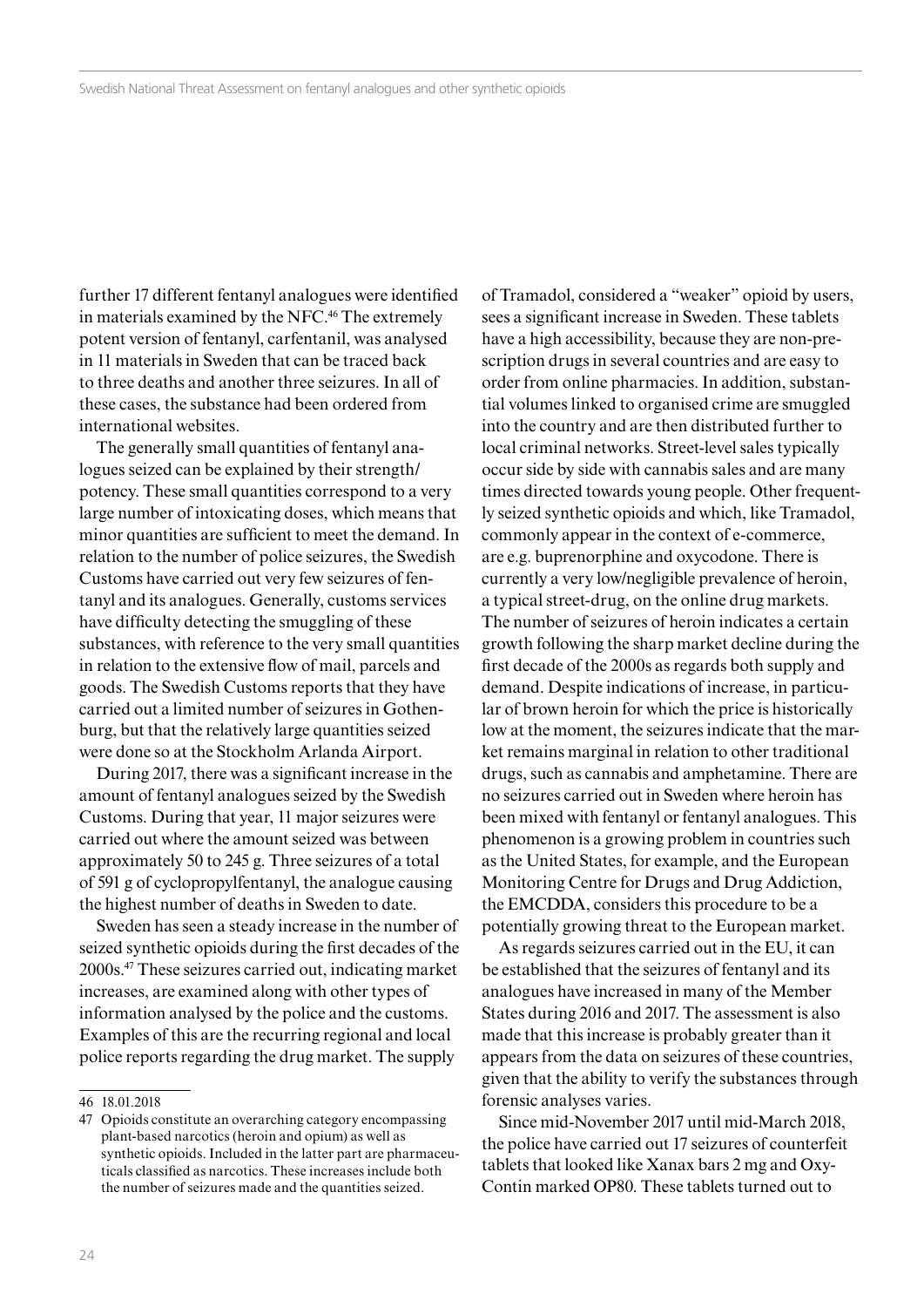contain considerable amounts of the lethal substance cyclopropylfentanyl. Seizures of a total of 17 000 tablets of counterfeit Xanax and 2 000 tablets of counterfeit OxyContin have been made and have been analysed by the National Forensic Centre (NFC). The manufacturing of the tablets is deemed to be carried out in Sweden, probably through online sales with street-level resale.

#### Strategic analysis

At the beginning of June 2017, the European Monitoring Centre for Drugs and Drug Addiction (the EMCDDA) published a report, which showed that the number of deaths caused by the use of synthetic opioids during 2015 had increased by 6 per cent to 8.441 throughout the EU. Fentanyl and its analogues were behind the majority of these deaths. This confirms the observations made regarding the ongoing epidemic of the use of synthetic opioids in several EU countries, which is similar to what has happened in the United States and Canada in recent years. The report shows that the market for synthetic opioids is unevenly distributed throughout the EU, but that there is a potential risk of increased propagation because of the link to heroin markets. Individual national reports after 2015, with statistics from some EU countries, confirm that misuse and overdosing continue to increase in countries such as Great Britain, Estonia and Sweden. The substance abuse and overdosing are typically caused by fentanyl analogues, often with a fatal outcome.

Of the 25 new synthetic opioids reported to the EMCDDA by the EU countries between 2009 and 2016, 18 were various analogues of fentanyl. The EMCDDA reports that the group of fentanyl and its analogues were responsible for more than 60 per cent of the 600 seizures of new synthetic opioids reported from all over Europe in 2015.

Fentanyl in its medical form has become popular among many addicts throughout the United States. Fentanyl was first made in the 1960s and was offered legally to chronically ill patients for pain relief



Xanax-tablets.

control. After that, an illegal production of fentanyl emerged, where fentanyl was manufactured in drug factories in Mexico and China and smuggled into the United States and other Western countries.

In addition to drug users using the substance in its pure form, there are categories in e.g. the United States of users who prefer to buy and take mixtures of fentanyl and heroin. Such mixtures are sold on the street along with other pharmaceutical products, such as Xanax and OxyContin. The European Monitoring Centre for Drugs and Drug Addiction (the EMCDDA) notes that fentanyl and other types of synthetic opioids have the potential of becoming attractive commodities for organised crime in Europe in the same way as in North America. Thousands of intoxicating doses can be manufactured out of small amounts of fentanyl, which makes it easier to conceal smuggling and avoid detection, as compared to traditional drugs, such as heroin, requiring management of large quantities, which means a greater risk of detection.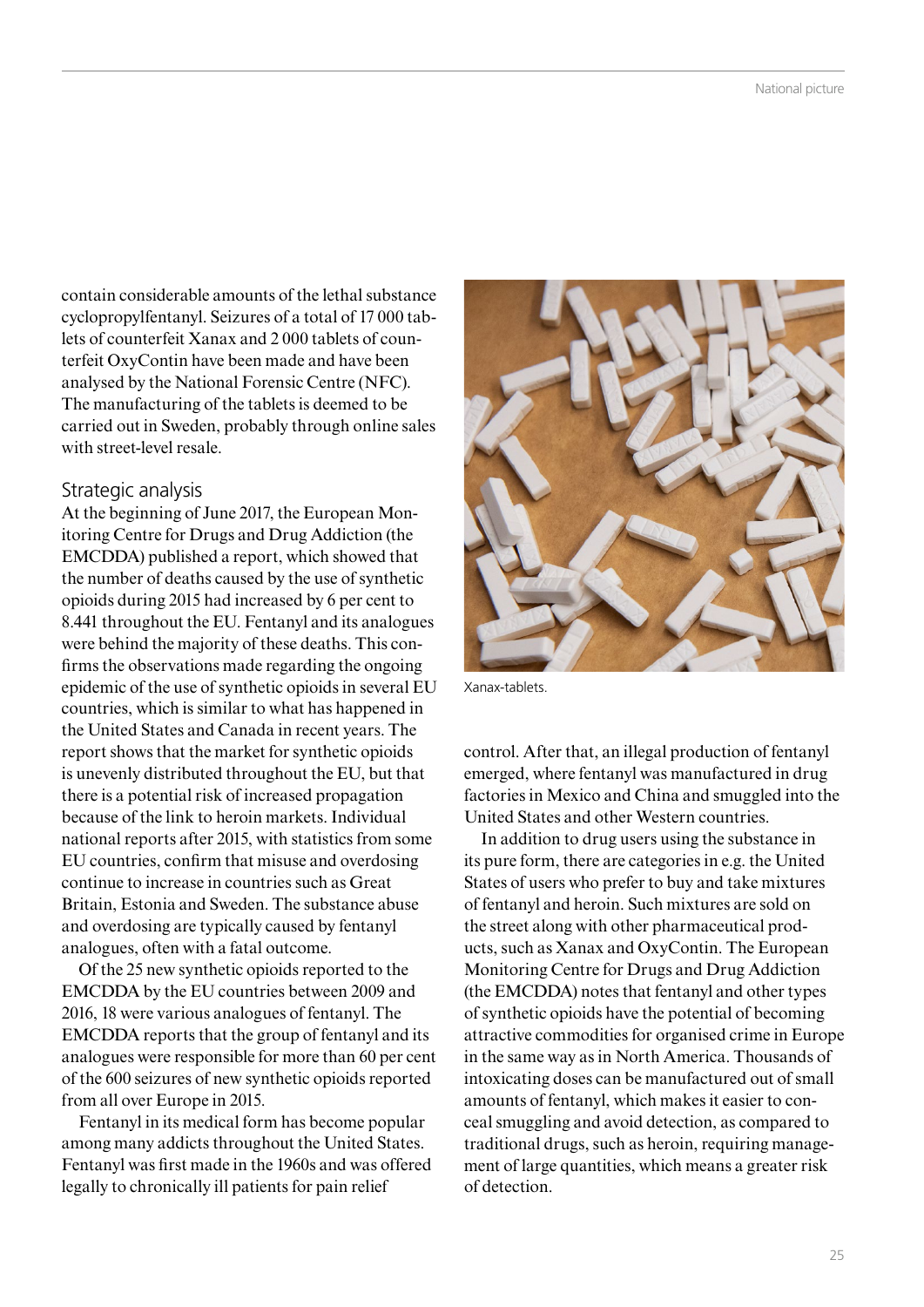Fentanyl has been popular in Estonia since the beginning of the 2000s, when a Taliban-led operation stopped a significant part of the production of opium poppies in Afghanistan. The operation resulted in a shortage of heroin on e.g. the Estonian heroin market. Since that point, the drug addicts in Estonia have, to a great extent, replaced heroin with fentanyl. This development took place despite the fact that the drug, from the point in time of its initial misuse in the country, is responsible for a large number of overdoses, in many cases with a fatal outcome. While synthetic opioids, primarily fentanyl, rapidly spread to Estonia, its spread further westwards was initially slow. The explanation for this rapid development in Estonia probably lies in the country's close proximity to Russia, where fentanyl can be bought, and in the close contacts between Russian-speaking criminals who operate on both sides of the border.

The situation in several other EU countries quickly changed at the end of the 2000s, when many countries, e.g. Sweden, began reporting on the presence of fentanyl in the seizures. There are similarities in how the market for methamphetamine evolved in Europe from being a problem mainly in the United States, to also establishing itself as a popular drug in Central and Eastern Europe. The Swedish market differs from that of most of the other EU countries, including those in North America, through its almost entirely online-based market for synthetic opioids. By means of comparison, fentanyl and its analogues are spread in Great Britain, the United States and Canada mainly through "traditional" street-level sales, and usually mixed into heroin. This means that the epidemics of overdoses and deaths in those countries typically occur locally and regionally, depending on where the street-level drug-sales take place.

The National Crime Bureau (NCA) in the UK, first noted the increase in seized fentanyl as an additive to heroin at the end of 2016. NCA warned that the introduction of fentanyl into the British addiction market would lead to overdoses and deaths. In April 2017, when British police shut down a drug factory in West

Yorkshire producing fentanyl, NCA urged drug users to be vigilant following a number of deaths related to the production in the drug factory.

A large part of the synthetic opioids, currently flooding North America along with most of the new psychoactive substances sold in Europe, are produced in China. China has taken measures to curb the illegal manufacturing of fentanyl and other similar drugs produced within its borders. In the United States, several measures have been taken to try to prevent the import of synthetic opioids, primarily fentanyl, smuggled into the country from Mexico. However, according to information received, the manufacturing of fentanyl increases in the United States, which the authorities fear will limit the importance of trying to stop the smuggling of the finished drug from China and Mexico.

Europol has made the assessment that fentanyl along with its analogues and other synthetic opioids are an attractive alternative for criminal organisations. This assessment means that there is a considerable risk that this market will expand further throughout Europe. Unlike, for instance, methamphetamine, for which the market and profit margins are relatively limited, synthetic opioids, including fentanyl and its analogues, represent a large potential market and a lucrative profit margin for organised crime. Another important part of the threat assessment is the close connection to the previously established national markets for heroin. There is a risk of a similar development to that of Estonia, i.e. that the heroin market will be quickly transformed into a market for synthetic opioids, in the case of Estonia – fentanyl. The EMCDDA therefore makes the assessment that the EU countries should prepare for a continued increase in overdoses and deaths.

#### Actors

Over time, only a small number of actors have supplied the Swedish fentanyl market with fentanyl analogues. Since 2014, a total of more than ten net-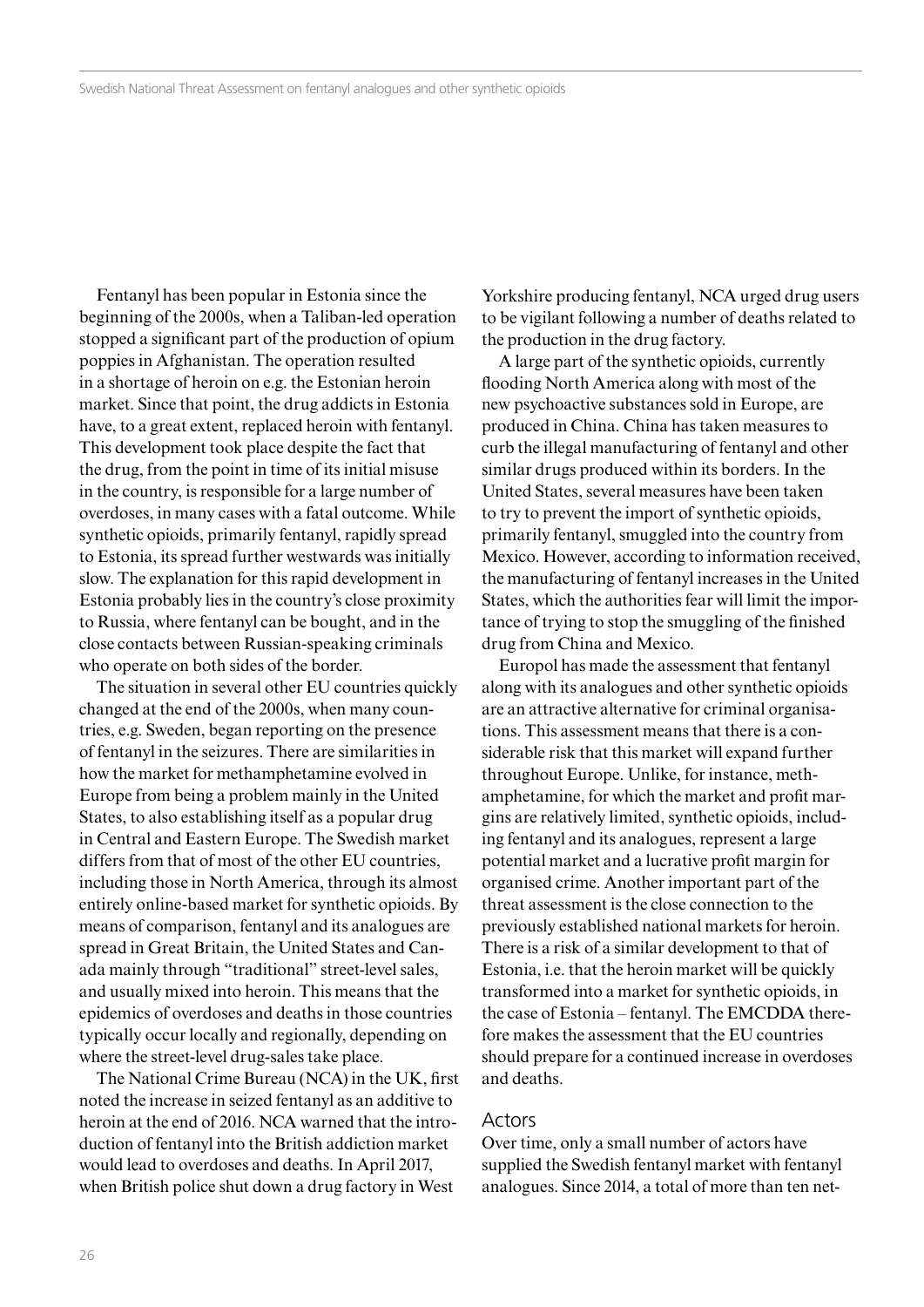works/constellations have been active with this type of sales through the internet, preferably through the open internet.48 Each network of actors is made up of 1–4 individuals. Some 30 individuals in total, all of them men. In relation to the networks, there is also a large number of individuals operating in the capacity as e.g. front men, acting as holders of bank accounts. Within the networks, there is a certain distribution of roles, such as administering the web site and being in charge of functions such as packing, posting, manufacturing, order placement and account management.

Advertising has exclusively been directed at the Swedish domestic market, though there have been cases of purchases carried out from abroad. All of the networks have a history of selling various types of substances over the internet and most of them also conduct parallel sales of other NPS. Networks with the highest customer loyalty at the time of the marketing of the fentanyl analogues directed their effort exclusively at selling uncontrolled substances (NPS). Among the other networks, there have also been cases of trade in traditional narcotic drugs.

The general rule is that actors organising the import of narcotic drugs into Sweden usually have access to several preparations-related networks. When it comes to the trade in fentanyl analogues where the substances originate from China, Swedish vendors set up business contacts with Chinese suppliers who market themselves online.49 Direct contact is then established between the Swedish vendors and the Chinese suppliers. There are examples of Swed-

ish vendors travelling to the Shanghai area to meet with the suppliers on-site. In the trade in fentanyl analogues, there are no domestic networks involving ethnic links to the country of origin – China – that have established themselves for the purpose of organising drug trade to and within Sweden. It differs from traditional drug-trade where criminal individuals from the country where the drug is produced usually play an important part in setting up the distribution to and in Sweden.

The turn-over from the online drug trade is assessed to be very extensive in certain cases. The profits are largely used for personal consumption, but are also reinvested to expand the business with new websites and by selling more preparations. The website RC24 had, while they were operating, an estimated turn-over of 15 million SEK. Simultaneously, RC24, along with all the other sites selling fentanyl analogues in Sweden, also sold other types of substances.

Since the beginning of February 2018, all known and major actors have stopped trading in fentanyl analogues in Sweden. However, it is assessed that a more restricted and covert trade is still there, occasionally. The reason for why the extensive sales of fentanyl analogues basically have ceased, is probably a consequence of many concurrent factors. The main reasons for this are, probably, a temporary shortage of new and unregulated fentanyl analogues from China, the aggravated involuntary manslaughter conviction, and the police measures directed against the business activity and the actors.

Of the limited number of actors, only a handful have sold major amounts of fentanyl analogues and only one of the actors has been active for more than two years. This means that only a few actors are behind a large number of deaths. Some of the actors have a long history of drug-related offences. Circumstances indicate that the actors are not affected by the low penal value currently imposed on/regulating this type of activity.

<sup>48</sup> From 2014, when the fentanyl analogues were introduced into the Swedish drug market. In addition to the above, there are isolated, sporadic sales of analogues on the darknet or on other fora, but this is negligible in terms of describing active networks within the Swedish market for fentanyl analogues.

<sup>49</sup> From the darknet to the open net. There are also market places such as alibaba and aliexpress. Chinese suppliers can also be reached by mail contacts in published pictures of fentanyl analogues, i.e. it is possible to google up contacts in pictures.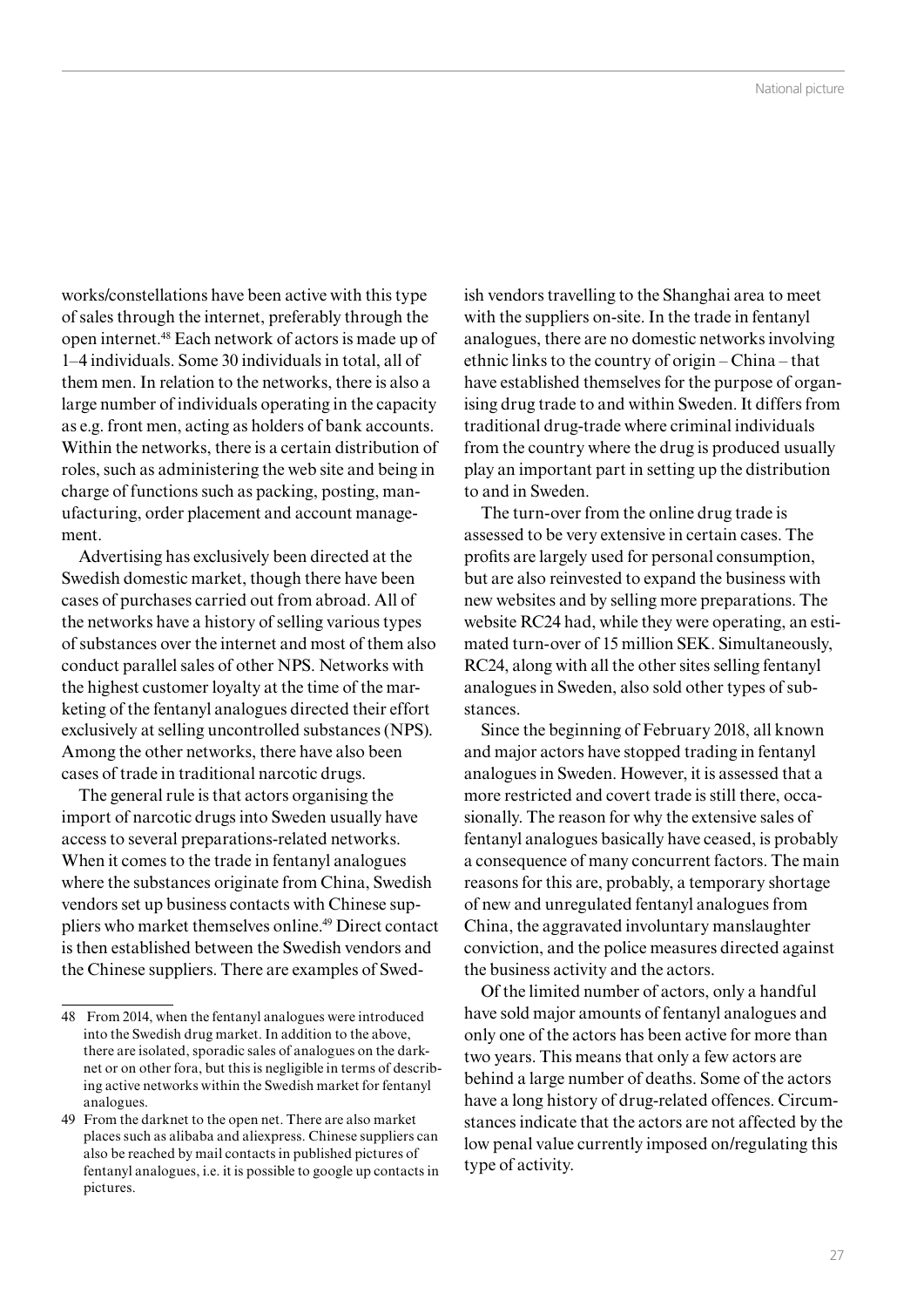#### **Users and user environments**

The NOA Intelligence Division assesses that in 2017, there were 1 000 users of fentanyl analogues in Sweden.<sup>50</sup> Since the analogues were introduced into the Swedish drug market in 2014, it has been assessed that 2 000 –3 000 individuals have bought and used fentanyl analogues. In addition to the above, a number of individuals buy the substances from international web-based market places. However, this is, as yet, less common, and concerns mainly individuals who also make purchases on the Swedish domestic market. In relation to the heroin market, the market for fentanyl and its analogues is considerably smaller. The estimated number of heroin addicts in Sweden is approximately 5 000 individuals.51

Fentanyl and its analogues are taken for their analgesic, anxiolytic and/or euphoriant effects. They are also taken in order to avoid withdrawal symptoms from opioids. The substances have the characteristics of a non-social drug. They are usually taken alone at home, which limits the possibilities of using Naloxone for life-saving purposes. Hence, this user group differs significantly from the categories of users who use central stimulants, which are often taken socially. The latter category can typically be found on the night-life scene and is, therefore, more exposed and visible to patrolling police officers. However, there are examples of cases of intoxication caused by fentanyl and fentanyl analogues in public environments. In such cases, the users usually took the substance in connection with collecting the delivery. The fact that the users are not exposed in public environments can make it more difficult to identify the target group.

Differences have also been observed between users of fentanyl and users of fentanyl analogues, as the former will often have taken legal pharmaceuticals containing fentanyl. Examples of this are users who reuse a large number of discarded fentanyl patches on the body, or who inhale fentanyl by smoking those patches. The original fentanyl molecule is mainly characterised by being a street-drug bought at street-level markets typically visited by older individuals who lack experience in making purchases online.

An average of 80 per cent of the buyers are men, which corresponds to the distribution of drug-use between genders. As shown in the section on mortality, 86 per cent of those who die as a result of drug poisoning related to fentanyl or fentanyl analogues are men. The most common age range among all categories is 20–25 years; buyers, users and deceased individuals. The proportion of female buyers is estimated to be approximately 20 per cent.<sup>52</sup> The buyers are geographically spread throughout the country. This also goes for internet-drugs (NPS), although, taking into account population density, there is a certain concentration in minor cities and the northern parts of Sweden. In this context, there is a sharp contrast in comparison to the spread pattern for heroin, which is a typical street-drug concentrated in big cities.

Individuals who use fentanyl analogues generally have a longer substance misuse career behind them, involving a gradual increase in the use of other opioids. The misuse is typically initiated by opioids perceived as "weaker", such as Citodon, Tramadol and Codeine to OxyContin and Subutex, which, at a later stage, may lead to intakes of fentanyl/fentanyl analogues. The gradual increase in intake results in many users developing a tolerance to the drugs. There is information on users declaring, in interviews, that they have taken up to three nasal spray bottles per day, where one bottle contains, in average,

<sup>50</sup> This estimate is based on data referring to individuals who execute purchases on Swedish web-based market places. Purchases of other substances are also included and are difficult to distinguish from the ones above, which means that the estimate in question may include people who did not buy fentanyl analogues.

<sup>51</sup> Expert opinion regarding fentanyl 08.11.2018, senior physician/university lecturer Kai Knudsen, in case 5000-K125090-17.

<sup>52</sup> Estimate made by the National Operations Department regarding buyers.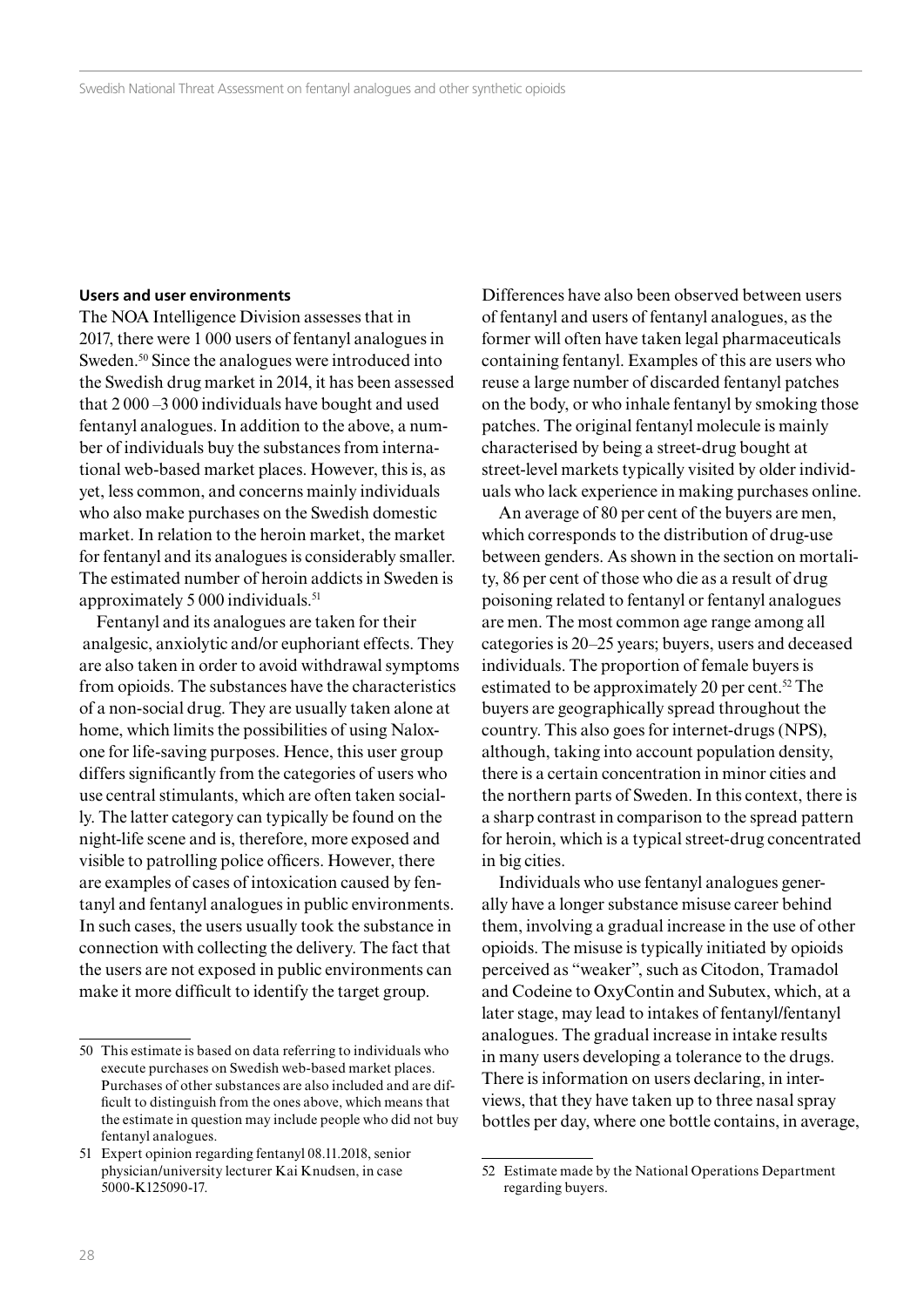50–80 doses. The duration of action of e.g. acrylfentanyl is declared to be short, meaning that the user frequently takes a new dose and so quickly builds up tolerance to the substance. Some individuals are said to have used a bottle a day, which for a person having no tolerance, would take weeks to consume.

The reason people initiate opioid use differs from case to case, as does the awareness of its risks and effects. There are also cases where people will take the substances in the belief that they contain something else. The profile of the typical user of fentanyl analogues is the same, regardless of the analogue used. Opioid misuse may develop from taking the drug for analgesic purposes, e.g. to treat back problems. There are cases where the drug use was initiated based on slight or no experience of opioids, but this should be considered an exception. Among those who take opioids, parallel intake of other preparations is also frequent. This is known as poly-drug use. For example, opioids (analgesics) are combined with benzodiazepines (tranquillizers/sedatives), where the latter amplifies ("boosts") the effects of the opioid taken. Poly-drug use of this kind may lead to mortal danger.53 Other medications, such as Lyrica/Pregabalin are commonly taken to reduce the effects of withdrawal.

The most common route of administration of fentanyl analogues is in the form a liquid, which is sprayed into the nose with a nasal spray bottle. There are also cases where tablets are crushed into powder and then taken nasally by 'snorting'. Another route of administration is injecting the liquid from the nasal spray bottle intravenously with a syringe. Tablets can also be placed under the tongue. Less common/routes of administration are smoking using a vaporizer or taking the substance rectally.

Since autumn 2016 and winter 2017, the police have carried out two nation-wide operations for preventive purposes against buyers of fentanyl analogues in Sweden.<sup>54</sup> During these operations, the police conducted a number of house calls, which revealed the vast need for social interventions. In connection with the interventions, several individuals were taken into care as a consequence of their drug-misuse.

<sup>53</sup> Analyses made on deceased individuals show that combinations of opioids and other categories of medicinal products were very common and that the most common was the combination of benzodiazepines and opioids. Narcotics-related deaths. En analys av 2014 års utveckling av den officiella statistiken (2016). [An analysis of the development during 2014 of the official statistics (2016)] The National Board of Health and Welfare

<sup>54</sup> Operations Baretta and Baretta II, coordinated by the National Operations Department (Swedish Police Authority). https://intrapolis.polisen.se/aktuellt/nyhetsarkiv/2018/ februari/regioner/syd/lyckosam-insats-mot-narkotikaforsaljning-via-natet/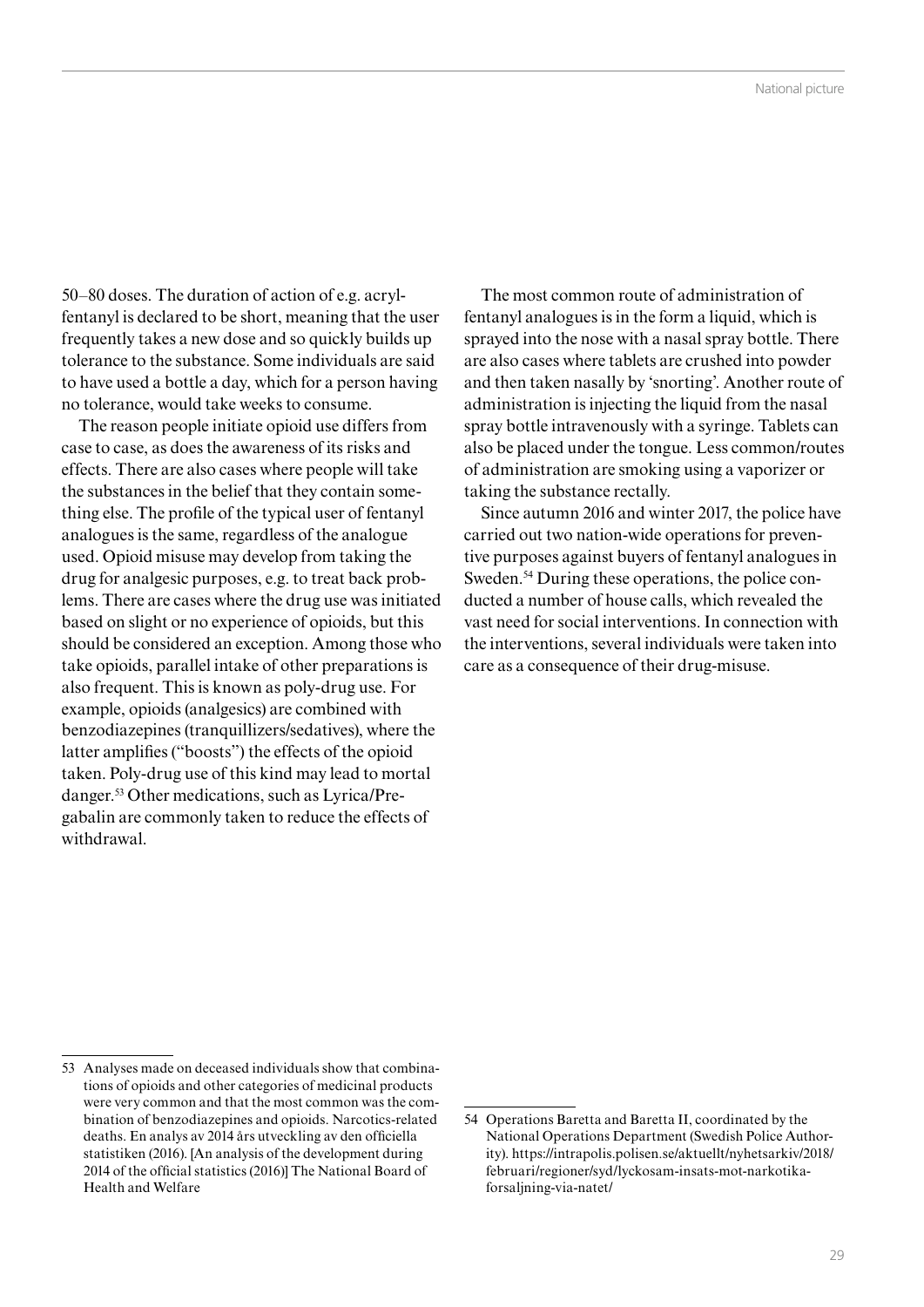### Measures taken

Under this section, measures taken since April 2015, at the initiative of the NOA Intelligence Division, will be presented. The measures were taken in line with the special anti-fentanyl priority of the police.<sup>55</sup> The aim of the priority is to prevent, impede, investigate and take legal measures against trade in fentanyl analogues in Sweden.

Taken together, the results from the measures taken to date, show that the supply of fentanyl and fentanyl analogues sold online has been reduced. The police efforts on disrupting and impeding the trade in these drugs will continue. However, due to deficient legal instruments there are limits to the possibility of the police taking effective measures, as high-lighted by the recommendations in the report.

In addition to the measures initiated, coordinated or carried out by the NOA Intelligence Division, other authorities have carried out measures as well, either separately or through cooperation between authorities. An example of the above is the increased priority of the Public Health Agency of Sweden to examine and submit proposals to the Government for the classification of fentanyl analogues as goods dangerous to health or as narcotics.

The measures taken by the NOA Intelligence Division cover several types of actions, which roughly can be divided into the categories below. Examples of measures taken are shown within each category.

Also Police Development Centre Öst and National Forensic Centre (NFC) have carried out measures in the form of e.g. method support and oversight/

procedures when it comes to safe handling from a work environment perspective.<sup>56</sup> In addition, the Swedish Police Authority has been involved in Government remits coordinated by the National Board of Health and Welfare with focus on the fentanyl issue, such as the National Board of Health and Welfare project on drug-related mortality in Sweden and making Naloxone available.

- ¿ **Initiation of preliminary investigations:** The core activity of this effort is, and was, to collect, process and analyse information with the purpose of initiating preliminary investigations against actors making fentanyl analogues available on the Swedish drug-market through the internet. Since 2015, the NOA Intelligence Division has produced operational intelligence resulting in a number of preliminary investigations.
- ¿ **Regulatory issues:** The NOA Intelligence Division has continually identified needs of amendments to the current legislation, or of the creation of a new legislation, to counteract the trade in fentanyl analogues in Sweden. The needs in question have been submitted within the framework of a Swedish Government Official Report regarding the classification of new substances (SOU [Swedish Government Official Reports series] 2016:93). The recommendations stated in this report are other examples of measures taken within this category.

<sup>55</sup> Within the scope of the existing anti-narcotics effort at the NOA Intelligence Division, it was decided that special priority would be placed on the effort against fentanyl and the online sale of fentanyl analogues.

<sup>56</sup> An ongoing project with the aim of reviewing how to handle fentanyl analogues, including other dangerous substances, in a safe way.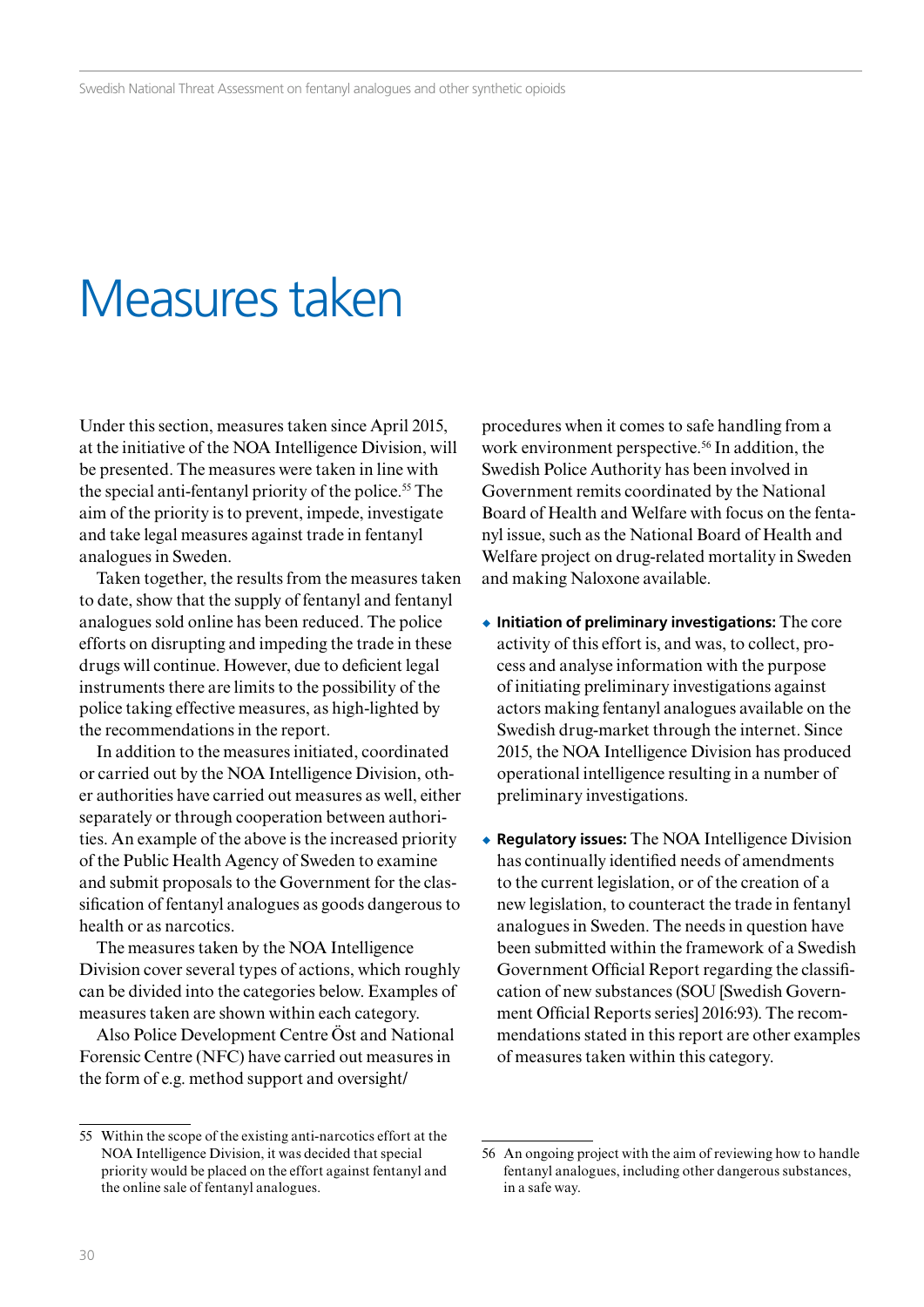- ¿ **Prosecution/investigations-related issues:** The NOA Intelligence Division has continually provided their support through their expertise in investigations conducted throughout the country against the trade in fentanyl analogues. The NOA Intelligence Division has devoted substantial resources to examining whether the law on 'involuntary manslaughter' is applicable to cases resulting in death. The NOA Intelligence Division has therefore initiated a memorandum produced by the Swedish Prosecution Development Centre, Stockholm, regarding the possibility for prosecutors to apply 'involuntary manslaughter'. The NOA Intelligence Division has also conducted a similar effort within the police organisation on procedures related to the initiation of a preliminary investigation into involuntary manslaughter and to the carrying through of adequate crime scene investigations in the form of seizures etc., in cases of suspected fentanyl intoxication.
- ¿ **Cooperation between authorities:** The NOA Intelligence Divi-sion has continually exchanged information and cooperated with relevant authorities in other ways e.g. through the framework of the NAD is network.<sup>57</sup> As an example of the above, the police have concluded a collaboration agreement with the National Board of Forensic Medicine (RMV) regarding a formalised exchange of information with a view of identifying, for intelligence purposes, suspected cases of fentanyl and fentanyl analogues intoxication. In cooperation with the Swedish Civil Contingencies Agency (MSB) and the Swedish Chemicals Agency (KEMI), the opportunities of applying the Act on the transport

of dangerous goods on the distribution of fentanyl analogues have been clarified.

- ¿ **Crime prevention measures:** During autumn 2016 and winter 2017, the NOA Intelligence Division has initiated and coordinated preventive nation-wide efforts targeting buyers of fentanyl analogues in Sweden.<sup>58</sup> During these efforts, the police carried out a large number of house calls and could establish that there was a significant need for social interventions. In relation to the above, the issue of how the police should disclose information to the Social Services were examined. The NOA Intelligence Division has also provided the national and regional communications departments of the authority with expertise to alert, explain and spread information about fentanyl analogues to the general public.
- ¿ **International cooperation:** The NOA Intelligence Division has, at its own initiative and as requested, shared information with international cooperation partners. For example China, through the Nordic PTN Liaison Officer<sup>59</sup>, Europol and the United States. The NOA Intelligence Division has also received information from the United States which has proved useful to Swedish investigations. The NOA Intelligence Division is an active part of the Fentanyl Operational Task Force to increase the exchange of information between relevant Member States and to join forces in actions targeting significant actors in the organised trade in fentanyl.
- ¿ **Knowledge Support:** The NOA Intelligence Division has contributed to increasing the level of knowledge internally as well as externally in relation to the trade in fentanyl analogues, e.g. through lectures and elaboration of knowledge-bases.

<sup>57</sup> The Network for the Current Drug Situation in Sweden (NADis) The Public Health Agency, the National Board of Forensic Medicine, the Swedish Customs Laboratory, the National Forensic Centre, the Swedish Medical Products Agency, the National Food Agency, the Swedish Prosecution Authority, the Development Centre Stockholm, the Swedish Prison and Probation Service, the Swedish Poisons Information Centre, the Pharmacology Laboratory, Clinical Pharmacology.

<sup>58</sup> Operation Baretta and Baretta II.

<sup>59</sup> PTN – the Nordic Police and Customs Cooperation is Nordic police cooperation. There are Nordic PTN Liaison Officers stationed in approximately 20 countries throughout the world.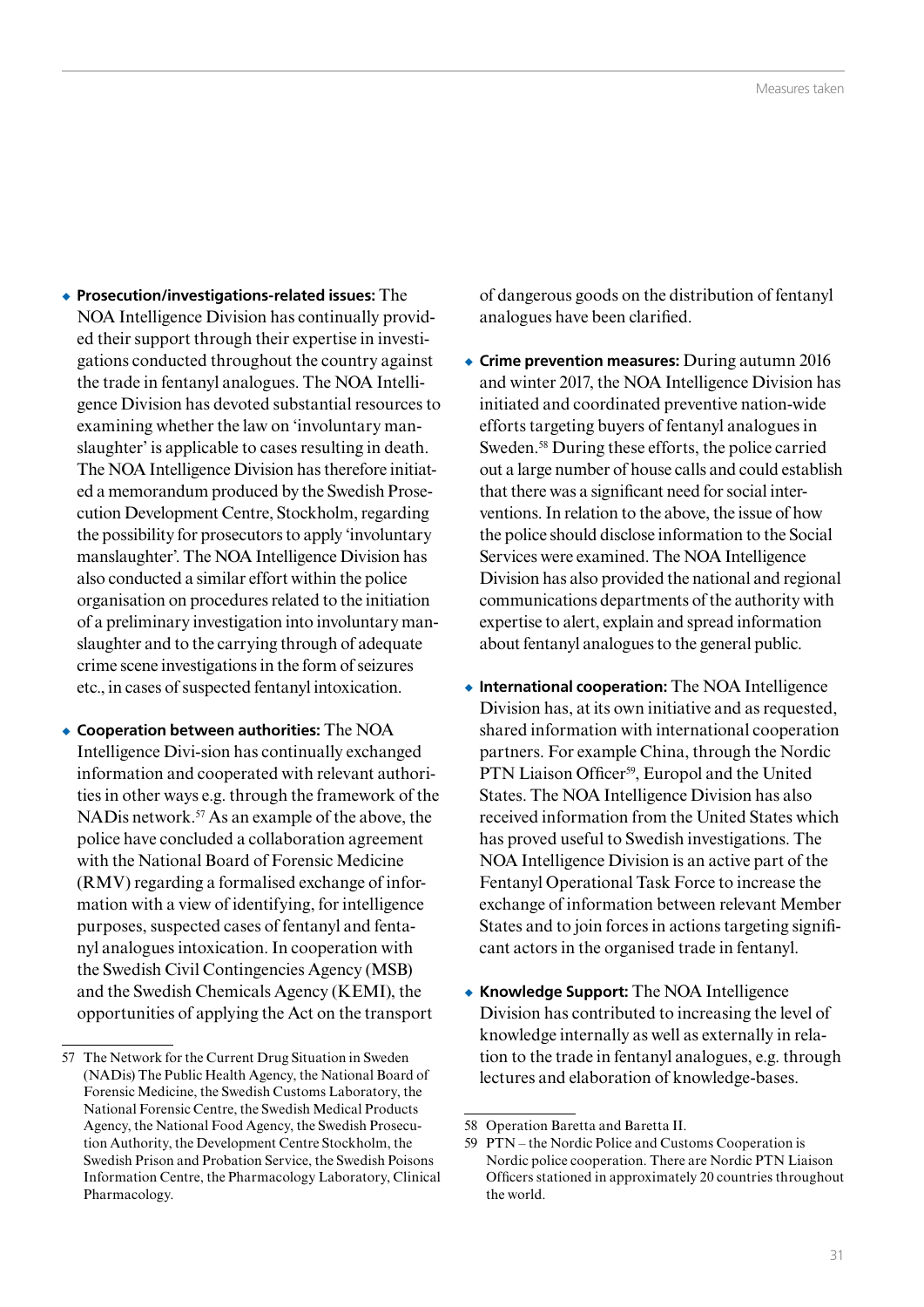# **Conclusions**

Through the accumulated knowledge obtained by the Swedish Police Authority, partly through directed intelligence work against the prevalence of and trade in fentanyl and fentanyl analogues, and partly through strategic analysis focusing on drug markets, the NOA Intelligence Division has come to the following conclusions:

The prevalence of life-threatening fentanyl analogues on the Swedish drug-market, observed since 2014, is assessed as being the most serious drugrelated development to date. In October 2017, a higher number of individuals died of fentanyl analogues than in road-traffic accidents. Since 201560, the use of fentanyl and its analogues have caused approximately 370 deaths. The number of fentanyl-related deaths have thereby surpassed heroin as the group of substances causing the highest number of deaths.

The youngest victim in Sweden is a three-year-old girl who died following an accidental intake of the substance in her home. There are also similar examples from other countries of children who have died in this manner. Fentanyl analogues are extremely potent, which means that there is a considerable danger of intoxication also in situations other than when using it directly. Unsafe and/or unconscious handling and accidental contact present a risk, as the absorption also takes place through the skin. Absorption through the skin is particularly dangerous when the substance is in liquid form. In its powder form, the greatest risk associated with the substance is inhalation of dusty powder.

The prevalence of fentanyl analogues in Sweden is, to a large extent, dependent on international developments. The analogues, currently (2018) put on the

market, originate mainly from China. China's application of death penalty for narcotic drug offences makes police cooperation with this country more complicated. This makes it more difficult to carry out international operational actions against identified Chinese fentanyl producers and vendors.

There is a risk that the Swedish Police's active work in reducing the nationally based online-trade in fentanyl and their analogues will increase Swedish users' interest in buying from foreign websites instead.

The ongoing development of the prevalence of fentanyl analogues in Sweden needs to be assessed in relation to a possible change of the legal position, to the authorities' continued directed work and priorities, and also to international developments. Examples of the latter are the measures that China will take to reduce the production in the country.

Currently, the prevalence of fentanyl and fentanyl analogues constitutes, in comparison to most other drugs, a minor part of the total Swedish drug market. The number of Swedish users and individuals prepared to market and sell these life-threatening substances will continue to be limited. At the same time, there are indications of a still growing opioids market controlled by an increasing number of actors.

 $\bullet$  Currently, there is an ongoing legal case where the offence of 'aggravated involuntary manslaughter' is being examined for the first time in Sweden. At a District Court, the outcome was a conviction for eight counts of aggravated manslaughter. The outcome of this legal process will have bearing on future forms of fentanyl trade in Sweden. In case of a conviction, the domestic sale of fentanyl analogues is deemed to be reduced.

<sup>60</sup> Until March 2018.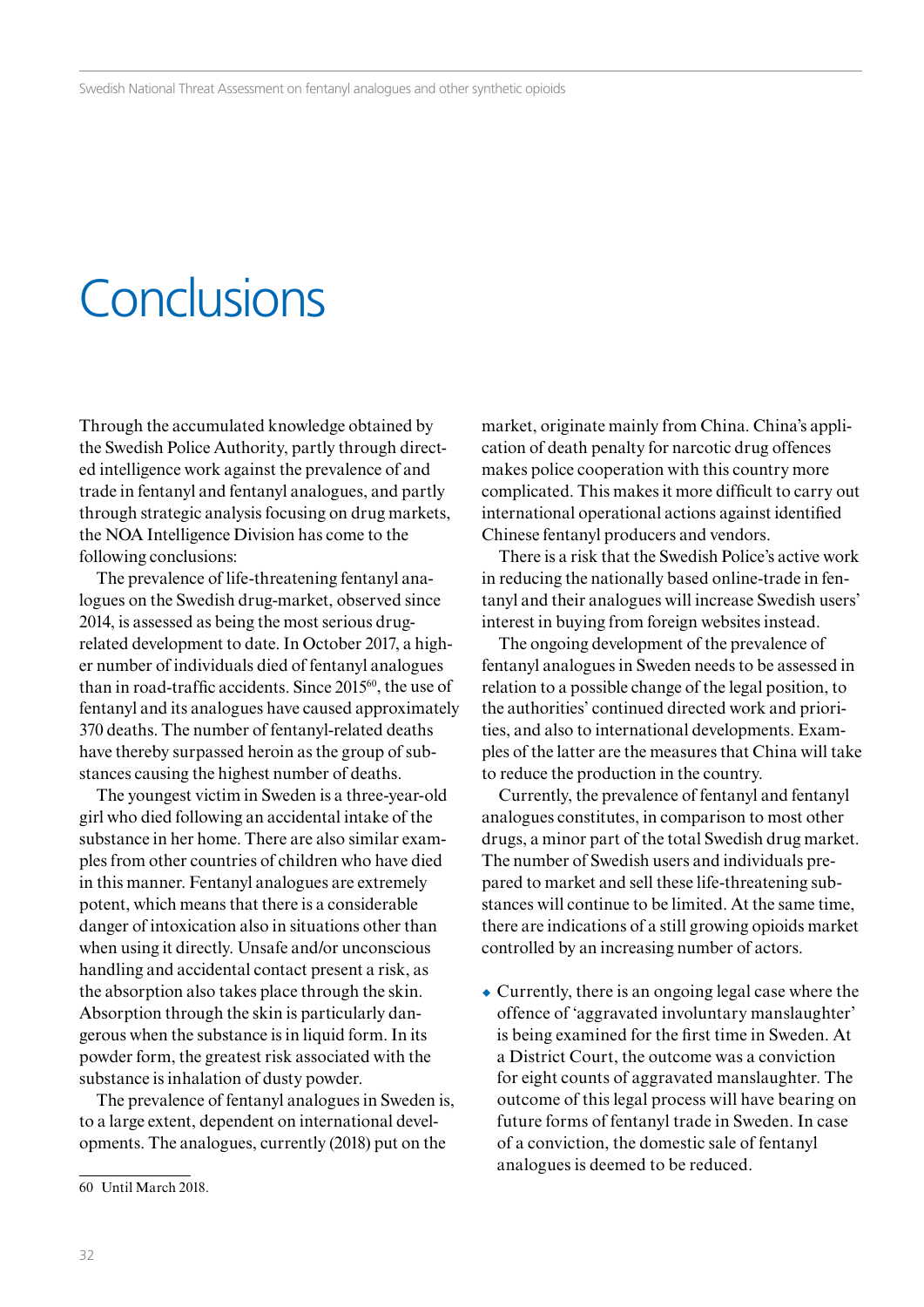- $\bullet$  The marketplaces from which the sale of fentanyl and its analogues will take place in the future will depend on the repressive measures that the law enforcement authorities will take. So far, the trade has been concentrated to the open internet, but it is assumed that it will move on to the dark net. The assumed change of marketplaces is a consequence of the police's increased focus on, and measures against the open trade. It is the opinion of the NOA Intelligence Division that sales through the dark net will limit public exposure and reduce availability.
- In connection with a reduced domestic sale of fentanyl analogues, it is likely that users will try to find international marketplaces. This factor will result in an increased need of strategic analysis and international information exchange. An important part of the intelligence work conducted is the opportunity to carry out trial purchases to establish the type of substance involved and to identify and link vendors to specific substances.
- ¿ As a consequence of the increased attention of the media to the sale of fentanyl and fentanyl analogues in Sweden, actors turn to other forms of drug dealing. The NOA Intelligence Division has already confirmed this development, which is viewed as a consequence of the measures taken by the police. Uncontrolled benzodiazepines (tranquillizers with a milder effect) constitute a new big market within the already existing NPS market. The demand for benzodiazepines is currently already high on the online-market, and the user group using benzodiazepines is significantly larger than that using fentanyl analogues.

There is a link between the development of the fentanyl market (including its analogues) and the opioid market in general. A generally increasing demand for opioids will therefore have an effect on future supplies of fentanyl analogues on the Swedish drug

market. Sweden sees an extensive and long-term increase in the illegal trade in narcotic substances, where, in average, more than one million tablets classified as narcotic drugs are seized every year. This makes the market for pharmaceutical products classified as narcotic drugs the second largest in Sweden after cannabis. There is nothing to indicate that the illegal trade in pharmaceutical products classified as narcotic drugs will decrease. On the contrary, this kind of misuse risks intensifying if mental ill health increases in society.

Further, it is assessed as probable that Sweden faces an increased issue involving the abuse of heroin. The heroin market has been decreasing considerably for some years, but there are several indications pointing towards increased access to the drug in Sweden. Record harvests in Afghanistan in 2017 and a historically low price of brown heroin in Sweden are assumed to have an impact on this development. It is assessed that brown heroin (typically smoked) will initially represent this major increase. The criminal actors trading in heroin, including addicts, are assumed to be found primarily among socially vulnerable groups/individuals originating from Afghanistan and other countries where smoking opium is common and the attitude more permissive. The assessment made is that there is a risk that also other groups who are socially excluded in Sweden will be recruited to the handling and the abuse of heroin. The market for heroin is assessed to continue to be marginal in relation to other traditional drugs, including the market for pharmaceuticals classified as narcotic drugs. Further, it has been observed that there is a clear distinction between street-heroin users and online fentanyl buyers. It is almost exclusively a question of different types of user groups, even if there are exceptions.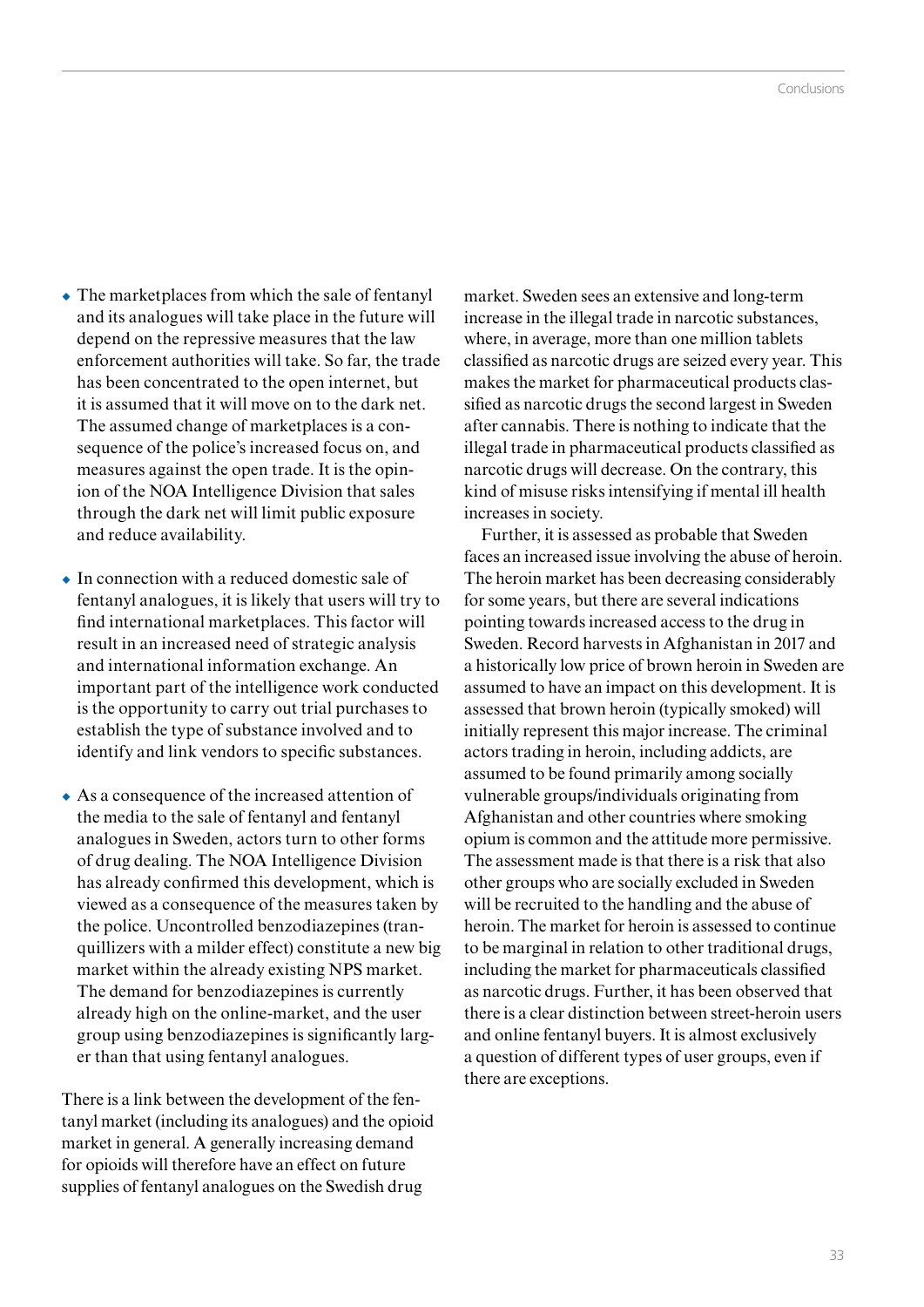- ¿ There is an increase of Tramadol, OxyContin and other 'gateway opioids' among the seizures. Tramadol has shown significant increases in recent years and will probably continue to be considered a 'weak' opioid that is particularly suitable to combine with cannabis or to be used as self-medication. The demand for Tramadol is assessed to continue to increase among younger people. One of the reasons for this trend is the increased abuse of cannabis which, over time, can contribute to mental ill health, which increases the need for taking Tramadol and similar substances to alleviate depression and anxiety.
- $\bullet$  The criminal networks handling pharmaceutical products classified as narcotics usually combine the import of these substances with other drugs, e.g. cannabis. There are substantial profits to be made by the criminal networks in the handling, and the local trade will remain important.
- $\bullet$  The availability of fentanyl analogues on the internet, in combination with low prices and new forms of addiction, increases the risk that more people will form an addiction to opioids. This means that it is even more important to prevent and impede the easily accessible sales of nasal sprays on the open internet.
- $\bullet$  There is currently a very weak link between the fentanyl analogue market (internet) and the heroin market (street-level trade) in Sweden. They may be considered as constituting completely different markets and user groups. However, it is assessed that there is a certain risk that heroin will, to a greater extent, be purchased via the internet. The marketing of brown heroin via the internet may influence the view on heroin in a more long-term perspective, which may lead to the disruption of the previously decreasing trend for heroin.

 $\triangle$  There is an increased risk that fentanyl analogues will be introduced into the street-level market. Unconfirmed intelligence information indicates that this is what is happening, although the NOA Intelligence Division has not been able to confirm this conclusively.

In general, it may be concluded that the increasing online sale of drugs has led to the fact that addiction substances are more easily accessible today and that they are not linked to a geographical area. Drugs on the internet are exposed to new target groups and challenge the traditional view held of the actors on the drug market. Directed controls of the mail flow show that extensive amounts of drugs are sent to Sweden and within Swedish borders. Every week, there is an influx of approximately one million postal items into the mail and courier flow, which makes identifying the substances of abuse a heavy task. An overview of seizures made show that this flow is frequently used for smuggling drugs, usually smaller quantities, which are then sold on the internet. To a large extent, these deliveries are made directly to the consumers, as compared to the deliveries from the couriers which are made to the wholesalers. However, the increasing online market has also led to competitive situations, where vendors offer quality-assured products as a way of getting through in an increasingly tougher market competition. This is relevant to all trade in NPS. This means that the actors will, to a higher degree, use private companies abroad for substance quality-assurance. The increased awareness of the importance of quality-assured products will probably also have impacts on the production of new psychoactive substances (NPS) in China, where the actors are expected to adapt their production to the increased quality requirements. Sweden is the country in Europe reporting the largest amount of new substances to the European Monitoring Centre for Drugs and Drug Addiction (the EMCDDA). This is not only a question of Sweden having adequate methods for that (our laboratories are leading in Europe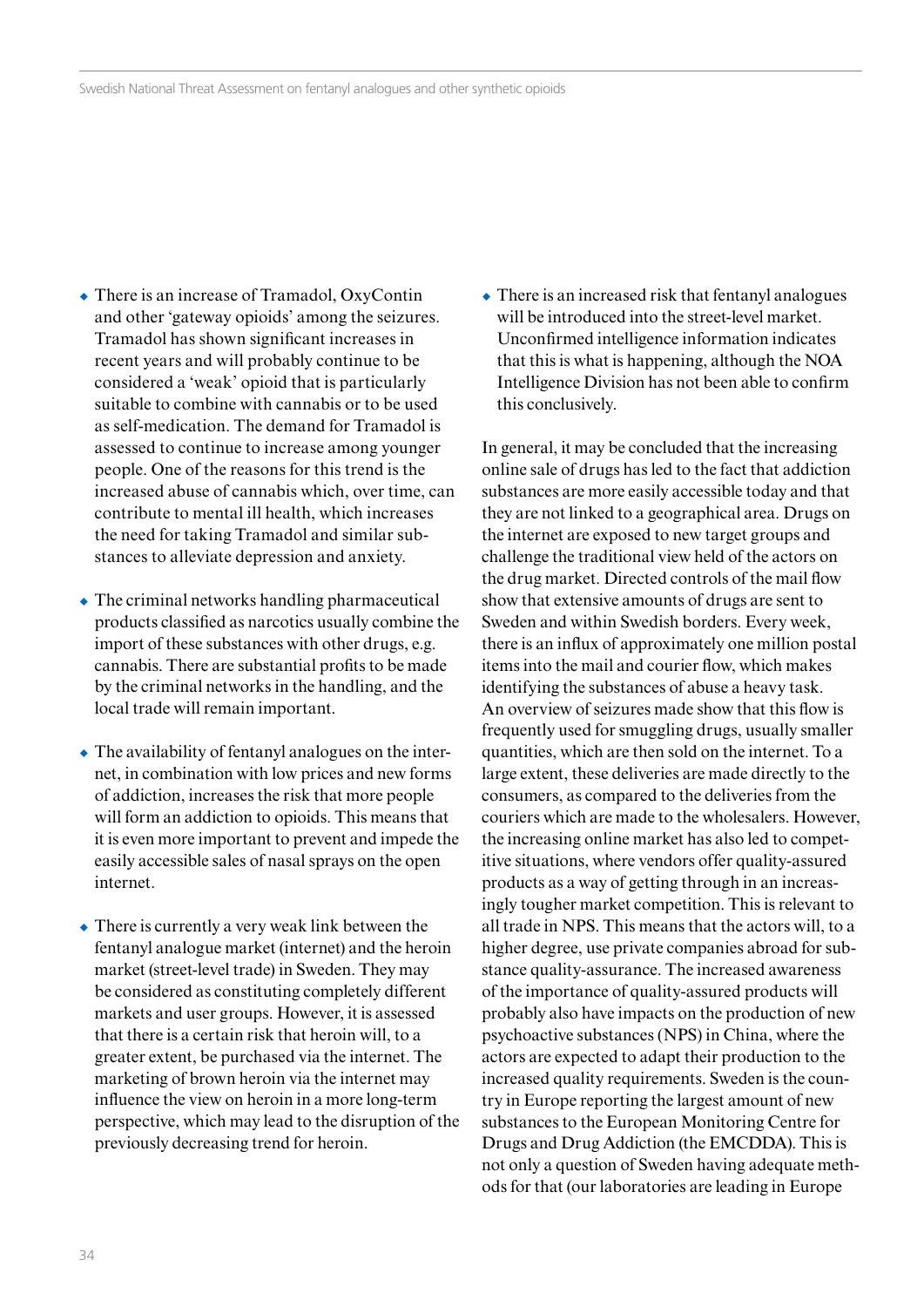when it comes to identifying new substances). It is also a question of Swedish internet vendors, through their international contacts, successfully introducing new substances into the Swedish drug-market.

The access to new online substances of abuse as an alternative to the traditional drugs involves great risks for the consumers. New, uncontrolled substances of abuse are constantly up for sale on the internet and some of them are very dangerous to health with a high risk of overdosing. Drug-related mortality in Sweden is characterized by the fact that those who overdose are younger people. In Sweden, there are several examples where internet sales of new substances have caused time-related concentrations of deaths. This does not only concern fentanyl analogues, even if the greatest threat can be linked particularly to these analogues. Previous deaths have also been determined in connection with the intake of the synthetic opioid MT-45 and various synthetic

cannabinoids. Moreover, the development of counterfeit pharmaceutical products containing fentanyl analogues is considered very serious. Users believing they are taking e.g. benzodiazepines are in fact taking substances which may be directly life-threatening.

- Similar concentrations of deaths will occur more frequently on the Swedish drug-market and indicates the need for a national monitoring of drug-related mortality.
- $\bullet$  It is likely that the prevalence of counterfeit pharmaceuticals containing fentanyl or fentanyl analogues in Sweden is higher than the NOA Intelligence Division estimates. It may also be concluded that there is a limited knowledge in general about counterfeit pharmaceuticals in Sweden, which could be explained by factors such as the deficient legislation in this area.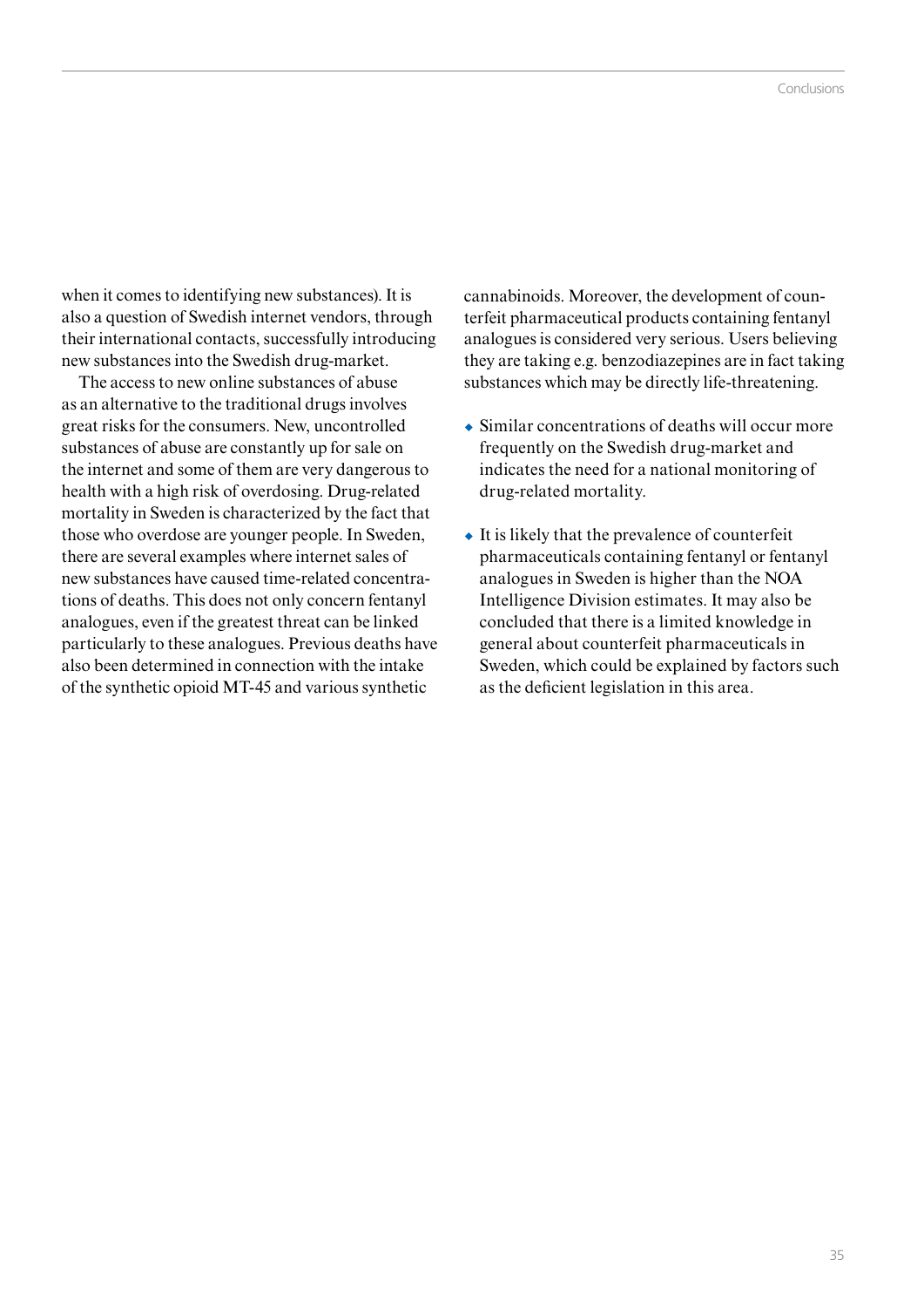# Recommendations

The following recommendations have been elaborated based on the national picture presented in this report, and on the needs that the NOA Intelligence Division has identified within the special antifentanyl priority work against the trade in fentanyl analogues in Sweden. The recommendations provided by the National Operations Department in this report are consistent with those provided at the European Union level to meet the current issue.

The recommendations are presented without any order of priority or evaluation as to their expected effects. In addition to these recommendations, the Swedish Police Authority sees a need for further measures. However, those measures have not been elaborated and presented in the form of recommendations in this report. In some cases, measures have been initiated/taken to varying degrees. If this is the case, this will be stated at each recommendation and need.

### Amendment to the Postal Act concerning the obligation of secrecy **Legislative amendments**

The possibility of law enforcement authorities identifying and investigating suspected vendors through the mail flow is currently limited. The current legislation does not allow private legal entities running a postal service to disclose to the police, at their own initiative, information on letters suspected to contain drugs or other illegal goods. This restriction also applies to aggravated offences. However, at the request of the police, the obligation of secrecy may be breached if the suspected crime has a penal value of at least two years. The consequence is that the police may not, not even in cases of aggravated involuntary manslaughter, obtain information from Post Nord, the national postal service.

#### Recommendation 1

Amendment to the Postal Act (2010:1045) concerning the obligation of secrecy Chapter 2, Section 15, second paragraph regarding the obligation of secrecy.

The purpose is to facilitate cooperation between the Swedish Police Authority and e.g. Post Nord, the national postal service.

### New sections of law **Drafting a new legislation**

The legislation available today is not adapted to regulate the online trade in substances that are dangerous to society. Amendments to the current legislation, alternatively new legislation for this purpose, are necessary to further restrict the trade in fentanyl analogues.

Unless not classified as narcotic drugs or goods dangerous to health, the sale of fentanyl analogues is dependent on an alternative legislation. Involuntary manslaughter is only applicable once a person is dead, and the police request extended possibilities to prosecute vendors before a death has occurred.

Ongoing legal cases concerning involuntary manslaughter will – if they result in convictions – be of significant signal value to potential new vendors. In cases where there are no convictions, the need for alternative sections of law will be intensified to prevent new vendors from establishing themselves on this lucrative market.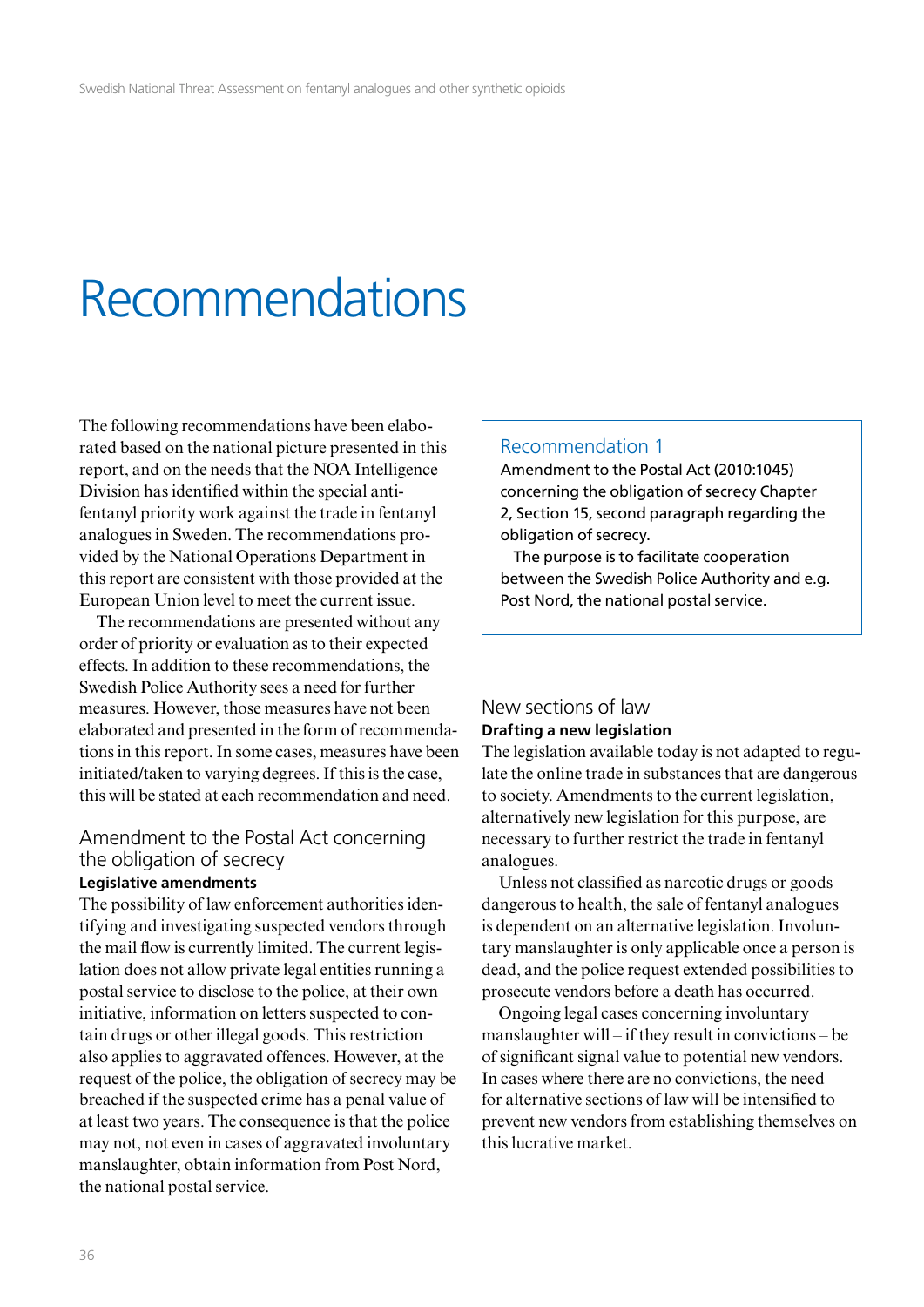### Recommendation 2

Review of the legislation concerning the spreading of poison, Chapter 13, Sections 7 and 9 of the Swedish Penal Code, or review of completely new legislation of similar nature concerning the most poisonous and fatal substances. The current legislation does not comprise the sale in question, as there has not been any danger to the public. In the section on the spreading of poison, there is a generic definition where it is not necessary to control and list the substance; it could, therefore, be effective regarding new, unknown analogues of poisonous substances.

### Recommendation 3

Aggravated offence in reference to the Act (1999:42) on the Prohibition of Goods Dangerous to Health, which takes into consideration professional sale, large-scale sales or sales of a particularly pernicious or ruthless nature (i.e. substances causing death). Currently, offences involving goods dangerous to health cannot be assessed as aggravated offences. The punishment imposed for offences involving goods dangerous to health is one year's imprisonment. The proposal should be based on the definition of "aggravated offence" as stated in the Swedish Penal Law on Narcotics.

Revision/relaxation of the Swedish Public Access to Information and Secrecy Act, providing the police with increased possibilities to disclose information to the Social Services concerning suspected users

**Legislative amendments, crime prevention** Typical of the fentanyl analogues is the fact that the purchases are made through the internet and that buyers take/use them alone at home. Public exposure is assessed to be lower for these individuals in relation

to individuals with other types of addiction. Analyses of "buyers lists" (compiled data of individuals who buy drugs on the internet) also show that over more than half of the buyers do not have a criminal record for suspected drug offences (Database of Persons Subject of Criminal Proceedings, Criminal Records Register and General Surveillance Records). In view of conducting successful outreach services and making more people in need of care get in contact with addiction care providers, the "buyer lists" put together by the police could constitute a relevant tool for the Social Services. The National Bureau of Investigation previously examined this issue and noted that a confidentiality assessment must be carried out in each individual case and that the individual must be consulted before a contact is made with the Social Services. According to the Legal Affairs Department of the Swedish Police Authority, there is no need to make any changes to the assessment carried out in 2014. In a similar matter, the Värmland County Police was criticised by the JO (the Parliamentary Ombudsman) for having disclosed classified information to a social welfare board (JO 03.12.2014 Ref. No. 682-2014).

### Recommendation 4

Revision/relaxation of the Swedish Public Access to Information and Secrecy Act, providing the police with increased possibilities to disclose information in the form of buyers lists to the Social Services concerning suspected users. This measure requires the relaxation of the Swedish Public Access to Information and Secrecy Act regulating the Swedish Police's disclosure of information to other authorities.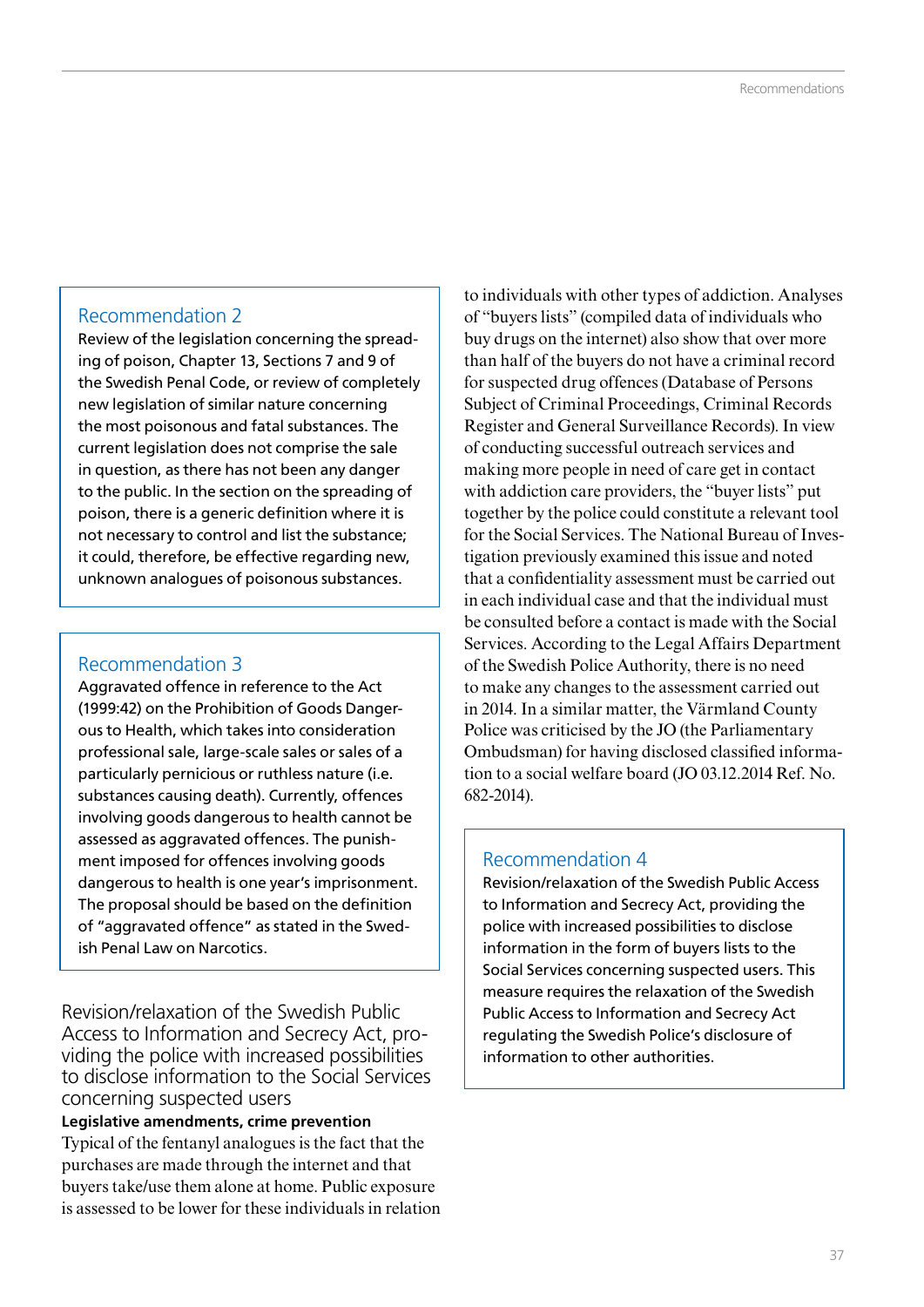#### Needs:

#### **Proactive classification procedures**

In this report, it is concluded that the prevalence of fentanyl analogues in Sweden is highly dependent on international developments, where substances, available on the international markets, reach Swedish users. It is also concluded that the active work of the Swedish Police against, and the reduction of, the nationally based online trade in fentanyl and its analogues may lead to an increased readiness of Swedish users to purchase the substances from foreign websites/international marketplaces.

In the Swedish Government Official Report "Classification of new psychoactive substances" (SOU 2016:93) it is recommended that a generic classification be rejected. However, the issue has been brought up again in the political debate. Offensive and proactive classification procedures are necessary in order to avoid issues related to the fact that the most lethal of the new substances (fentanyl analogues) have been introduced into the Swedish addiction market. Today, the procedures are of a more reactive nature, where the classification does not take place until after seizures have been made and deaths have occurred. The core issue is whether it is possible to classify known fentanyl analogues as narcotic drugs or products dangerous to health, given that there are no known cases involving fentanyl analogues in demand on the addiction market that have not been dangerous. Cyclopropylfentanyl, which caused 72 deaths in five months and was known since 1968, was not classified as a narcotic drug until 12 December 2017.

The Swedish Police Authority has, with help from the National Forensic Centre (NFC), put together a list of fentanyl analogues that have not yet been identified on the Swedish market. In the classification procedures, compilations of international research on fentanyls constitute a facilitating factor. An alternative would be to initiate research in Sweden to cover current knowledge gaps.

#### **Increased inspection of the mail flow**

In this report, it is concluded that the fentanyl analogues found on the Swedish market can be traced back to the flow of postal items from China. This flow has increased considerably during the 2000s, as a consequence of the increased importance and volume of online trade in drugs. The further distribution of the substances to Swedish end users is carried out by Swedish vendors, who exclusively use the domestic postal service. Opportunities to carry out inspections of the mail flow and to apply the Act on the Destruction of Certain Substances of Abuse Dangerous to Health $^{61}$  are key tools in order to limit the online trade in drugs and its injurious effects.

¿ **Allow inspection of the domestic flow of postal items without suspicion of crime:** The items sent from China may be inspected by the Swedish Customs without this requiring any suspicion of crime. This is not possible within the domestic flow, i.e. this flow cannot be inspected without an existing suspicion of crime (search warrant). As Swedish vendors send postal items to end users through the domestic flow on a daily basis, it is assessed that the possibilities to dispose of substances in this flow are higher, as compared to profiling the few larger postal items (hectograms) smuggled into the country. Hence, there is a need to carry out inspections of domestic postal items, through the use of dogs and X-rays, without suspicion of crime. The possibility to carry out inspections should correspond to the inspections of international postal items currently carried out

<sup>61</sup> Through the Act on the Destruction of Certain Substances of Abuse Dangerous to Health (2011:11), the Public Health Agency of Sweden can initiate an investigation on its own initiative or through an opinion of the Swedish Prosecution Authority. This legislation makes it possible for the police and customs to dispose of/seize dangerous substances potentially leading to addiction, if they are about to be controlled under the legislation on goods dangerous to health. The Public Prosecutor may then take a decision on destruction.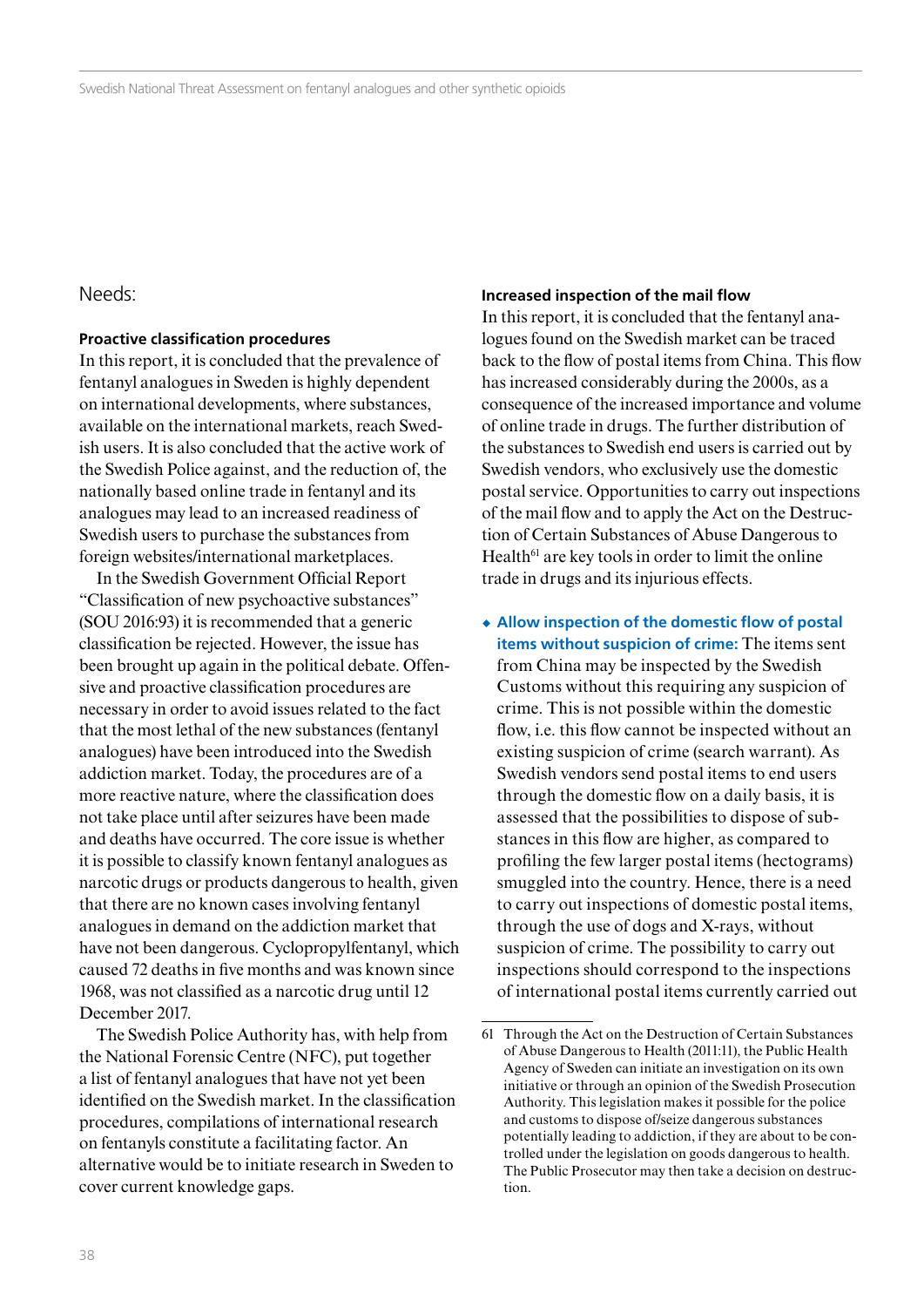by the Swedish Customs at Stockholm Arlanda Airport and the main national postalprocessing facility at Toftanäs, Sweden.

¿ **The need of tougher inspections of international flow:** The Swedish Customs is in need of a considerable reinforcement of re-sources to be able to inspect an important part of the international flow of postal items and couriers passing through Stockholm Arlanda Airport. Most fentanyl analogues on the Swedish market originate from China and enter the country almost exclusively through the international flow of postal items and couriers via Stockholm Arlanda Airport. A tougher inspection could be carried out by means of technical solutions, priorities or additional resources. Swedish Customs has significantly increased the number of seizures made in connection with ad hoc interventions. Such measures would initially lead to the detection of a considerable amount of crime and to a significant increase in the number of cases/seizures and to an increased need for investigation resources.

#### **The Swedish Chemicals Agency**

The Swedish Chemicals Agency needs to prioritise fentanyl analogues and ensure that the analogues are entered into the list of the agency's monitored chemicals/substances. Fentanyl appears on the list of product categories in the Annex to the Ordinance (2008:245) on chemical products and biotechnological organisms. No fentanyl analogues, however, appear on that list. The Swedish Chemicals Agency can already decide on temporary prohibitions, in accordance with SOU 2016:93, although they currently do not, as far as fentanyl analogues are concerned.

### **Reinforcement of the legislation covering counterfeit pharmaceutical products**

It is concluded in this report that there are cases in Sweden involving counterfeit medical products containing uncontrolled fentanyl analogues. Although

the risk of death is obvious, the penal values are low (violations of the Medicinal Products Act carry a maximum one year in prison). The police's opportunities to prevent the trade, which risks increasing, are limited by the low penal values. There is an international convention, the MEDICRIME Convention $62$ , which should be implemented into the Swedish legislation to increase the penal values for offences related to counterfeit medical products and medical devices.

### **Increased knowledge about the dangers associated with fentanyl analogues**

There is a need for increased knowledge/research about the dangers associated with fentanyl analogues. This could require e.g. compiling international research and provide resources for research about the analogues in Sweden. The National Board of Forensic Medicine has started working on this area.

<sup>62</sup> The MEDICRIME Convention, Council of Europe, Convention on the counterfeiting of medical products and similar crimes involving threats to public health (CETS No.211), is a convention from the Council of Europe, which, to date, Sweden has not signed or ratified. Only when this has been done will the convention be applied in Sweden.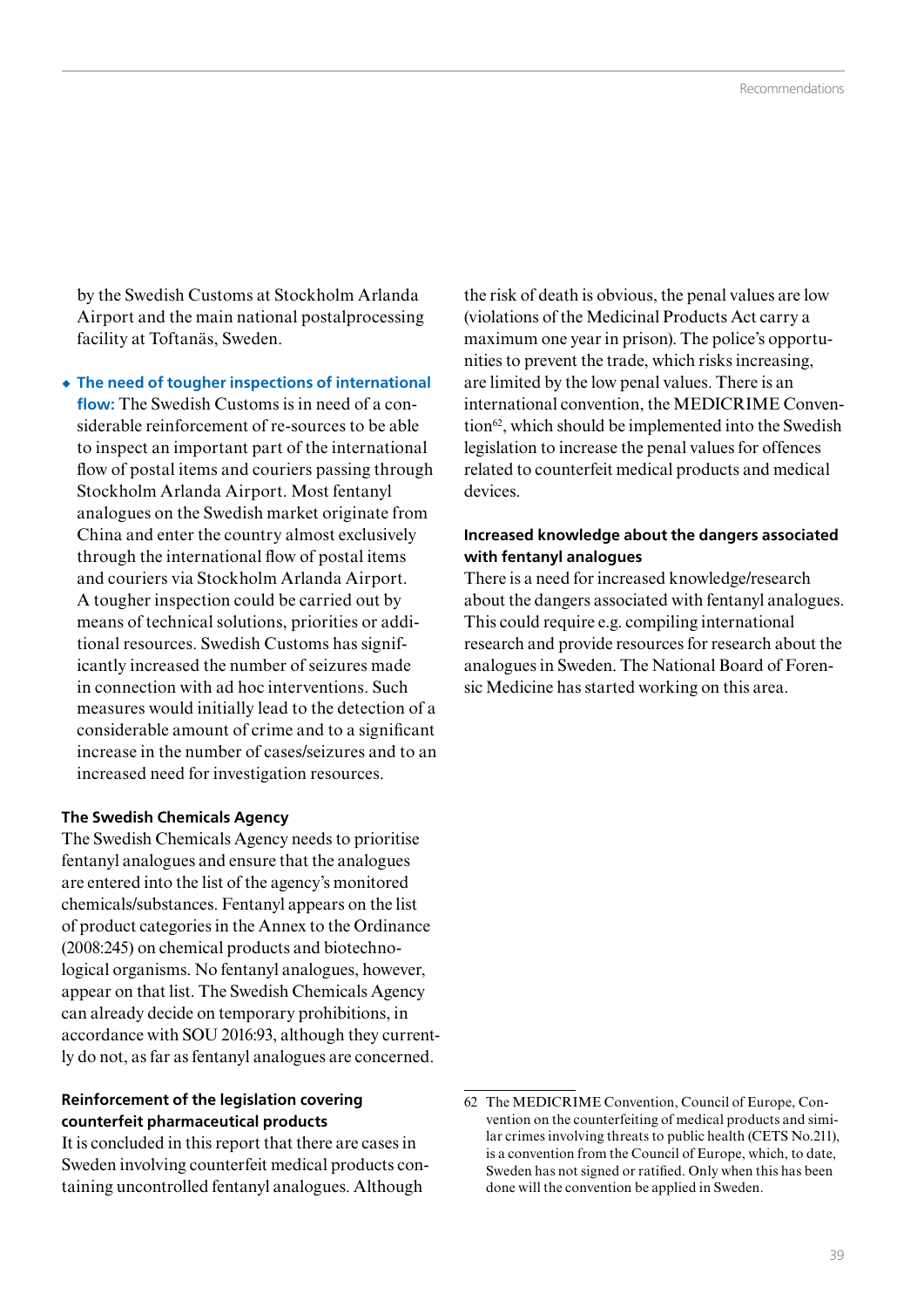# APPENDIX The prevalence of fentanyl and fentanyl analogues in post-mortem cases

The table below shows the number of post-mortem cases, where **fentanyl, fentanyl analogues** and **heroin**, either alone or in combination with other substances, were determined to be the cause of death during 2007 and March 2018.

New technology was introduced in 2011 at the National Board of Forensic Medicine (RMV), making it possible to detect fentanyl at lower concentrations, which means that it is easier to detect unexpected poison-related deaths since 2011.

| Year | Fentanyl | Fentanyl<br>analogues ** | <b>Heroin</b> |
|------|----------|--------------------------|---------------|
| 2007 | 11       |                          |               |
| 2008 | 10       |                          |               |
| 2009 | 16       |                          |               |
| 2010 | 21       |                          |               |
| 2011 | 30       |                          |               |
| 2012 | 33       |                          |               |
| 2013 | 29       |                          |               |
| 2014 | 62       |                          |               |
| 2015 | 58       | 34                       | 93            |
| 2016 | 63       | 74                       | 88            |
| 2017 | 30       | 101                      | 107           |
| 2018 | $6*$     | $3*$                     | $17*$         |

\* The statistics of 2018 comprise forensic post-mortem cases, closed during January–March 2018.

\*\* More than one fentanyl analogue may have been the cause of death in one post-mortem case.

The table below shows the number of post-mortem cases, where fentanyl, either alone or in combination with other substances, has been determined to be the cause of death between 2007 and March 2018, per month.

| <b>Month</b> | 2015           | 2016 | 2017 | 2018 |
|--------------|----------------|------|------|------|
| Jan          | -              | 3    | 2    | 1    |
| Feb          |                | 1    | 8    | 2    |
| Mar          |                | 1    | 6    |      |
| Apr          | 3              | 1    | 3    |      |
| May          | $\overline{2}$ | 5    | 5    |      |
| Jun          | 7              | 12   | 10   |      |
| Jul          | 1              | 11   | 13   |      |
| Aug          | 13             | 13   | 12   |      |
| Sep          | 3              | 10   | 6    |      |
| Oct          | 2              | 7    | 24   |      |
| Nov          | $\overline{2}$ | 5    | 6    |      |
| Dec          | 1              | 5    | 6    |      |
| Total        | 34             | 74   | 101  | 3    |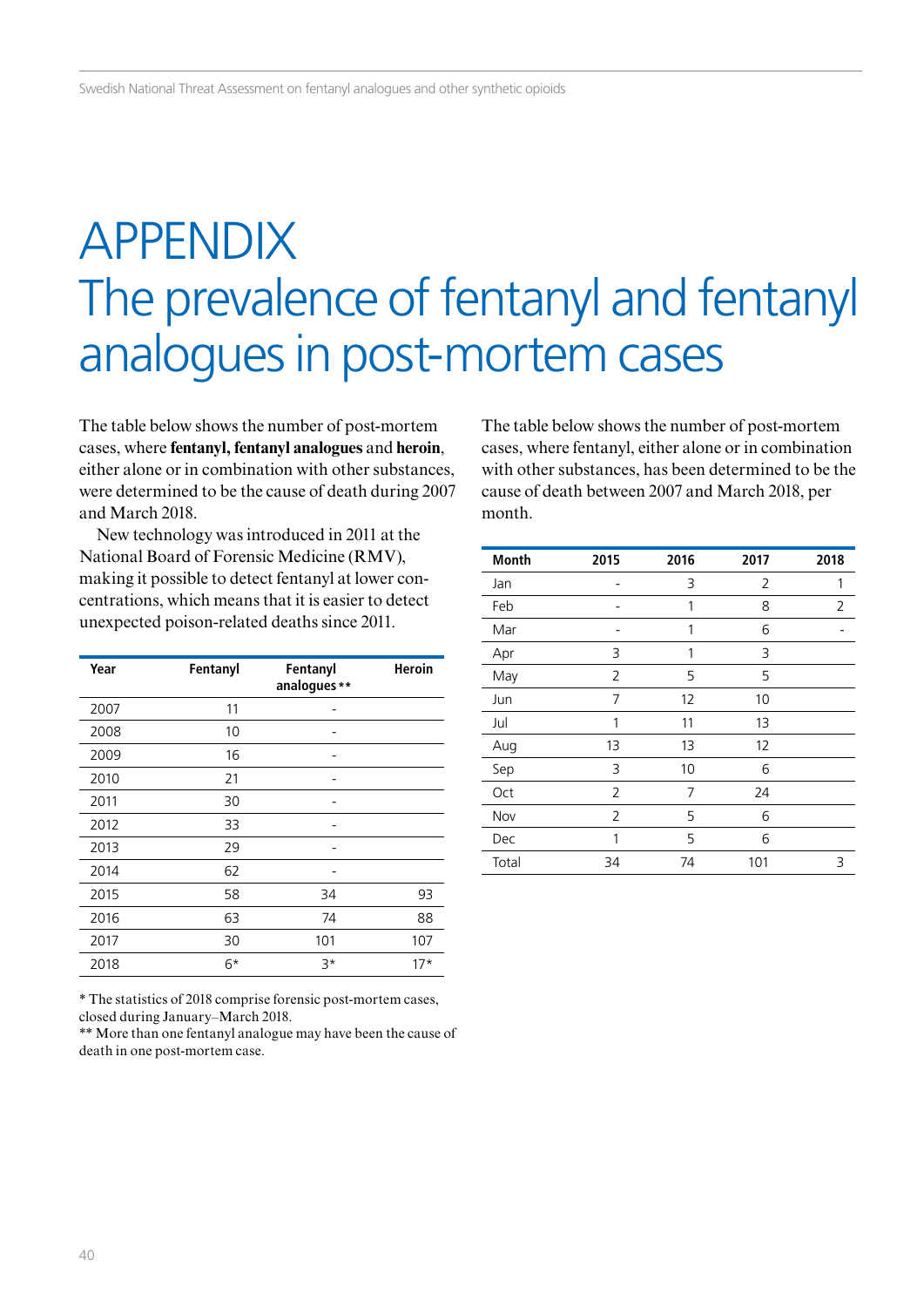The table below shows the number of post-mortem cases, where fentanyl, either alone or in combination with other substances, has been determined to be the cause of death between 2007 and March 2018, per month.

| Month | 2007                         | 2008                     | 2009                     | 2010            | 2011                     | 2012                         | 2013                     | 2014           | 2015           | 2016           | 2017           | 2018 |
|-------|------------------------------|--------------------------|--------------------------|-----------------|--------------------------|------------------------------|--------------------------|----------------|----------------|----------------|----------------|------|
| Jan   |                              | $\overline{\phantom{a}}$ | 3                        | 3               | 1                        | 6                            | 3                        | 8              | ٠              | 15             | 3              | 4    |
| Feb   | $\overline{\phantom{a}}$     | $\overline{\phantom{a}}$ | 2                        |                 | $\overline{2}$           | $\qquad \qquad \blacksquare$ | $\overline{\phantom{a}}$ | 3              | $\overline{2}$ | 8              | 3              |      |
| Mar   | $\overline{\phantom{a}}$     | $\overline{2}$           | $\overline{\phantom{a}}$ | 4               | 3                        | $\overline{4}$               | $\overline{\phantom{a}}$ | 5              | 2              | 14             | 5              |      |
| Apr   | $\qquad \qquad \blacksquare$ |                          |                          |                 | 2                        |                              | 3                        | 3              | 5              | 4              | 2              |      |
| May   | $\qquad \qquad$              | $\overline{a}$           | $\overline{\phantom{0}}$ |                 | 2                        | $\overline{\phantom{0}}$     | 3                        | 7              | 4              | 4              | 2              |      |
| Jun   |                              | $\overline{\phantom{0}}$ | $\overline{\phantom{0}}$ |                 | $\overline{\phantom{a}}$ | 7                            | $\overline{2}$           | 8              | 5              | 3              |                |      |
| Jul   | $\overline{\phantom{a}}$     | $\overline{\phantom{0}}$ |                          |                 | $\overline{\phantom{a}}$ | $\overline{2}$               | $\overline{4}$           | 2              | 3              | 3              |                |      |
| Aug   | $\overline{\phantom{a}}$     | и                        |                          | 4               | 5                        | $\overline{4}$               |                          | 5              | $\overline{2}$ | 5              | 3              |      |
| Sep   | 3                            | ×                        |                          |                 | 3                        | 1                            | 5                        | 6              | $\overline{4}$ | 1              | $\overline{2}$ |      |
| Oct   | 3                            | 4                        | 3                        | 2               | 3                        | 6                            | 3                        | 10             | $\overline{4}$ | 2              | $\overline{2}$ |      |
| Nov   | 2                            | $\overline{\phantom{a}}$ | 2                        |                 | $\overline{4}$           |                              | 2                        |                | $\overline{4}$ | 4              | 3              |      |
| Dec   |                              | ٠                        |                          | $\qquad \qquad$ | 4                        |                              | 3                        | $\overline{4}$ | 22             | $\overline{a}$ | 4              |      |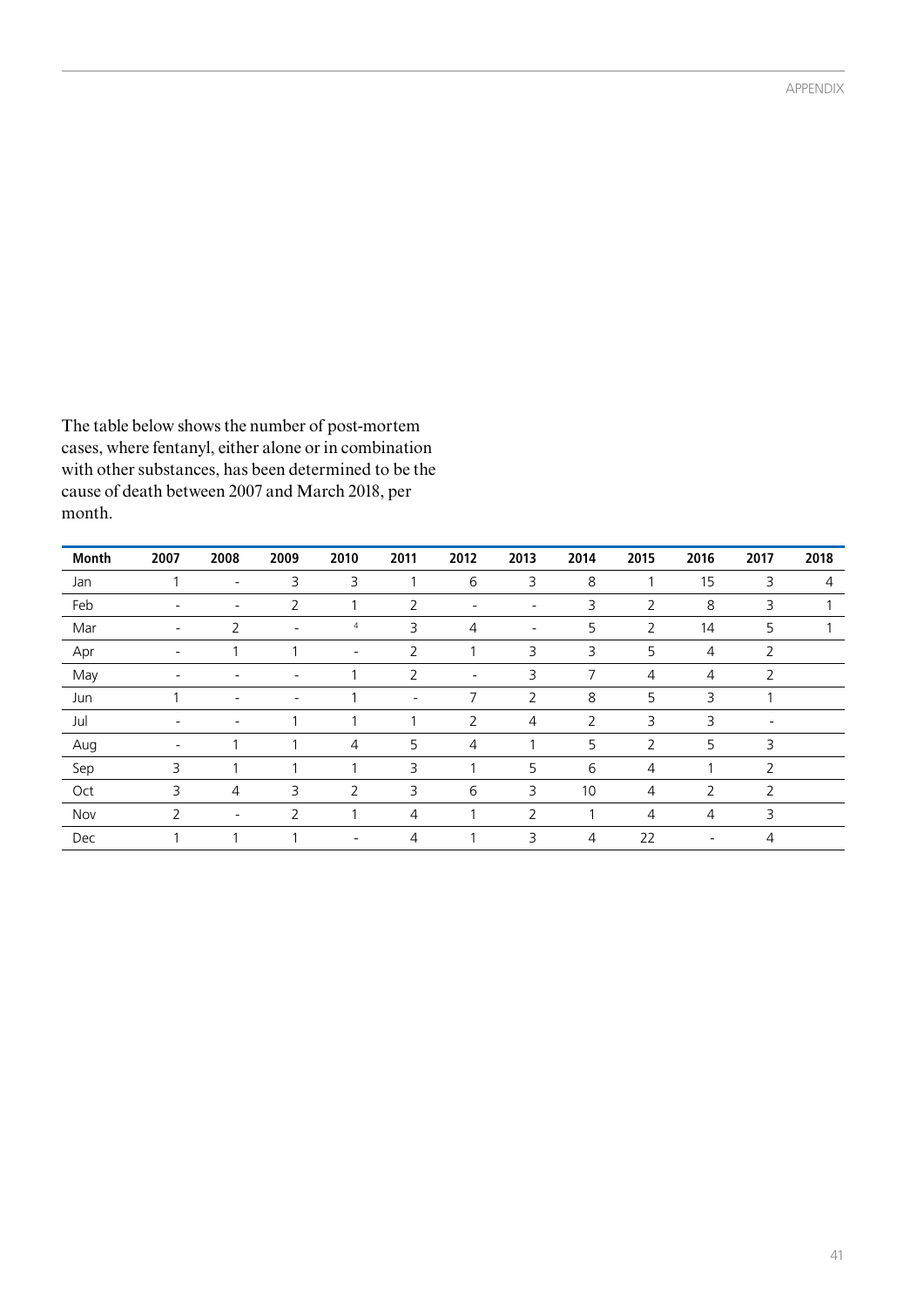# APPENDIX Statistics of seizures

Seizures of fentanyl and fentanyl analogues in Sweden, 2006–2017 (number of seizures). Source: National Forensic Centre (NFC) and the Swedish Customs Service Laboratory.

|          | <b>Police</b>         |          |                       | <b>Customs</b> | <b>Total</b>          |          |
|----------|-----------------------|----------|-----------------------|----------------|-----------------------|----------|
|          | Fentanyl<br>analogues | Fentanyl | Fentanyl<br>analogues | Fentanyl       | Fentanyl<br>analogues | Fentanyl |
| 2006     | 0                     | 5        | 0                     | 0              | $\mathbf 0$           | 5        |
| 2007     | $\mathsf{O}\xspace$   | 10       | 0                     | $\mathbf 0$    | $\overline{0}$        | 10       |
| 2008     | $\overline{0}$        | 8        | $\Omega$              | 0              | $\mathbf 0$           | 8        |
| 2009     | $\overline{0}$        | 10       | 0                     | $\overline{2}$ | $\mathbf 0$           | 12       |
| 2010     | $\overline{0}$        | 13       | 0                     | 0              | $\mathbf 0$           | 13       |
| 2011     | 0                     | 37       | 0                     | 0              | $\mathbf 0$           | 37       |
| 2012     | $\overline{0}$        | 33       | 0                     |                | $\mathbf{0}$          | 34       |
| 2013     | $\mathbf 0$           | 38       | 0                     | 6              | $\mathbf 0$           | 44       |
| 2014     | 8                     | 37       | 3                     |                | 11                    | 38       |
| 2015     | 82                    | 36       | 3                     | 6              | 85                    | 42       |
| 2016     | 179                   | 71       | 25                    | 8              | 204                   | 79       |
| 2017     | 169                   | 45       | 35                    | 7              | 204                   | 52       |
| In total | 438                   | 343      | 66                    | 31             | 504                   | 374      |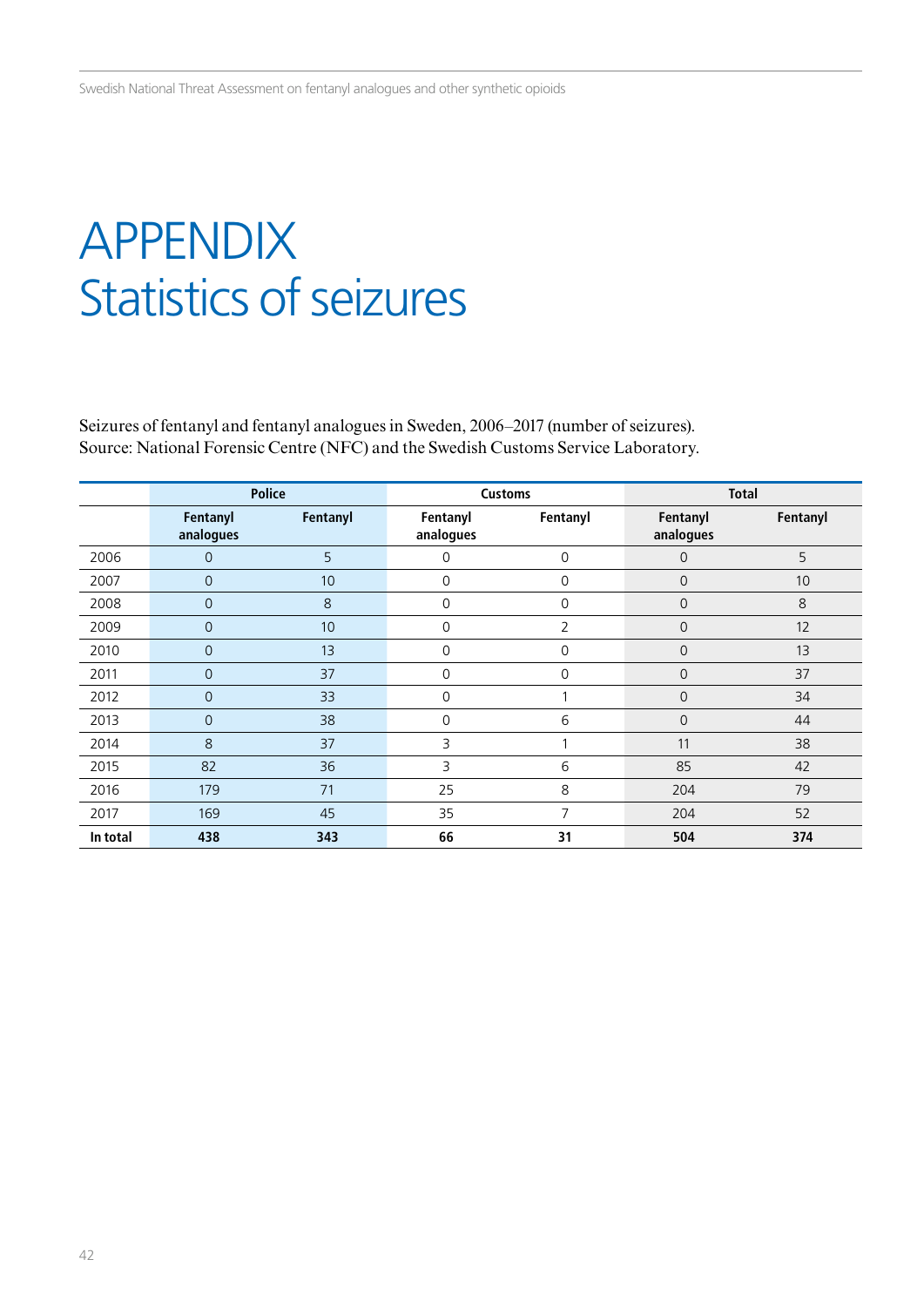# APPENDIX Controlled fentanyls and fentanyl analogues in Sweden 10.04.2018

| Name, others                       | Drugs/goods dangerous to health        | Date of coming into force |
|------------------------------------|----------------------------------------|---------------------------|
| acetylbenzylfentanyl               | Goods dangerous to health              | 10.04.2018                |
| bensoylbenzylfentanyl              | Goods dangerous to health              | 10.04.2018                |
| cyclopropylfentanyl                | <b>Narcotics</b>                       | 12.12.2017                |
|                                    | Goods dangerous to health              | 18.10.2017                |
| Tetramethylcyclopropanefentanyl    | Goods dangerous to health              | 12.12.2017                |
| benzoylfentanyl                    | Goods dangerous to health              | 12.12.2017                |
| 3-phenylpropanoylfentanyl          | Goods dangerous to health              | 12.12.2017                |
| 4-fluoroisobutyrfentanyl (4F-iBF)  | Narcotics                              | 12.12.2017                |
|                                    | Goods dangerous to health              | 25.01.2017                |
| tetrahydrofuranfentanyl (THF-F)    | Narcotics                              | 12.12.2017                |
|                                    | Goods dangerous to health              | 25.01.2017                |
| methoxyacetylfentanyl              | Narcotics<br>Goods dangerous to health | 12.12.2017<br>25.01.2017  |
|                                    |                                        |                           |
| thiofentanyl                       | <b>Narcotics</b>                       | 14.11.2017                |
| bensodioxolfentanyl                | Goods dangerous to health              | 28.07.2017                |
| isobutyrfentanyl                   | <b>Narcotics</b>                       | 25.01.2017                |
| 4-chloroisobutyrfentanyl (4Cl-iBF) | Goods dangerous to health              | 25.01.2017                |
| valerylfentanyl                    | Goods dangerous to health              | 25.01.2017                |
| 2-fluorofentanyl                   | Goods dangerous to health              | 25.01.2017                |
| cyclopentylfentanyl                | Goods dangerous to health              | 25.01.2017                |
| furanylfentanyl, Fu-F              | <b>Narcotics</b>                       | 25.01.2017                |
|                                    | Goods dangerous to health              | 26.01.2016                |
| acrylfentanyl                      | Narcotics                              | 16.08.2016                |
| 4-methoxybutyrfentanyl, 4-MeO-BF   | Goods dangerous to health              | 26.01.2016                |
| acetylfentanyl                     | Narcotics                              | 18.08.2015                |
| butyrfentanyl                      | Narcotics                              | 18.08.2015                |
| ocfentanyl                         | Narcotics                              | 18.08.2015                |
| 4-fluoro-butyrfentanyl, 4F-BF      | Goods dangerous to health              | 18.08.2015                |
| Thiofentanyl                       | Narcotics                              | 1990                      |
| Para-fluoro-fentanyl               | Narcotics                              | 1990                      |
| Beta-hydroxy 3-methylfentanyl      | Narcotics                              | 1990                      |
| Beta-hydroxyfentanyl               | Narcotics                              | 1990                      |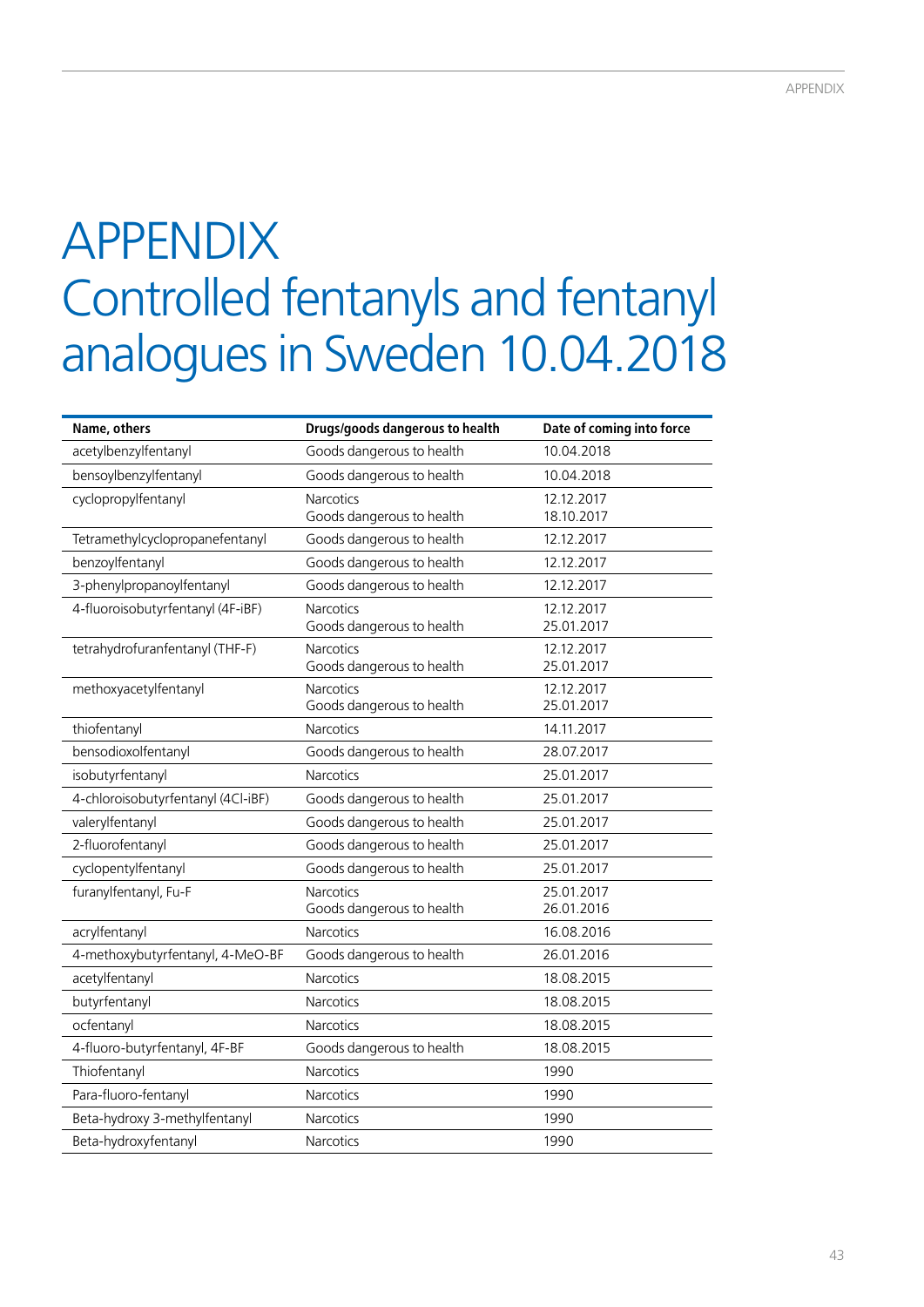### Controlled fentanyls and fentanyl analogues in Sweden 10.04.2018, continued

| Name, others               | Drugs/goods dangerous to health | Date of coming into force |
|----------------------------|---------------------------------|---------------------------|
| Alfa-methyltiofentanyl     | <b>Narcotics</b>                | 1990                      |
| Alfa-methylfentanyl        | <b>Narcotics</b>                | 31.10.1989                |
| Acetyl-alfa-methylfentanyl | <b>Narcotics</b>                | 31.10.1989                |
| 3-methylfentanyl           | <b>Narcotics</b>                | 31.10.1989                |
| carfentanil                | <b>Narcotics</b>                | 01 07 1983                |

### Fentanyl/fentanyl analogues included in approved pharmaceutical products in Sweden

| <b>Substance</b> | <b>Drugs listing</b> | Classified (year)                |
|------------------|----------------------|----------------------------------|
| Remifentanil     | II. NI               | 1999                             |
| Alfentanil       | II. NI               | 1983                             |
| Sufentanil       | II. NI               | 1980, internationally controlled |
| Fentanyl         | II. NI               | 1964, internationally controlled |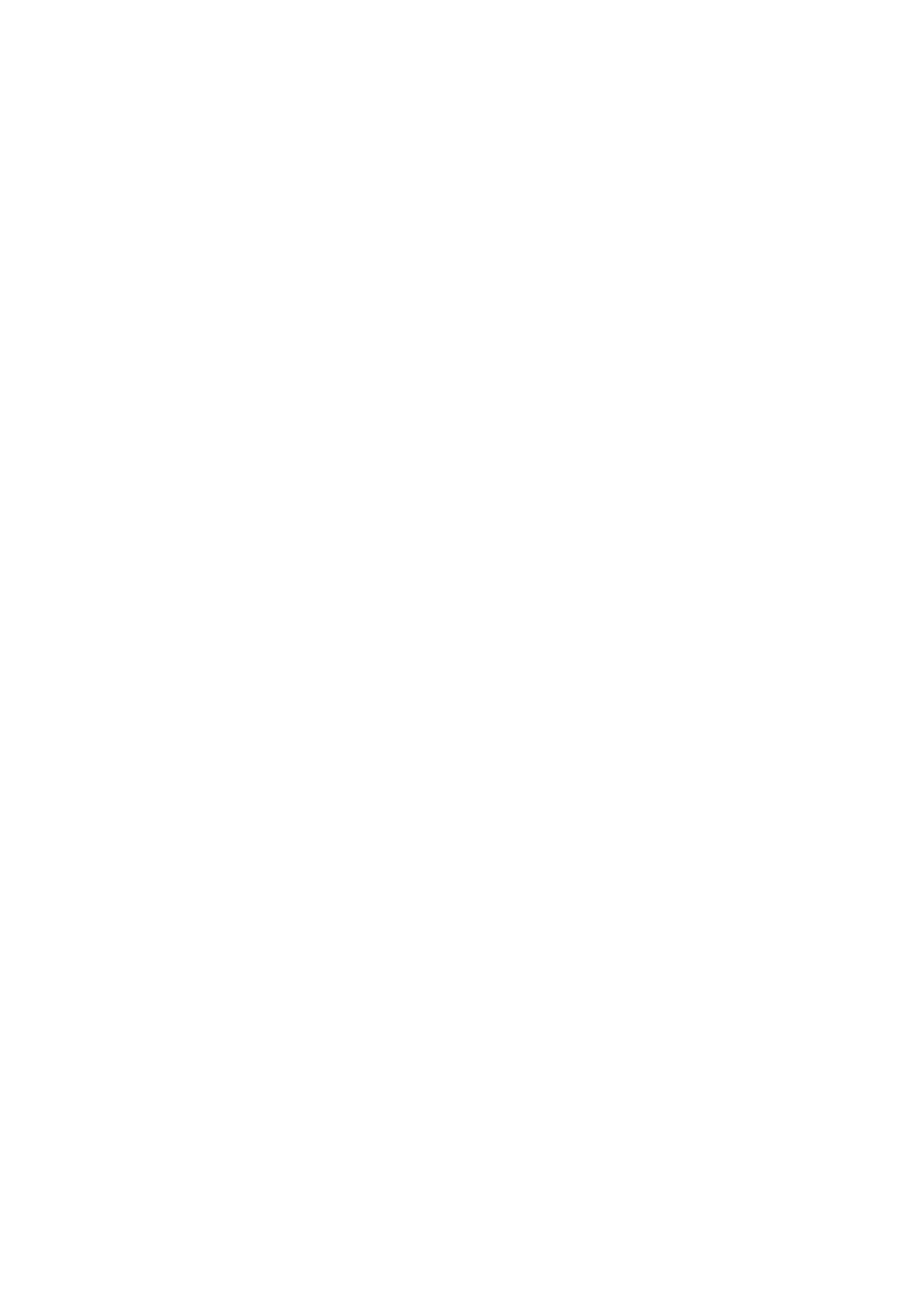

**Publisher** The Swedish Police Authority **Production** National Operations Department

**Dnr.** A503.217/2017 **Printed by** Polisens Tryckeri, October 2018

**Graphic Design** Sinfo Yra **Photo** The Swedish Police Authority